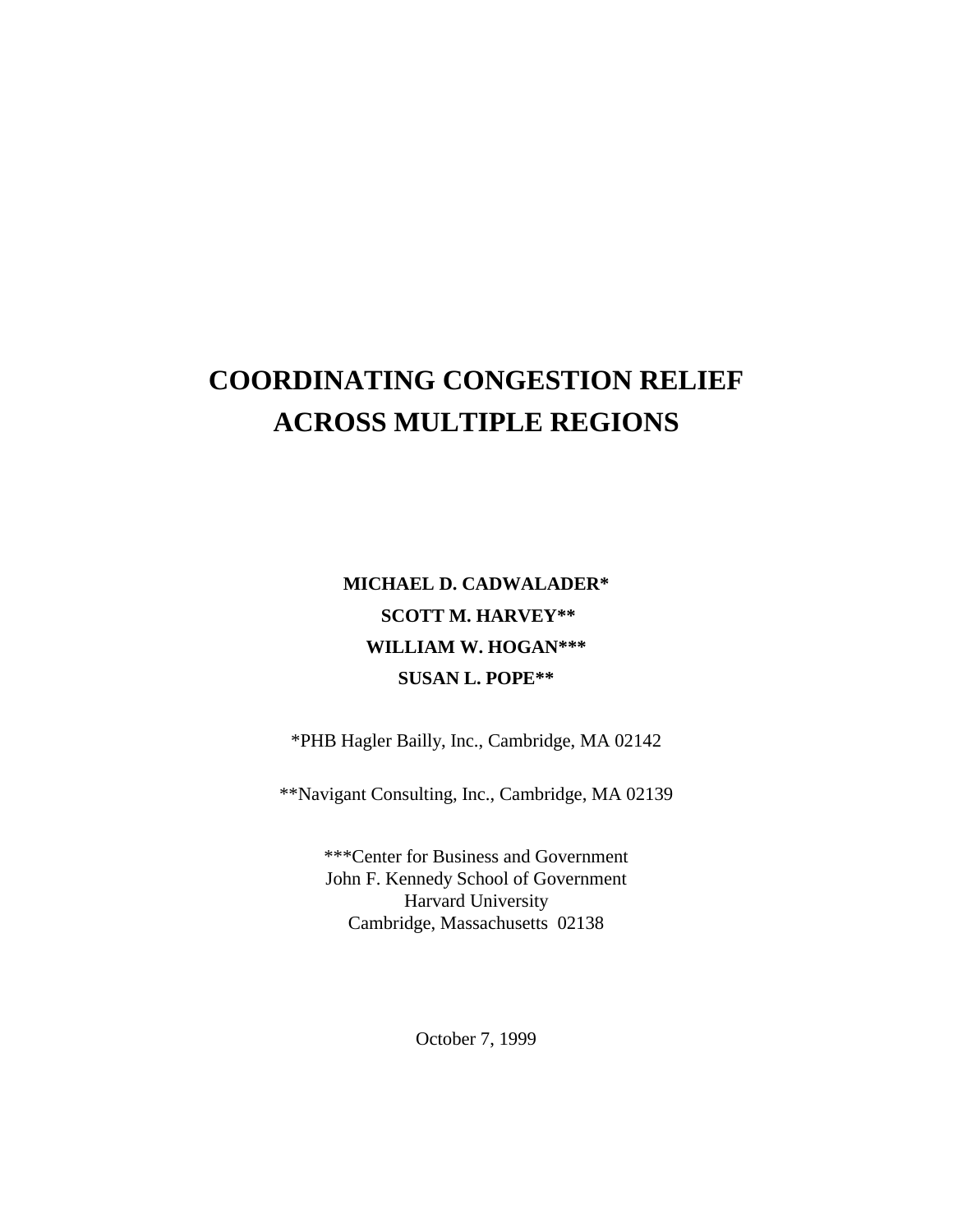## **CONTENTS**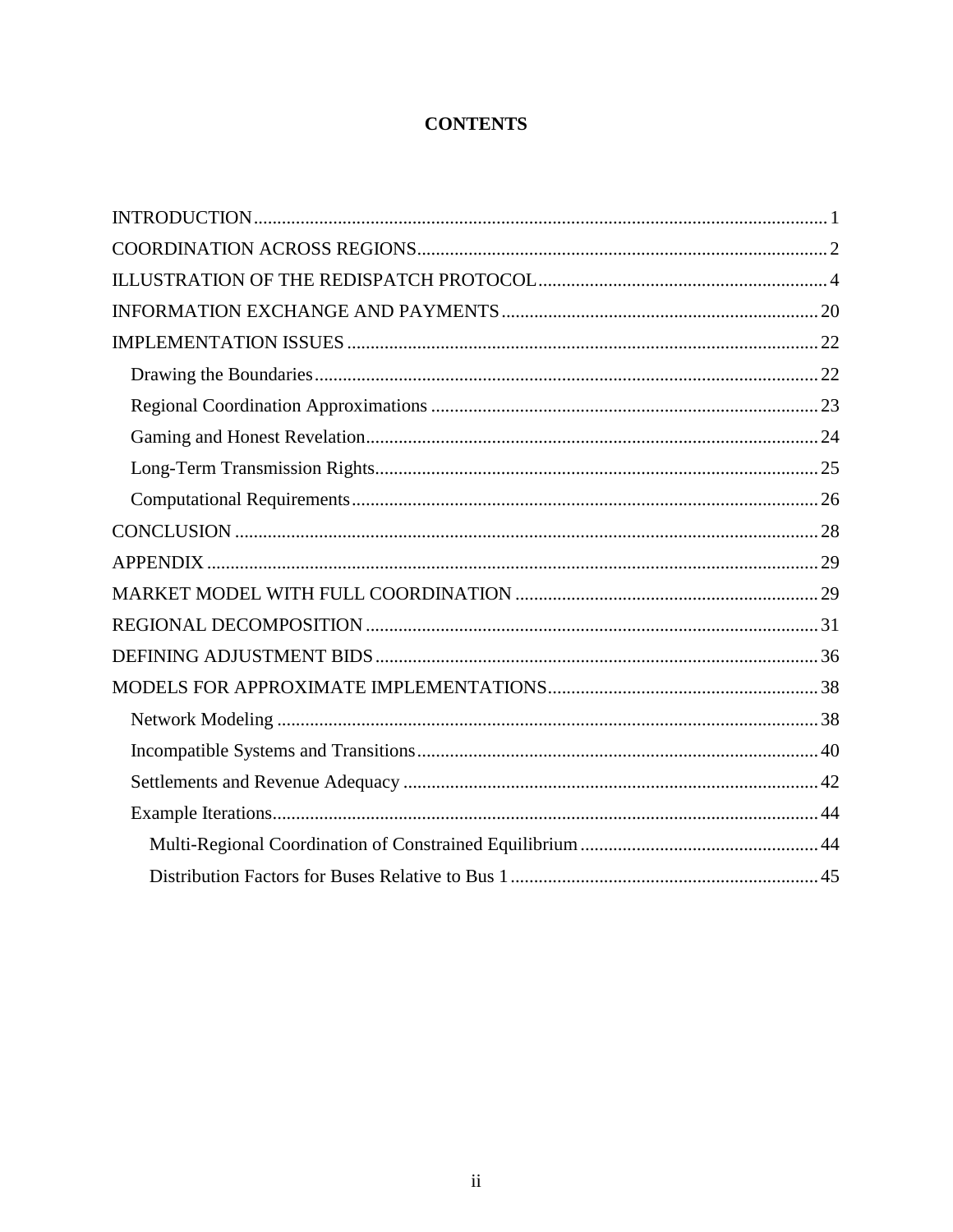#### **COORDINATING CONGESTION RELIEF ACROSS MULTIPLE REGIONS**

Michael D. Cadwalader, Scott M. Harvey, William W. Hogan and Susan L. Pope<sup>1</sup>

Market coordination of congestion relief in an electric grid with multiple regions implies trading across boundaries. Regional system operators provide coordination services within their respective regions, and exchange information with other system operators to secure coordinated congestion relief across regions. Reliability would be preserved through a system based on market bids. Nothing revolutionary would be required. Any two system operators could begin the process, later adding other regions to expand the scope of coordinated congestion relief.

#### **INTRODUCTION**

 $\overline{a}$ 

An interconnected electric transmission grid inherently requires coordination of its use. In large networks, there may be multiple control areas with system operators responsible for different areas. Inevitably the multiple operators must have some procedure for exchanging information and making decisions that affect the patterns of use across the grid.

With the introduction of competition and greater regional trading, the North American Electric Reliability Council (NERC) assumed responsibility for developing new coordination mechanisms that include transmission loading relief (TLR) to curtail scheduled transactions to keep use of the grid within its secure capacity. The early approaches were not market oriented but relied upon a set of administrative priorities for congestion relief. It is widely recognized that some form of improved coordination is of

<sup>&</sup>lt;sup>1</sup> Michael D. Cadwalader is a Principal of PHB Hagler Bailly Inc. Susan L. Pope is a Principal, and Scott M. Harvey a Director of Navigant Consulting, Inc. William W. Hogan is the Lucius N. Littauer Professor of Public Policy and Administration, John F. Kennedy School of Government, Harvard University and a Director of the Law and Economics Consulting Group in Navigant Consulting, Inc. This paper was developed with support from and in conjunction with Kenneth Laughlin and Andrew Ott of the PJM OI, Charles King of the New York ISO, and David LaPlante and Paul Shortley of the ISO New England. John Chandley provided helpful comments. This paper draws on work for the Harvard Electricity Policy Group and the Harvard-Japan Project on Energy and the Environment. The authors are or have been consultants on electric market reform and transmission issues for American National Power, British National Grid Company, Calpine Corporation, Commonwealth Edison Company, Constellation Power Source, General Electric Capital, GPU Inc. (and the Supporting Companies of PJM), GPU PowerNet Pty Ltd., Duquesne Light Company, Electricity Corporation of New Zealand, National Independent Energy Producers, New England Independent System Operator, New England Power Company, New York Power Pool, New York Utilities Collaborative, Niagara Mohawk Corporation, Ontario Independent Electricity Market Operator, PJM Office of Interconnection, San Diego Gas & Electric Corporation, TransÉnergie, Transpower of New Zealand, Westbrook Power, Williams Energy Group, and Wisconsin Electric Power Company. The views presented here are not necessarily attributable to any of those mentioned, and any remaining errors are solely the responsibility of the authors. (Related papers can be found on the web at http://ksgwww.harvard.edu/people/whogan).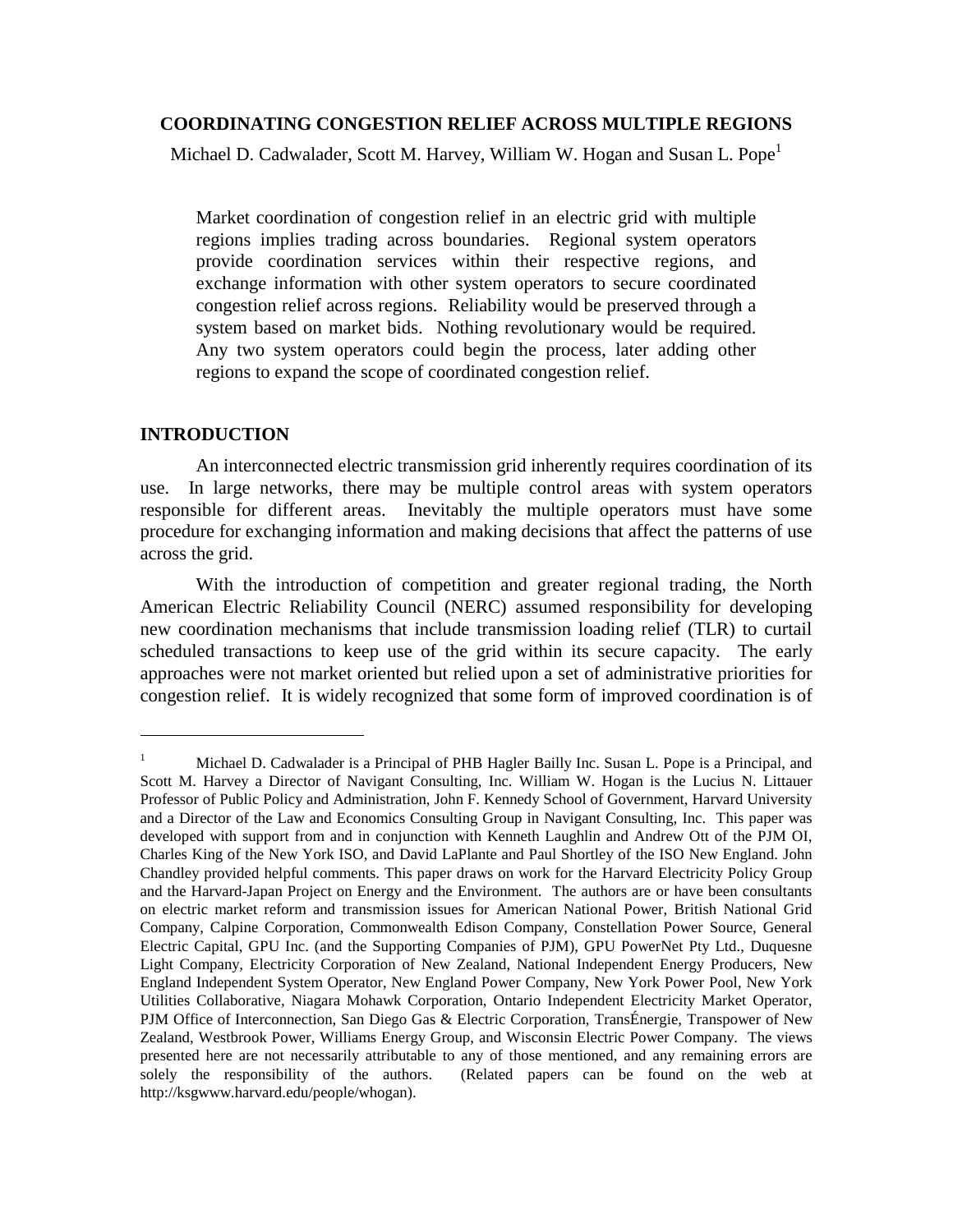great importance in preserving the reliability of the grid. Furthermore, it is widely recognized that coordination based on market principles would be of great importance in supporting a restructured electricity market.<sup>2</sup> Despite the need, the initial NERC trials in this direction have been disappointing and have not produced a workable approach. The market approach outlined here takes key elements of the initial TLR framework and builds on them to include price information and trading among regions.

This approach is a variant of a market-based procedure for coordination across multiple regions, adapting the earlier analysis in Cadwalader et al.<sup>3</sup> In particular, the present discussion selects one approach from among the elements of a larger set of alternatives and elaborates on the implications within the context of coordinated congestion relief. The discussion emphasizes the case where the participating regions include Independent System Operators (ISOs) who are prepared to provide aggregated bid information for schedule adjustments across regions. The call for improved coordinated congestion relief among ISOs motivates the analysis, but the coordination mechanism could be viewed as a process for coordination across any set of control areas and multiple system operators. The purpose here is to identify problem structures and information requirements for coordination across multiple regions.

#### **COORDINATION ACROSS REGIONS**

 $\overline{a}$ 

System operators within regions must of necessity maintain responsibility for coordinating the many bilateral schedules, spot market transactions, and load balancing adjustments to keep within the limits of the transmission system. $<sup>4</sup>$  The result of the</sup> process within a region produces a set of loads and generation outputs at each location. The resulting net load at each location within the region then contributes to the flows on the transmission grid. In an interconnected grid with multiple regions, the net loads within a region normally contribute to transmission flows outside the region. This is a special feature of electric networks, and this external effect can be significant. It can and does result in regional schedules that, in the aggregate, overload the transmission system. If system reliability is to be maintained, this transmission congestion cannot be allowed. Inevitably, therefore, the regional system operators must have some way to change the schedules and other transactions, in order to change the net loads at the various locations, to find a form of congestion relief that brings the resulting aggregate transmission flows within the capability of the system. The existing coordination mechanisms are poorly suited for a market environment.

<sup>2</sup> Congestion Management Working Group of the NERC Market Interface Committee, "Comparison of System Redispatch Methods for Congestion Management," September 1999.

<sup>3</sup> Michael Cadwalader, Scott Harvey, William Hogan, and Susan Pope, "Market Coordination of Transmission Loading Relief Across Multiple Regions," Center for Business and Government, Harvard University, December 1, 1998.

<sup>4</sup> William Hogan, "Competitive Electricity Market Design: A Wholesale Primer," Center for Business and Government, Harvard University, December 18, 1998.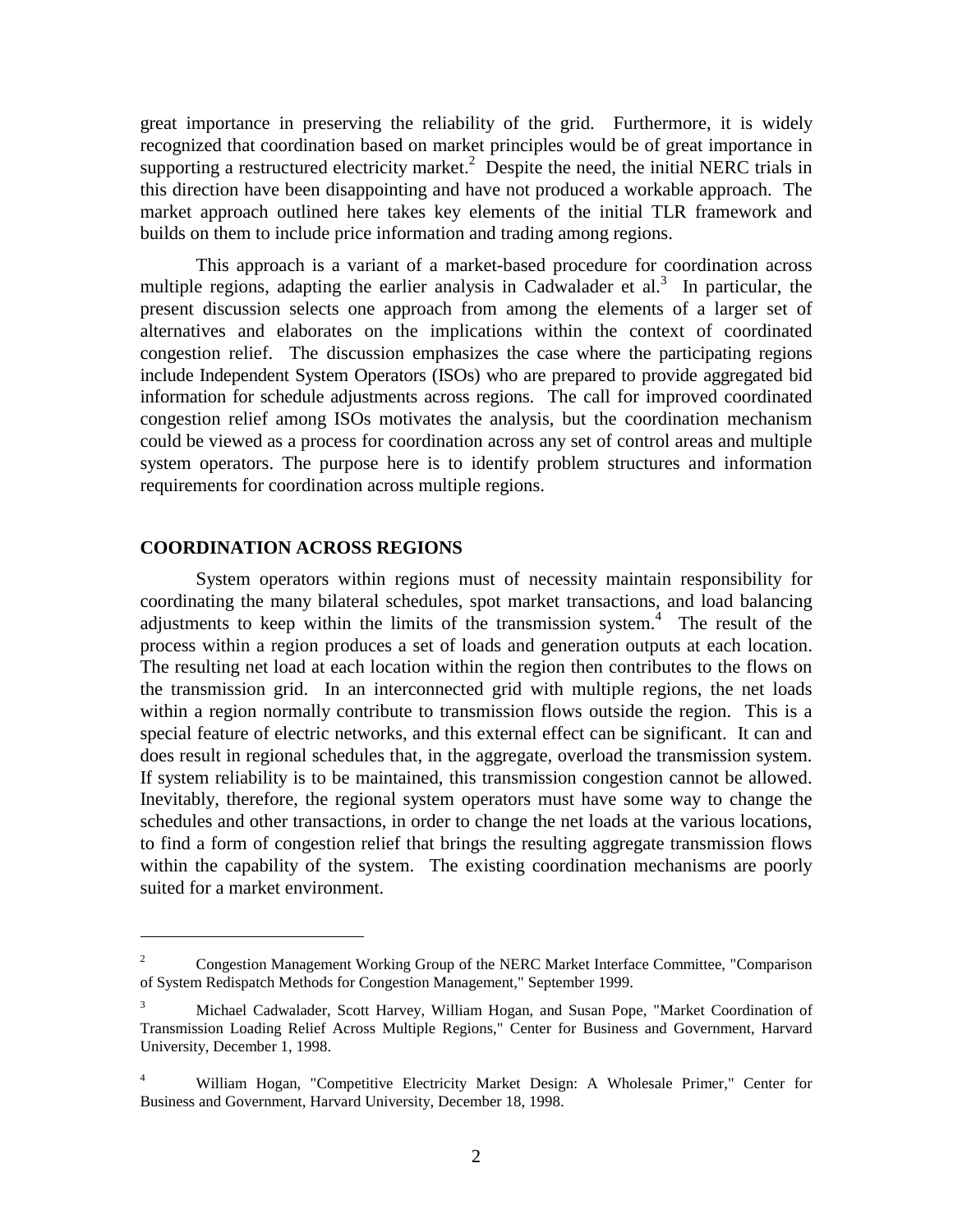The coordination process across regions should provide the foundation for market-based congestion relief. The individual regions would in the first instance determine a set of schedules for use of the transmission grid. These schedules may or may not include estimates of the expected schedules from other regions. Once in place, the schedules might not be consistent, such as when the combined schedules would violate some transmission constraint, and there would be a need for congestion relief. The proposed coordination process would then provide an adjustment process, operated through the regional control area system operators or security coordinators, that would redispatch the system to achieve a feasible solution that meets the standards of reliable, security-constrained, economic dispatch.

In outline, the process would consist of a series of steps:

## **Market Scheduling and Balancing**

- 1. Each regional system operator receives bilateral schedules, spot market bids, and schedule adjustment bids.
- 2. Based on these bids, and an assumption about loop flows from other systems, each regional system operator produces an initial market-based schedule that balances its market.
- 3. Each system operator reports to the other system operators the resulting aggregate schedule and net loads. If the several regional schedules and the implied aggregate dispatch and power flows are simultaneously feasible, no congestion redispatch would be required. If the combined schedules are not feasible, any regional system operator can invoke the coordinated redispatch protocol.

## **Redispatch Protocol**

- 4. Each regional system operator reports to the other regions its net loads and the locational congestion costs arising from its own constraints that would apply to adjustments in the net loads at any location in the grid. In addition, each regional system operator identifies the adjustment bids that would apply in its region for the net load adjustments that might be arranged for other regions.
- 5. Based on the information in step 4, each regional system operator updates its estimates of the net loads in other regions. Each regional system operator then reformulates its regional economic dispatch problem to include the adjustment bids and the associated congestion costs from the other regions. Each regional system operator performs a redispatch with this new economic dispatch formulation, including possible redispatch at locations outside its region.
- 6. If there are significant changes in the dispatch for any region, we return to step 4 and provide updated estimates of schedules, bids and prices. If the redispatch step requires no new adjustments in schedules, the result provides a coordinated redispatch solution for the regions.

The design objective for the coordination method is to provide enough information and follow a protocol such that the process arrives quickly at an acceptable solution that uses market bids and respects the various transmission constraints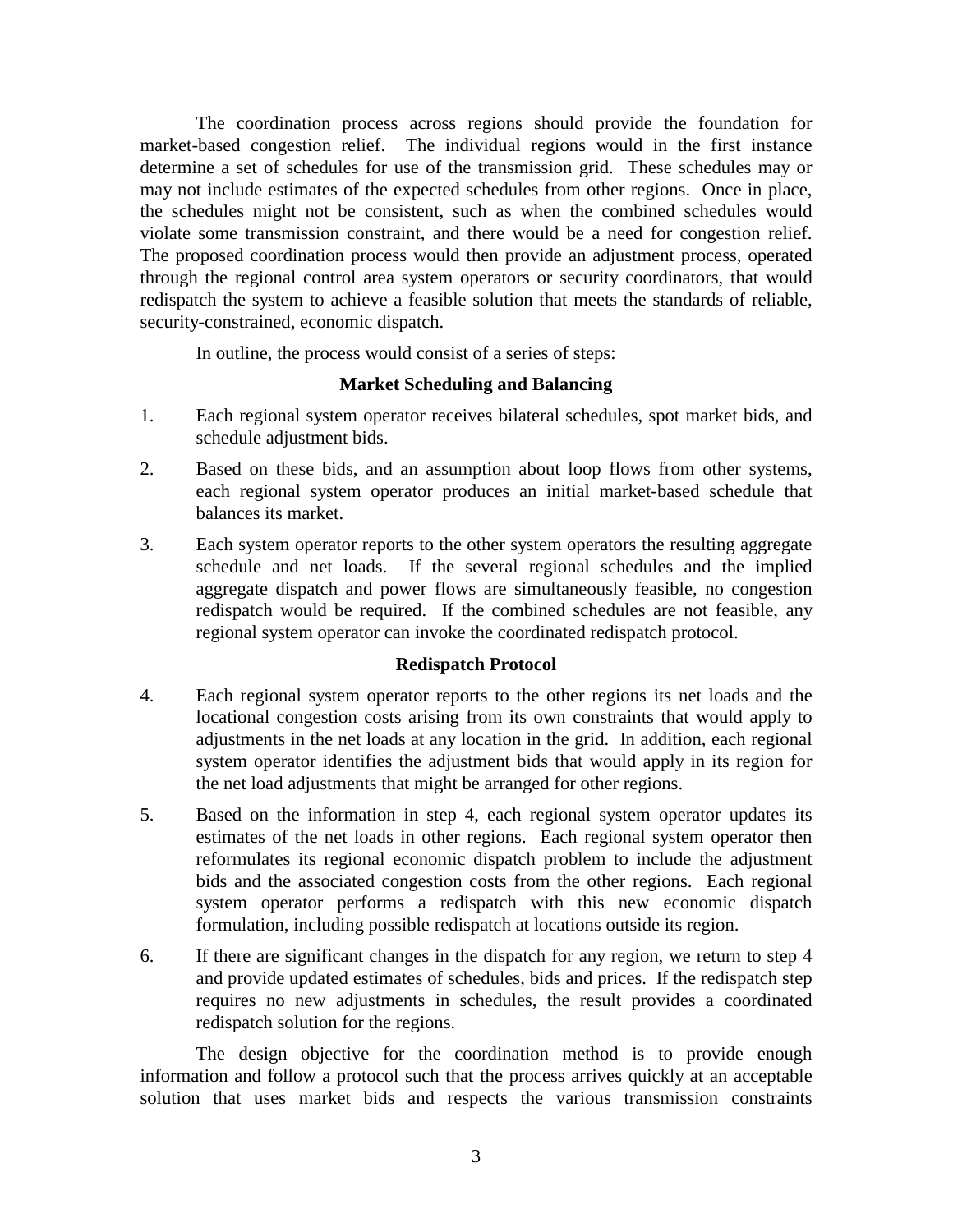throughout the region. The coordination method could be applied to achieve an efficient market solution even in the absence of transmission constraints, which is another subject. Here the focus is on congestion relief in the face of transmission constraints.

The price information exchanged among the regional system operators includes the congestion costs and the adjustment bids that could be used for coordination purposes. The resulting adjustment problem for each system operator appears in the form of a simple economic dispatch problem of a familiar type. The only difference from a unilateral economic dispatch approach is that each system operator has available an appropriate representation of the adjustments possible in other systems, and all the complexity of the other systems is reduced to the congestion information combined with the adjustment bids.

The coordination protocol envisions system operators communicating with each other during the iterative process, using the bid information acquired from market participants in the first scheduling phase to decide on the subsequent redispatch adjustments. To simplify the coordination process and reduce the opportunities for strategic bidding by market participants, the redispatch process does not include subsequent revision of the bids from market participants once the redispatch protocol is invoked. The system operator can update the adjustment bids provided to other regions, but it uses the market bids provided initially by the market participants in its own region. Hence, the complications of the iterative process are encapsulated in the coordination among regional system operators, which is essentially a solution procedure and not an iterative market.

The discussion here describes a method that could apply to day-ahead or near-real time markets. In principle, the same process outline would apply within each market, and the coordination function applied would be for every such dispatch. The setting is an economic framework for redispatch costs. The assumption is that important matters like the timing of submissions to the various regions, data formats, boundary definitions, fixed charges for entering or exiting a region, and so on have been addressed and made compatible with an efficient economic framework. These are important matters, but they are not addressed here.

The details of the underlying model and coordination protocol appear in an appendix. An example application illustrates the analysis and information exchange. We follow this with a discussion of various issues regarding implementation and computational requirements.

#### **ILLUSTRATION OF THE REDISPATCH PROTOCOL**

To illustrate the operation of the method outline above for a redispatch protocol, we summarize here a simple example on a DC-load network model without losses or contingency security constraints. Because of the nature of the particular coordination mechanism here, the addition of contingency constraints or losses should have no significant effect on the process, although it would complicate the illustration by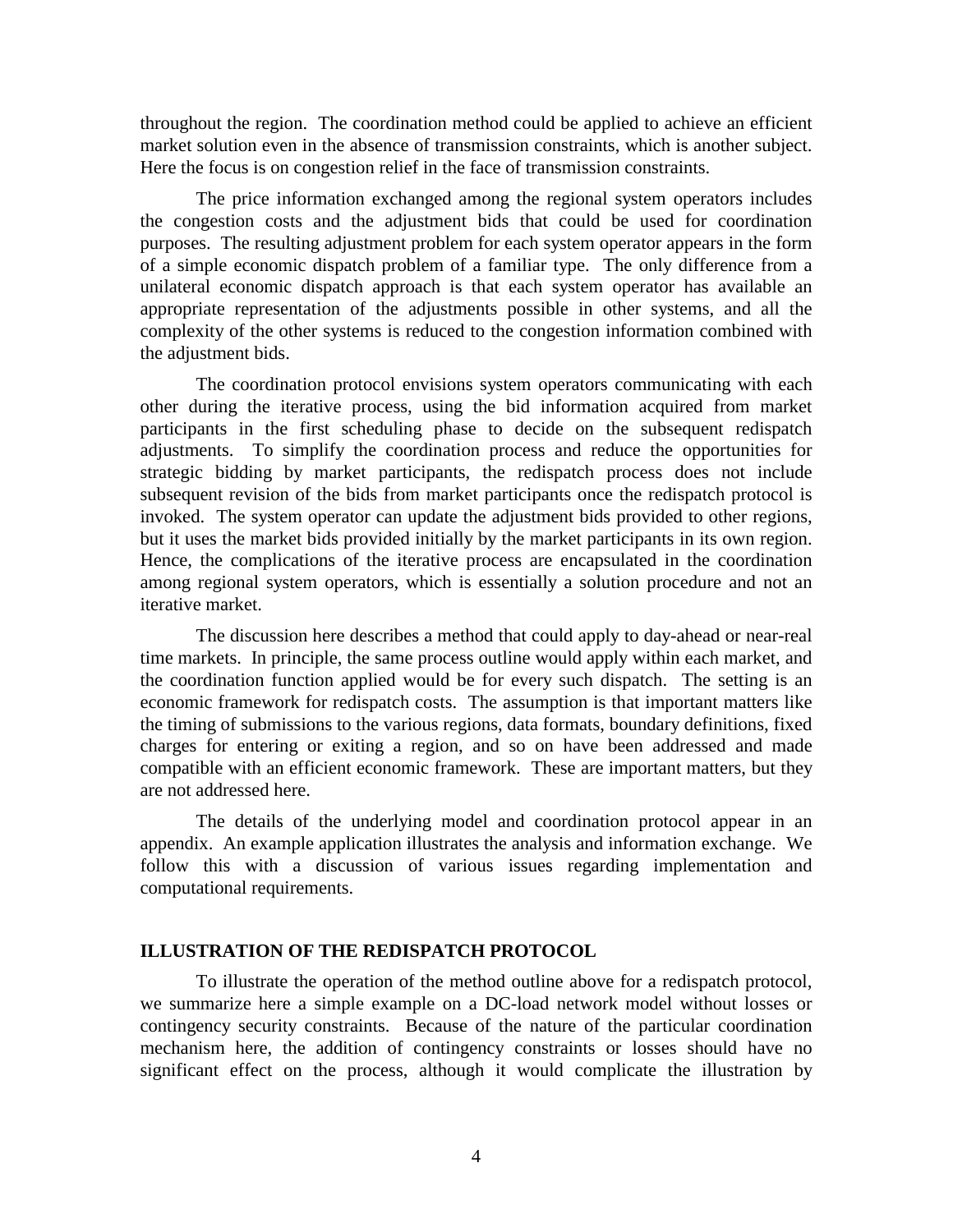requiring further details such as the constraints to be represented separately for each contingency.

Here a test problem with 9 buses and 12 lines utilizes the stylized network in the accompanying figure. Each line is assumed to have the same impedance characteristics. In the loss-less DC load formulation, this simplifies the verification of the flows, where the sum of the line flows around any loop must equal zero and the flows along any parallel paths are inversely related to the length of the path.

In addition, each bus in the network has a generator or a load. The loads appear at buses 1, 5 and 9 with the indicated demand curves. The other buses are shown as generator buses with identical supply curves.<sup>5</sup> (The intent of all this symmetry is to make the problem more transparent.) The demand curves could arise from bid in load, and the use of the linear demand could be replaced by step functions. Similarly, the generation supply curves could arise as the aggregation of many smaller bids from individual generators. In each case, the form of the supply and demand functions should not be too important as long as higher quantities of net supply are associated with higher bid price.



 $\overline{a}$ 

<sup>5</sup> To reduce the clutter in the figure, only one point is shown for each curve. The intercepts are at \$110 and \$20 for the demand and supply curves, respectively. The slopes all have an absolute value of 0.03.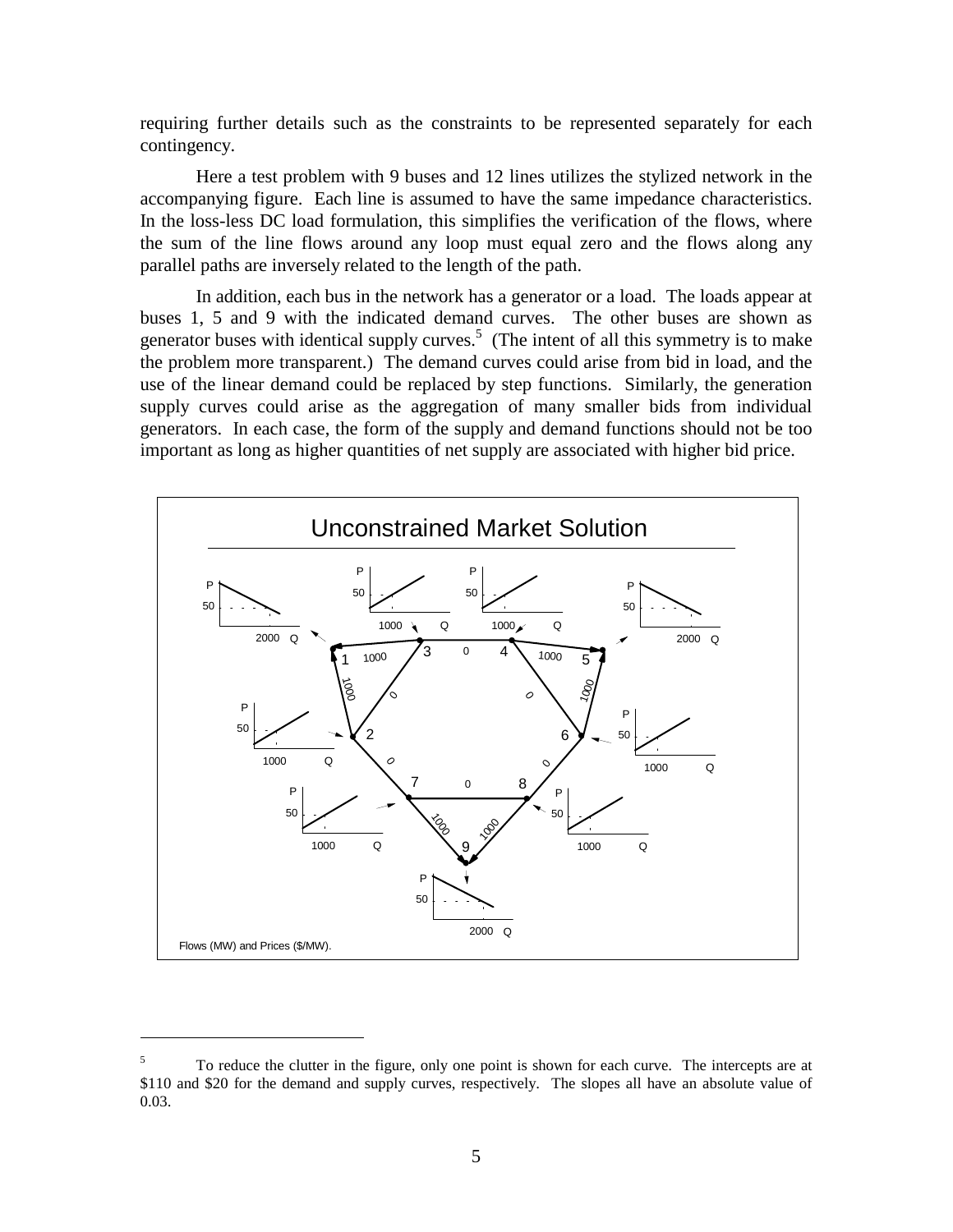We could suppose that the initial market schedules ignore transmission constraints. An initial equilibrium that balances the market would be an otherwise unconstrained solution in the network. We need not be too specific about the combination of arbitrage and market scheduling that produces this initial equilibrium. However, we take the simple starting case of equilibrium without transmission constraints. The figure shows the unconstrained solution, with a common system wide market price of \$50 per MW.

To introduce the regional decomposition, we convert the example by identifying three different regions with the associated assignment of lines and buses. Each of the groupings in regions I, II, and III has its own system operator with responsibility for transmission constraints in its region and redispatch to achieve coordinated congestion relief, as indicated in the accompanying figure. Hence, the system operator in Region I is responsible for monitoring and managing the limits on flows within region I among locations 1, 2, and 3 as well as the regional interconnector on the line between locations 3 and 4. And so on for regions II and III.



In addition, the figure includes the description of the transmission constraints. For this illustration, all the constraints enter as thermal limits specifying the maximum allowable flow on each line. As can be seen by comparison with the previous figure, the unconstrained solution obtained from the initial market schedule would violate these transmission limits. This gives rise to the need for coordinated congestion relief.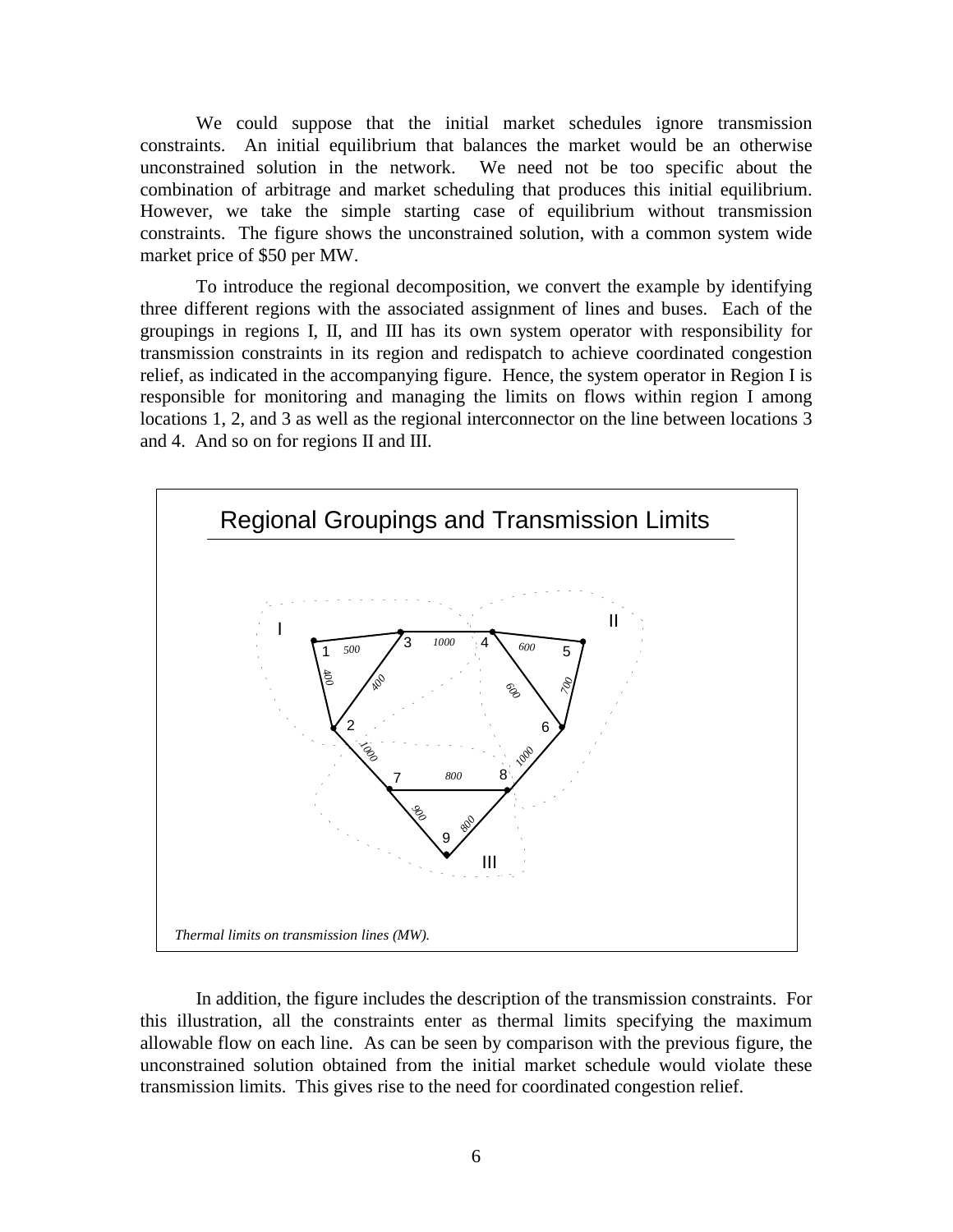To find a solution for the coordinated congestion relief problem, one or more of the regional system operators invokes the redispatch protocol. Once the redispatch protocol is invoked, each regional system operator provides three sets of information for use by the other regional operators: net loads from tentative schedules, congestion costs created by its constraints, and prices with adjustment bids for the locations in its region.

In the first round, the information is simple. The net loads for the tentative schedule for each region are just the net loads from the unconstrained market solution. The initial estimates of congestion costs are all zero. The only information of importance is the set of adjustments bids. For example, the adjustment bids at bus 7, provided by the system operator for region III, could appear as in the figure.



For the purposes of the example, we allow for the possibility that the detailed bids from the market participants would be complicated by many steps, intertemporal ramping limits, and so on. Hence, full construction and reporting of the exact participant bids across the full range of increments and decrements might require some significant effort. It turns out, however, that less is required for a successful coordinated congestion relief process. In effect, what is really needed is not the bid relationship across the full range at each stage, but only the bid price results for the current schedules and a rough approximation of the increments and decrements that would be available for redispatch.

Hence, the adjustment bids could be set conservatively by the regional system operators and need not correspond exactly to the detail in the underlying bids by the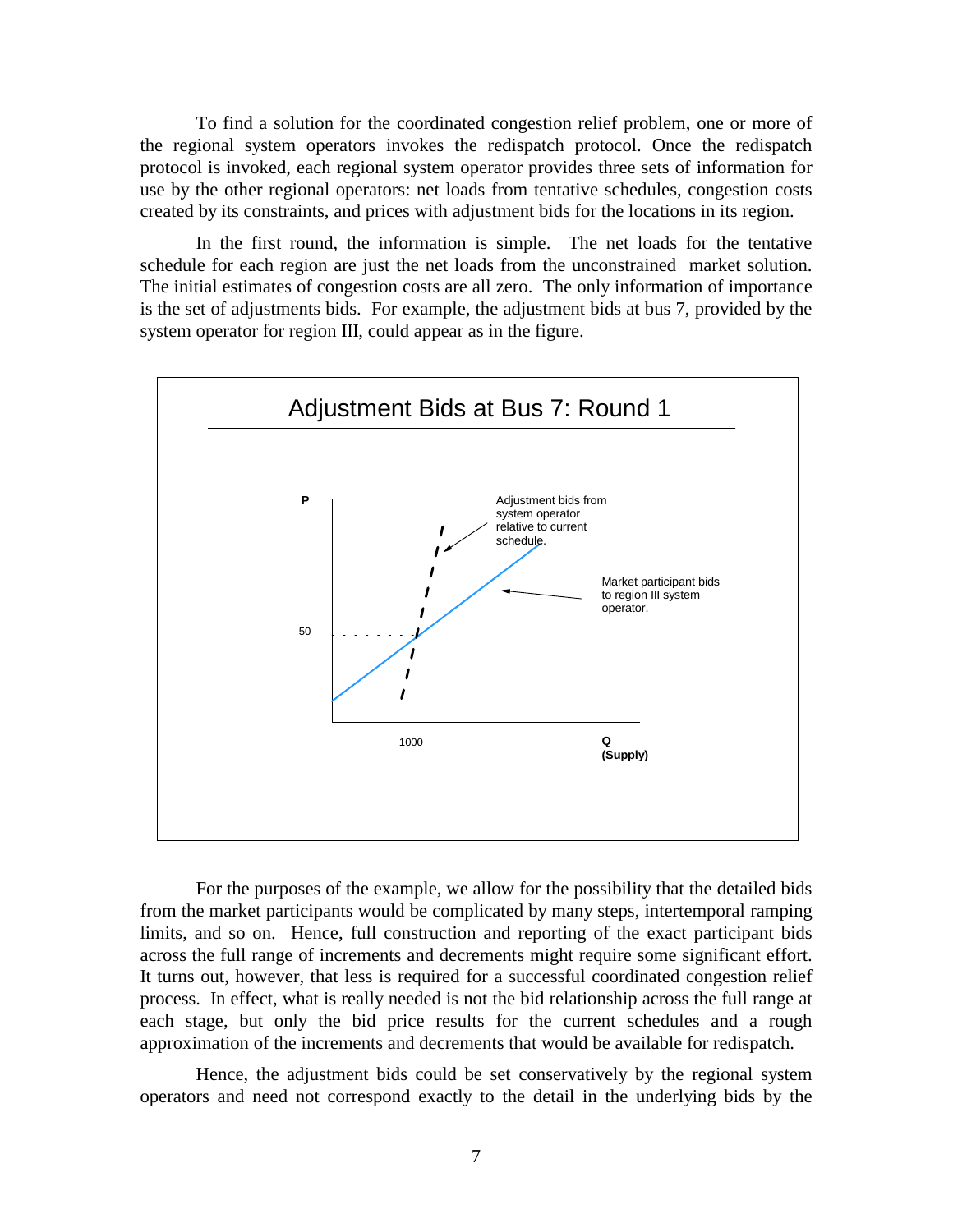market participants. For simplicity, we assume that the adjustment bids appear on the form of increments and decrements relative to the current price, with the increments at \$0.2 per MW. Therefore, according to the assumed adjustment bids provided by the system operator, going from 1000 MW to 1001 MW of input at location 7 would raise the implied adjustment price at location 7 from the unconstrained \$50 to \$50.20, even though the actual bids from the market participants' supply curve would increased only to \$50.03. We include this type of approximation in the example to emphasize the point that the adjustment information provided by the system operators can be less detailed and only an approximation of the more complicated actual bids of the market participants. In the end, the important piece of information is the matching of \$50 and the 1000 MW, not so much the exact size of the adjustment bids.

We could consider each system operator adjusting simultaneously, but it is easier for the illustration if we address them in sequence. Suppose, for this sake of simplicity, we assume that each region works in turn, and we begin with region I. Given the information obtained from the other regions, the region I system operator formulates an economic dispatch problem that includes all the usual information for its region, augmented with the adjustment bids and congestion cost estimates supplied by the other regional system operators. Hence, the system operator for region I uses its full information about the market participant bids at locations 1, 2 and 3, and uses the approximate adjustments bids and congestion cost information to construct relative cost functions that apply to the other locations. In addition, the system operator in region I recognizes explicitly the constraints on the four transmission lines in its area of responsibility.

With the congestion cost and adjustments bids, the system operator in region I determines an efficient *system-wide* redispatch that would bring the power flows within the constraints for *its* region. Compared to the unconstrained solution, the system operator calls for adjustments of quantities and price to produce the new net inputs: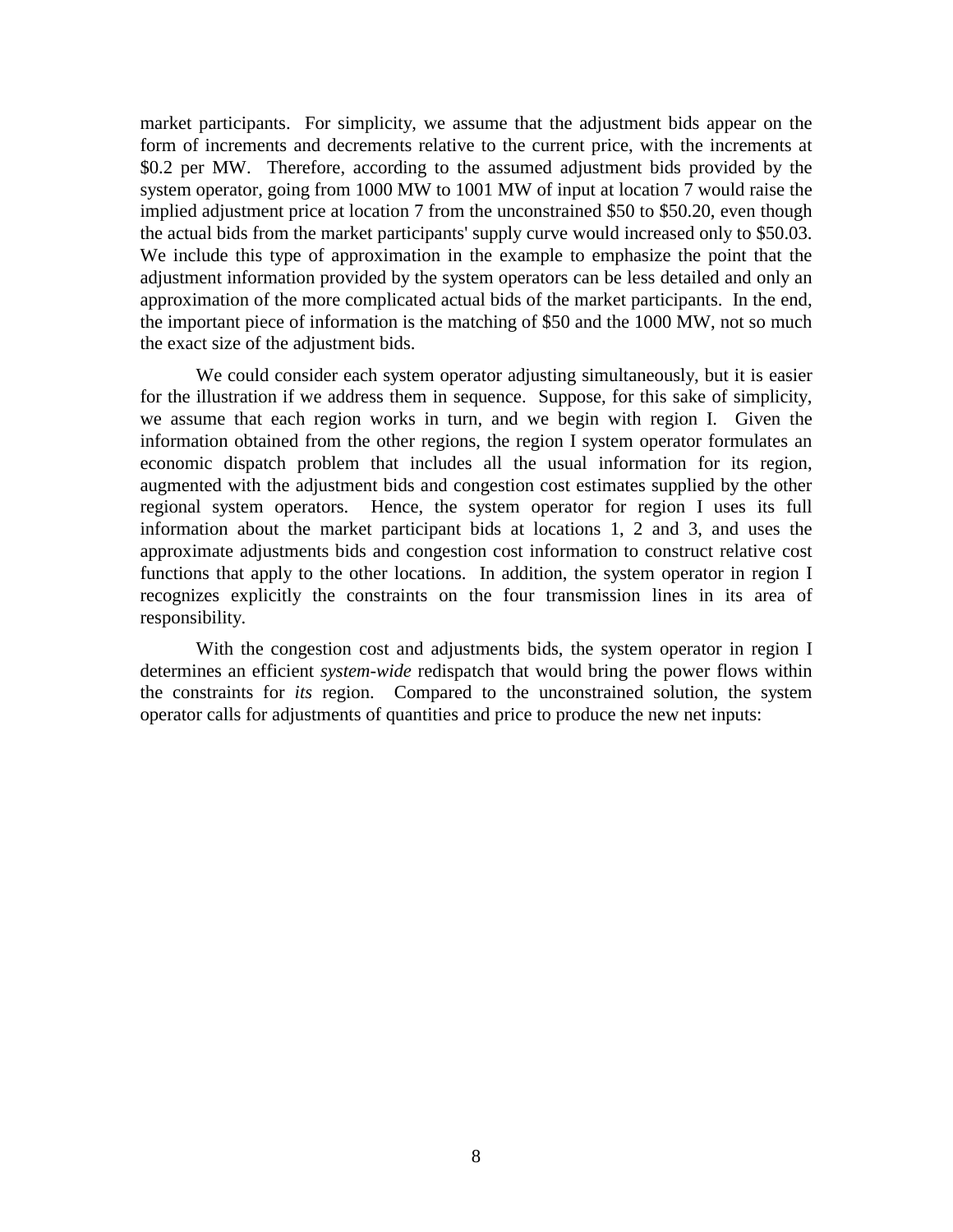| Location       |              | <b>Tentative Schedule Adjustment New Schedule</b> |            |           |
|----------------|--------------|---------------------------------------------------|------------|-----------|
| $\mathbf{1}$   | $\mathbf{p}$ | 50.00                                             | 33.00      | 83.00     |
|                | $\mathbf{q}$ | 2000.00                                           | $-1100.00$ | 900.00    |
| $\mathfrak{2}$ | $\mathbf{p}$ | 50.00                                             | $-16.22$   | 33.78     |
|                | $\mathbf q$  | $-1000.00$                                        | 540.51     | $-459.49$ |
| 3              | $\mathbf{p}$ | 50.00                                             | $-6.54$    | 43.46     |
|                | $\mathbf q$  | $-1000.00$                                        | 218.11     | $-781.89$ |
| $\overline{4}$ | $\mathbf{p}$ | 50.00                                             | $-1.32$    | 48.68     |
|                | $\mathbf q$  | $-1000.00$                                        | 43.87      | $-956.13$ |
| 5              | $\mathbf{p}$ | 50.00                                             | $-1.43$    | 48.57     |
|                | $\mathbf{q}$ | 2000.00                                           | 47.60      | 2047.60   |
| 6              | $\mathbf{p}$ | 50.00                                             | $-1.54$    | 48.46     |
|                | $\mathbf q$  | $-1000.00$                                        | 51.32      | $-948.68$ |
| 7              | $\mathbf{p}$ | 50.00                                             | $-2.10$    | 47.90     |
|                | $\mathbf q$  | $-1000.00$                                        | 69.92      | $-930.08$ |
| 8              | $\mathbf{p}$ | 50.00                                             | $-1.87$    | 48.13     |
|                | $\mathbf q$  | $-1000.00$                                        | 62.48      | $-937.52$ |
| 9              | $\mathbf{p}$ | 50.00                                             | $-1.99$    | 48.01     |
|                | $\mathbf q$  | 2000.00                                           | 66.20      | 2066.20   |

#### **Round 1**

This coordinated redispatch requires the largest schedule adjustments within region I, reflecting the greater impact on the local constraints. However, the redispatch does call for significant adjustments outside the region, with significant increases in load elsewhere to relieve the constraints in region I while maintaining an efficient market balance.

In addition to the changes in net loads throughout the system, the system operator in region I produces new estimates of the prices in its region and the congestion costs for its own constraints. Given the schedule adjustment, system operators from all the regions produce new prices to reflect the schedule net load adjustments. Note that the actual price changes reported by the other system operators reflect the quantity adjustments at the underlying response rate of the actual bids (\$0.03 per MW) rather than the approximate estimates (\$0.20 per MW) of the adjustments increments and decrements. This is one place in the procedure where the approximations connect to the underlying bids to assure movement towards a coordinated solution.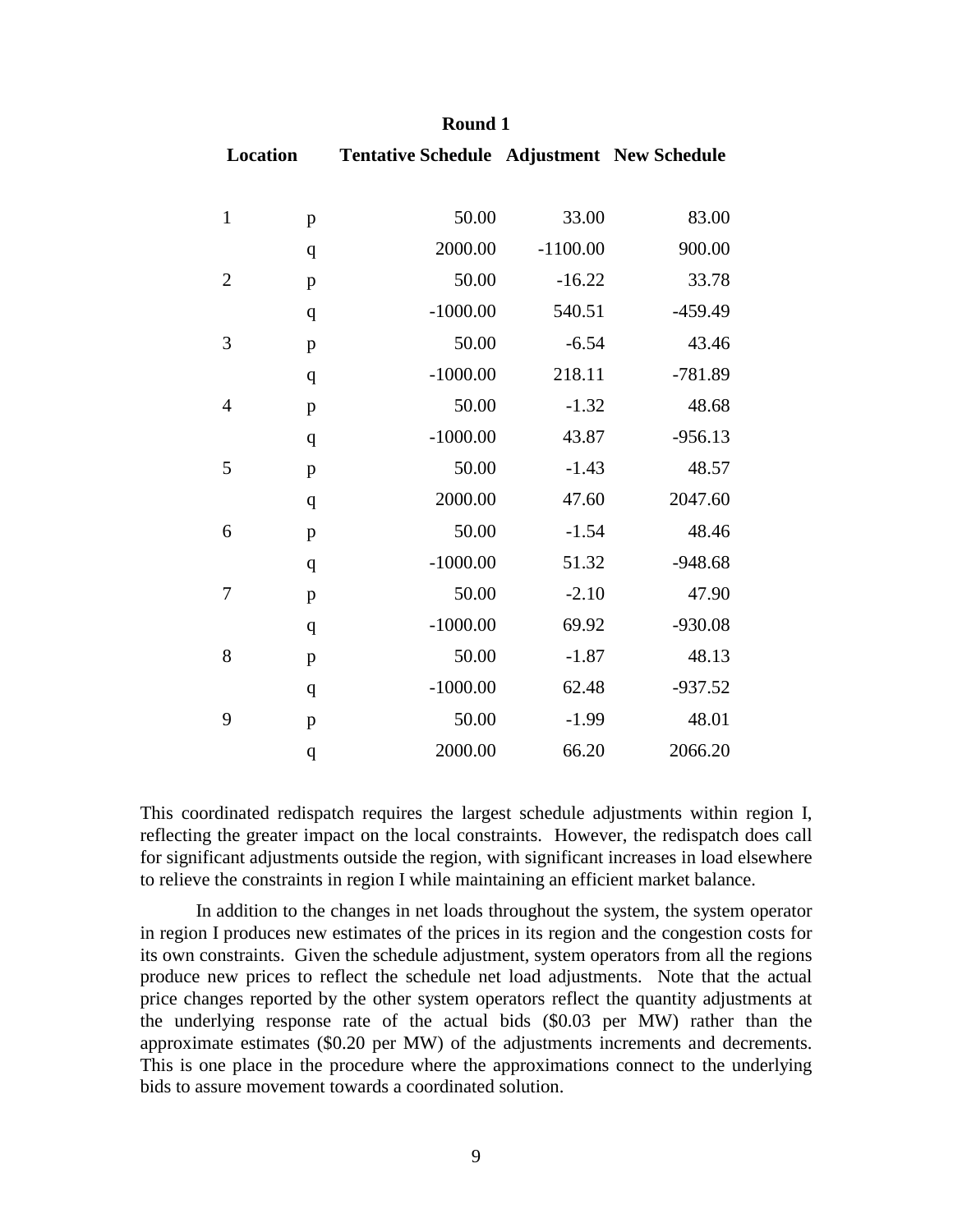The congestion costs reported by region I are no longer zero. In the new schedule, the constraints on the lines connected to location 1 are both binding. Here we are treating location 1 as the reference bus, meaning that increase in load elsewhere would be balanced with an increase in generation at location 1. With this convention, the congestion cost at location 1 is always zero, and the congestion cost elsewhere is set relative to the reference price. This convention produces relative congestion prices that can be interpreted in this example as the marginal redispatch cost of supplying an additional MW from the respective bus to location 1, as in:

| <b>Congestion Costs from Region I</b> |  |  |  |  |  |  |                             |                                                   |  |  |  |
|---------------------------------------|--|--|--|--|--|--|-----------------------------|---------------------------------------------------|--|--|--|
| <b>Bus</b>                            |  |  |  |  |  |  | $1 \t2 \t3 \t4 \t5 \t6 \t7$ |                                                   |  |  |  |
|                                       |  |  |  |  |  |  |                             | 0 49.22 39.54 41.78 42.52 43.26 46.98 45.50 46.24 |  |  |  |

Hence, increasing load at location 1 and balancing with generation at location 7 would increase congestion costs in region I by \$46.98 per MW, and so on. Naturally, increasing load at location 7 would decrease the congestion costs by the same amount.

These congestion costs are provided by the system operator in region I who determines them in the usual way from the locational prices associated with its economic redispatch using its approximations of the adjustment bids for locations outside region I. The congestion costs can be obtained directly from the value of the binding constraints and the network shift factors, as shown in the appendix.<sup>6</sup>

With the new schedules, prices and congestion costs, the system operator in region II takes up its part of the task of finding a coordinated redispatch. For simplicity, the new adjustment bids from the other two system operators have the same form as above with the increments and decrements at \$0.20 per MW set relative to the new prices. The system operator in region II now faces the problem of determining an economic redispatch with these proposed adjustment bids and the congestion costs estimates for the constraints in region I.

The combined result of the adjustment bids and congestion costs produces a new congestion-constrained supply curve at location 7, as seen from the perspective of the system operator in region II. As shown in the figure, the system operator in region II sees

 $\overline{a}$ 

<sup>6</sup> The network shift factors and constraint multipliers for each iteration are shown in the appendix. Hence, for bus 2 we have  $$49.22=\lambda_1\nabla K_{12}= 61.22*0.644+27.64*0.356$ . The congestion cost is the difference in the price at the reference bus and the price at the location as estimated by the region I system operator using its current available adjustment bids and external congestion costs. Therefore, in this round where the external congestion costs are assumed to be zero, the estimated congestion from region I is exactly the difference in prices at locations 1, 2, and 3. However, the estimated congestion costs are not yet consistent with the prices shown for the other locations where the system operators have reflected actual participants bids rather than the approximate adjustment bids. For example in the region I problem the price for the load at bus 9 is  $$36.76 = $50-0.20(66.20)$  implying a congestion cost from region I of \$46.24=\$83-\$36.76. However, the actual price at location 9 is \$48.01=\$50-0.03(66.20).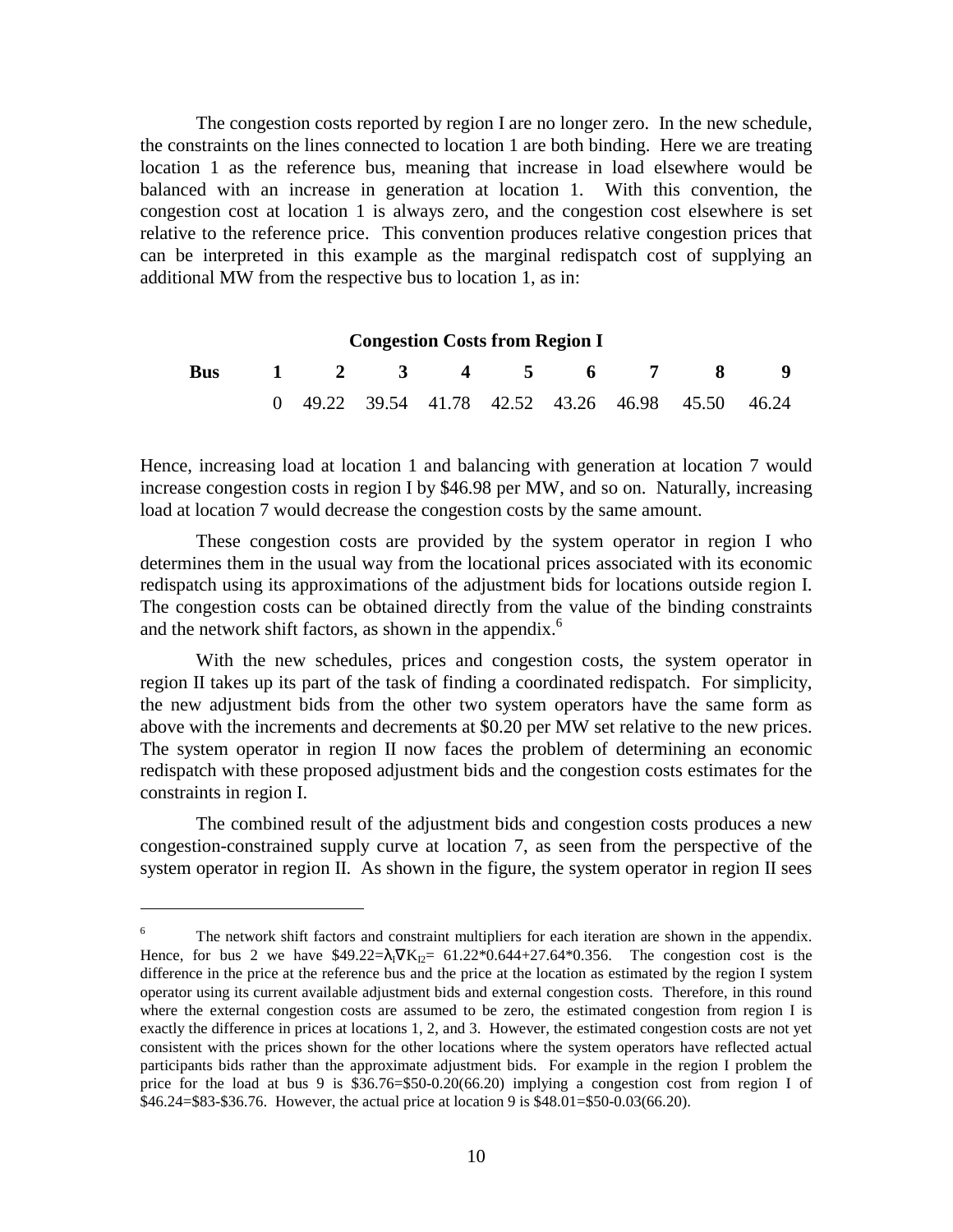the apparent price as the sum of the current market price and the cost of congestion at location 7. Because the region I congestion costs are included in the adjusted incremental supply, the system operator in region II can treat the lines outside region II as unconstrained. The system operator needs to include explicit constraints only for its own region.



At the end of round 1, this same analysis applies to adjustment bids and congestion costs for all the locations in the grid. From the perspective of the system operator in region II, the current situation is as shown in the accompanying figure. The current schedules are feasible from the perspective of region I, because the system operator in region I has just completed its proposed set of schedule adjustments to move within the constraints in region I. But this set of net loads and line flows would not be acceptable for region II. In this case, for example, the power flows would not be feasible on the line from 4 to 5 or between 5 and 6. To arrange for congestion relief, the system operator takes the adjustments bids and congestion cost estimates to produce the problem as shown in the figure at the start of round 2. This initial set of schedules and flows is not a solution from the perspective of the system operator in region II. It must redispatch to obtain congestion relief.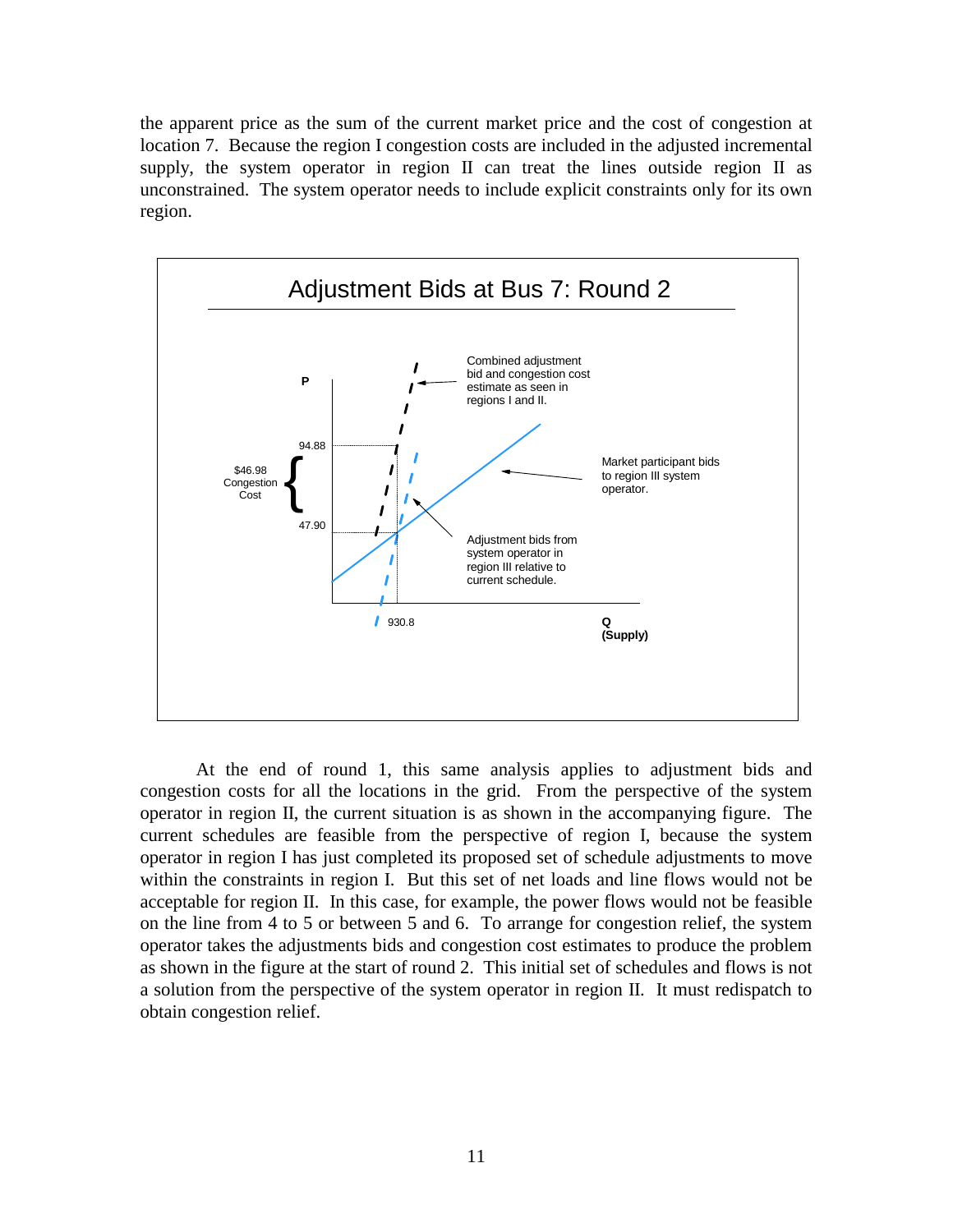

The adjustment bids have been set to capture the effects of constraints outside of region II, and are shown by the heavy dashed lines in the figure. The system operator has these adjustment bids from external locations and the original market bids within its own region. In each case, the external adjustment bids and the internal market participant bids are adjusted up or down to reflect the cost of external congestion. The system operator knows the constraints that apply within region II, but it ignores the constraints outside region II. The system operator in region II uses this information to produce its own security constrained economic redispatch to meet the constraints in region II with a new set of schedule adjustments as in: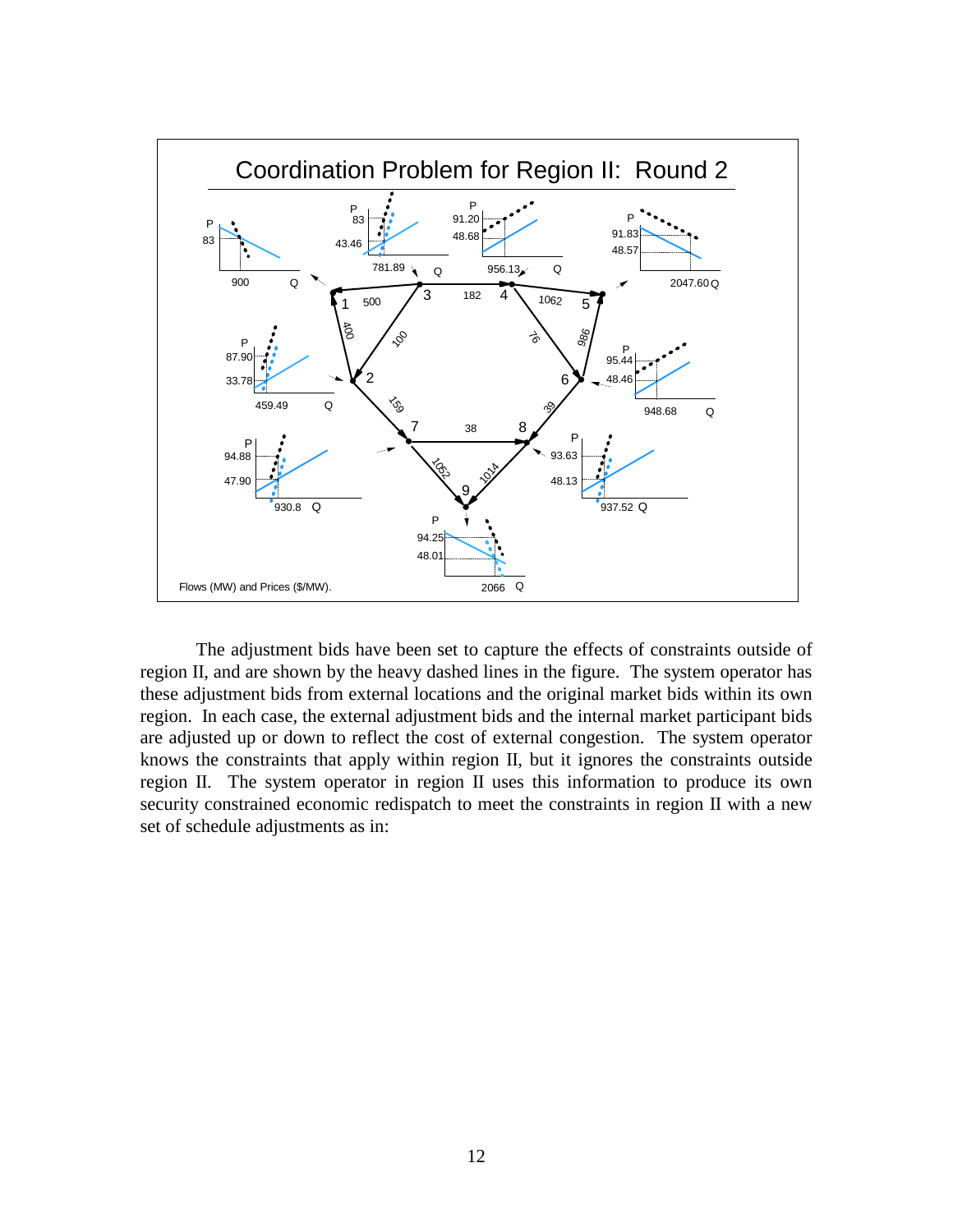| Location       |              | <b>Tentative Schedule Adjustment New Schedule</b> |           |           |  |  |
|----------------|--------------|---------------------------------------------------|-----------|-----------|--|--|
|                |              |                                                   |           |           |  |  |
| $\mathbf{1}$   | $\, {\bf p}$ | 83.00                                             | $-0.63$   | 82.37     |  |  |
|                | $\mathbf q$  | 900.00                                            | 20.91     | 920.91    |  |  |
| $\mathbf{2}$   | $\, {\bf p}$ | 33.78                                             | $-0.41$   | 33.38     |  |  |
|                | $\mathbf q$  | $-459.49$                                         | 13.60     | $-445.89$ |  |  |
| $\mathfrak{Z}$ | $\, {\bf p}$ | 43.46                                             | $-0.83$   | 42.63     |  |  |
|                | $\mathbf q$  | $-781.89$                                         | 27.56     | $-754.33$ |  |  |
| $\overline{4}$ | $\, {\bf p}$ | 48.68                                             | $-17.18$  | 31.50     |  |  |
|                | $\mathbf q$  | $-956.13$                                         | 572.71    | $-383.41$ |  |  |
| 5              | $\mathbf{p}$ | 48.57                                             | 22.96     | 71.54     |  |  |
|                | $\mathbf q$  | 2047.60                                           | $-765.44$ | 1282.16   |  |  |
| 6              | $\mathbf{p}$ | 48.46                                             | $-0.18$   | 48.28     |  |  |
|                | $\mathbf q$  | $-948.68$                                         | 5.95      | $-942.73$ |  |  |
| 7              | $\, {\bf p}$ | 47.90                                             | $-1.56$   | 46.35     |  |  |
|                | $\mathbf q$  | $-930.08$                                         | 51.85     | $-878.24$ |  |  |
| 8              | $\, {\bf p}$ | 48.13                                             | $-0.94$   | 47.19     |  |  |
|                | $\mathbf q$  | $-937.52$                                         | 31.32     | $-906.21$ |  |  |
| 9              | $\, {\bf p}$ | 48.01                                             | $-1.25$   | 46.77     |  |  |
|                | q            | 2066.20                                           | 41.54     | 2107.73   |  |  |

| Round 2 |  |
|---------|--|
|---------|--|

Again, the adjustments are most significant within region II, where the changes would have the most impact on the local constraints. However, the system-wide effects are important, generally calling for increases in load outside the region to help balance the limits on the line connecting location 4 and 5 inside region II.

The new solution also produces congestion costs for this now binding constraint in region II. These combine with the estimates in region I to produce a new set of total congestion costs for constraints in regions I and II, as in: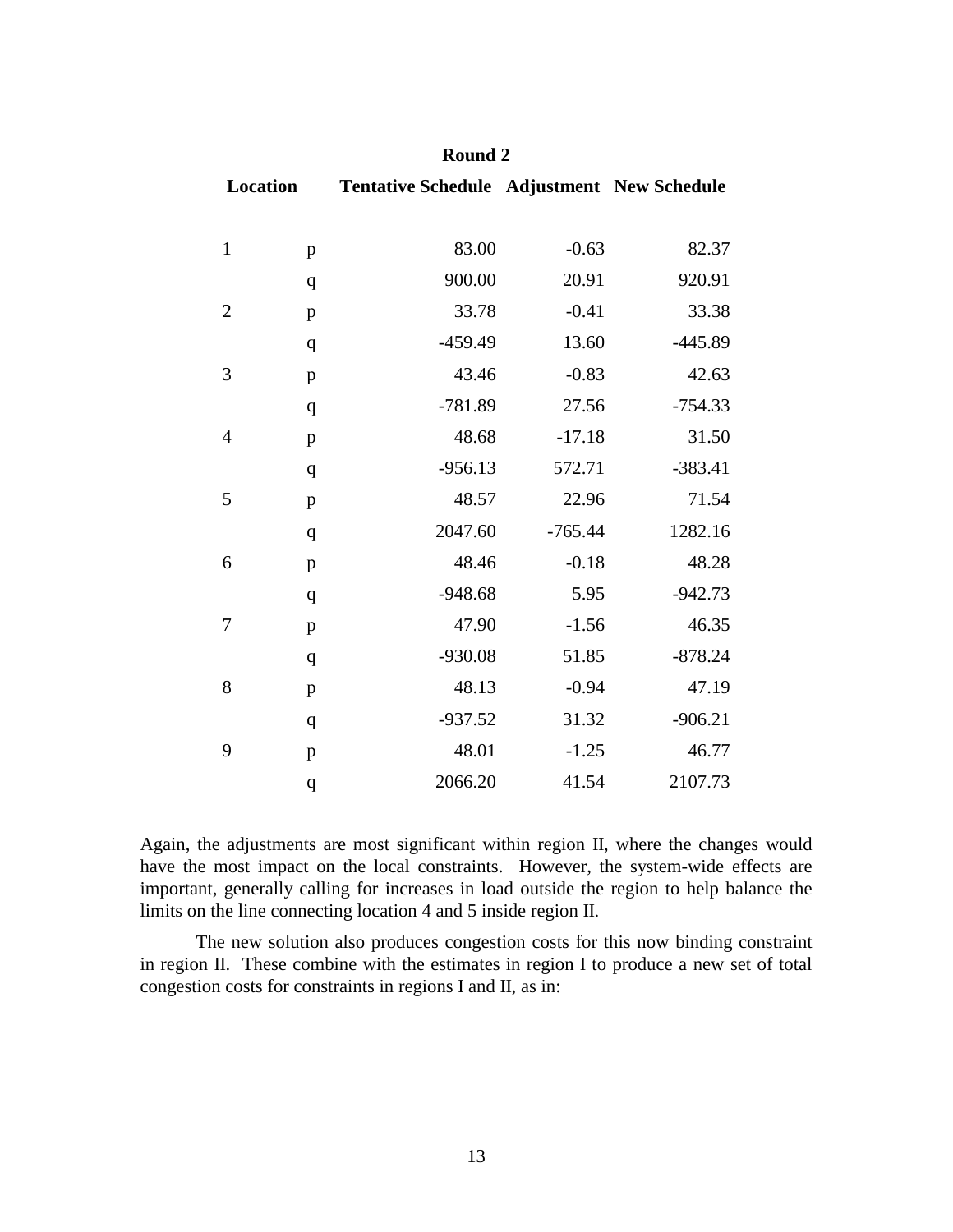### **Congestion Cost Estimates after Round 2**

|             | <b>Bus</b> |          | <sup>2</sup> | $\mathbf{3}$ | $\overline{4}$    | $5^{\circ}$ | 6                                       | 7       | 8       | 9       |
|-------------|------------|----------|--------------|--------------|-------------------|-------------|-----------------------------------------|---------|---------|---------|
| From I      |            | $\Omega$ | 49.22        | 39.54        |                   |             | 41.78 42.52 43.26 46.98                 |         | 45.50   | 46.24   |
| From II     |            | $\theta$ | $-1.41$      | 1.41         |                   |             | $5.62 -35.14 -12.65$                    | $-5.62$ | $-8.43$ | $-7.03$ |
| From III    |            | $\theta$ | 0.00         | 0.00         | 0.00 <sub>1</sub> | 0.00        | 0.00                                    | 0.00    | 0.00    | 0.00    |
|             |            |          |              |              |                   |             |                                         |         |         |         |
| Outside I   |            | $\Omega$ | $-1.41$      |              |                   |             | $1.41$ $5.62$ $-35.14$ $-12.65$ $-5.62$ |         | -8.43   | $-7.03$ |
| Outside II  |            | $\Omega$ | 49.22        | 39.54        | 41.78             |             | 42.52 43.26                             | 46.98   | 45.50   | 46.24   |
| Outside III |            | $\theta$ | 47.81        | 40.95        | 47.40             | 7.38        | 30.61                                   | 41.36   | 37.06   | 39.21   |

Apparently increasing supply at location 5 decreases congestion costs in region II but not as much as it increases relative congestion costs in region I. In the event, the congestion cost to be used by the system operator in region III is the aggregate change in external congestion costs for changing net load, or \$7.38 per MW at location 5.



The results from round 2 now create a new coordination problem from the perspective of region III. This is the start of round 3, where the system operator in region III sees adjustment bids and congestion costs external to its region, and the original bids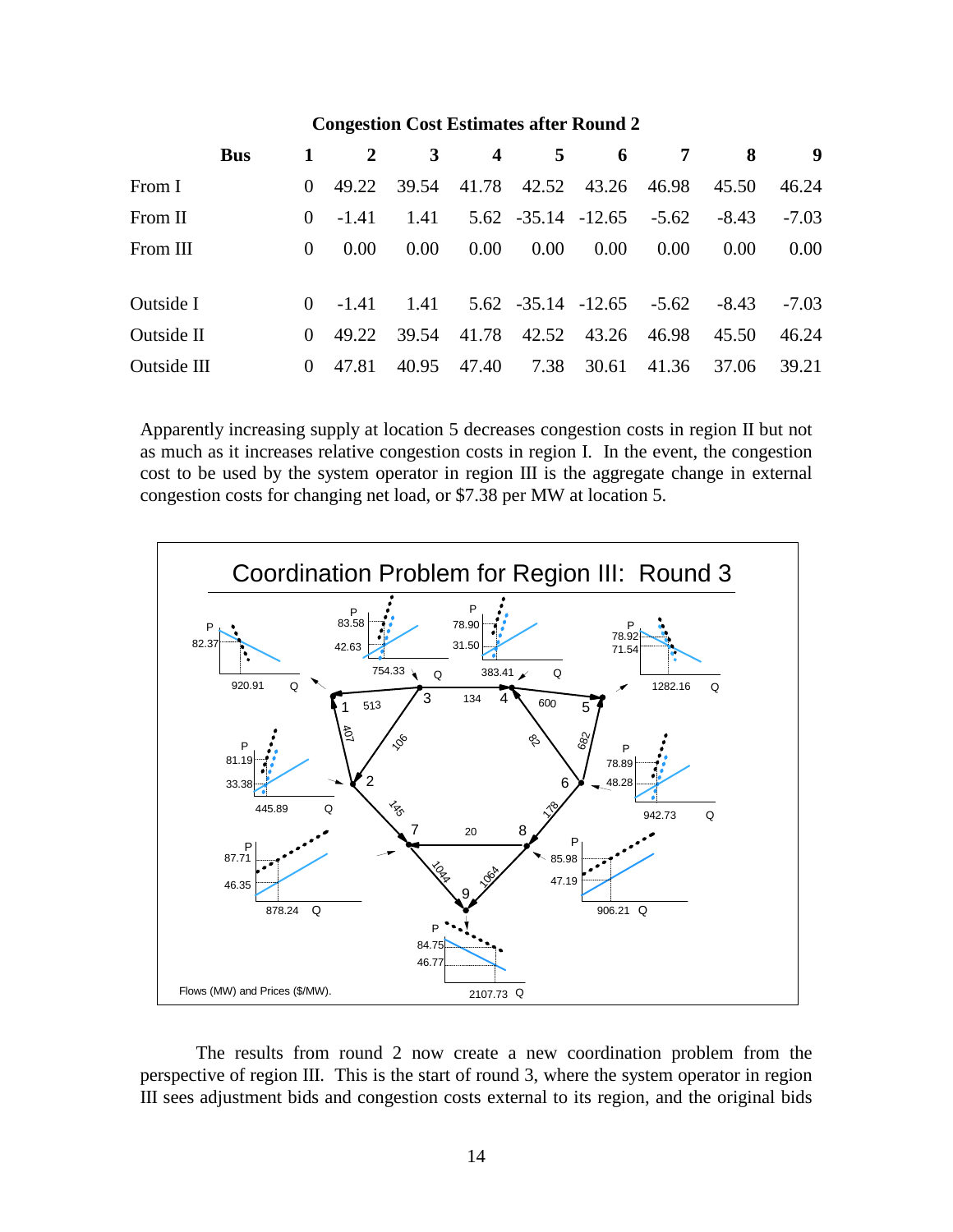provided from the market participants within its region. This creates the corresponding coordination problem as shown in the accompanying figure.

As can be seen in the figure, the adjusted solution after round 2 is still not feasible in region III. Using the new estimates of net load in the combined schedules, adjustment bids relative to the new prices, and the new estimates of external congestion costs, the system operator in region III acts in turn in round 3 to redispatch the system to alleviate constraints within region 3, resulting in a revised set of adjustments and congestion costs. The resulting set of adjustments from round 3 would be:

| Location         | Tentative Schedule Adjustment New Schedule |           |           |
|------------------|--------------------------------------------|-----------|-----------|
| 1 <sub>p</sub>   | 82.37                                      | $-0.08$   | 82.30     |
| q                | 920.91                                     | 2.55      | 923.47    |
| 2 p              | 33.38                                      | 0.24      | 33.62     |
| q                | $-445.89$                                  | $-7.95$   | $-453.84$ |
| 3p               | 42.63                                      | $-0.39$   | 42.24     |
| q                | $-754.33$                                  | 13.08     | $-741.26$ |
| 4p               | 31.50                                      | $-0.07$   | 31.43     |
| q                | $-383.41$                                  | 2.47      | $-380.94$ |
| 5 p              | 71.54                                      | $-0.22$   | 71.32     |
| q                | 1282.16                                    | 7.23      | 1289.39   |
| 6 p              | 48.28                                      | $-0.35$   | 47.93     |
| q                | $-942.73$                                  | 11.61     | $-931.12$ |
| 7 p              | 46.35                                      | $-2.32$   | 44.03     |
| q                | $-878.24$                                  | 77.32     | $-800.91$ |
| 8 p              | 47.19                                      | $-10.27$  | 36.91     |
| q                | $-906.21$                                  | 342.48    | $-563.73$ |
| 9 p              | 46.77                                      | 13.46     | 60.23     |
| $\boldsymbol{q}$ | 2107.73                                    | $-448.78$ | 1658.95   |

#### **Round 3**

The adjustments are still large within the region, and smaller outside. However, the same pattern is apparent. The external redispatch outside region III is significant and plays an important role in the overall solution.

The completion of one round for each region does not quite finish the process. Each region was making certain assumptions about the other regions, implicit in the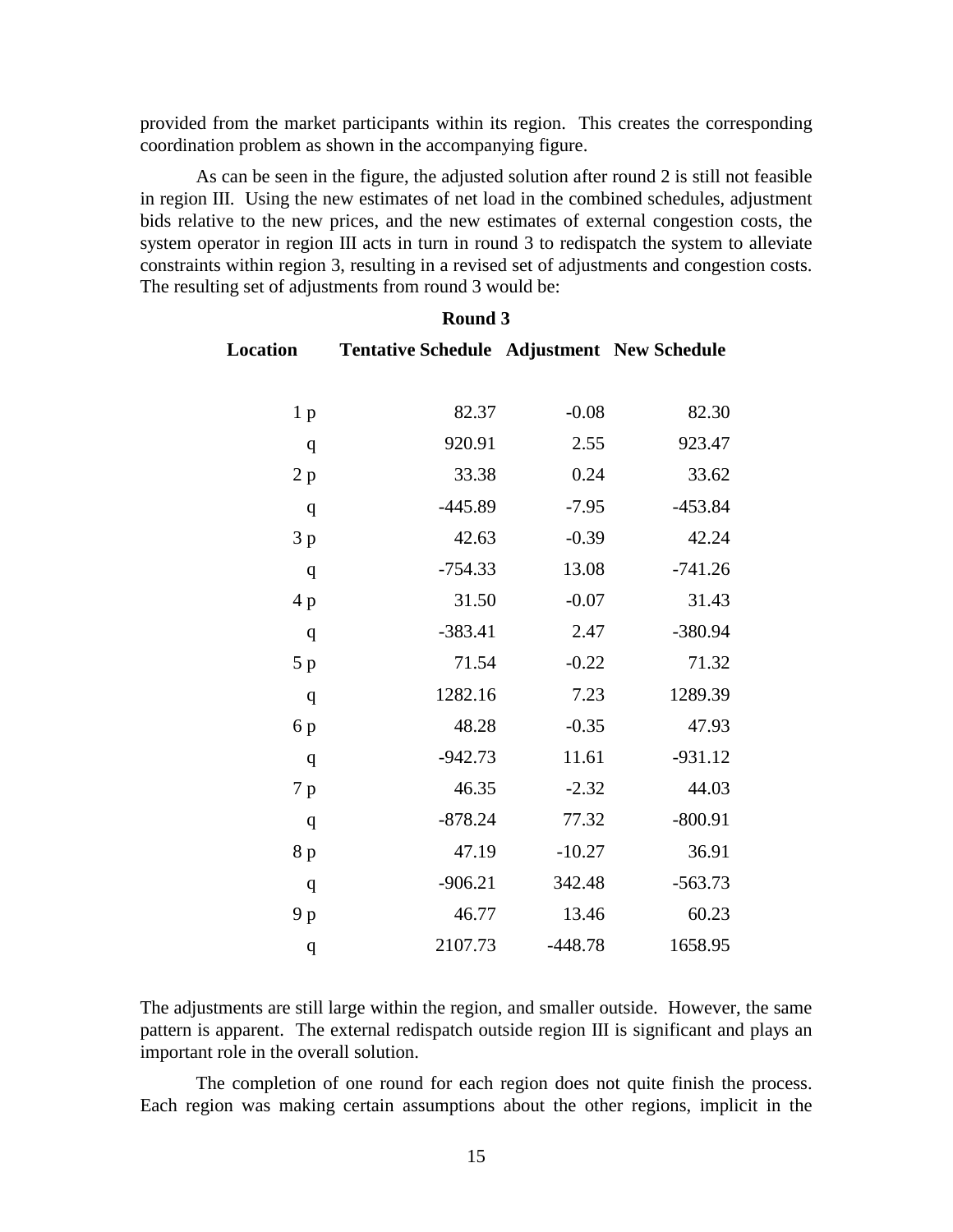estimate of congestion costs. However, the changes in schedules reverberate through all the regions, and the solution is not yet consistent across the regions. In other words, the adjustments in regions II and III have partly undone the adjustments in region I, again violating the transmission constraints in region I.

We return to region I, therefore, with a revised set of schedules of net loads and prices. In addition, region I now has the advantage of an estimate of the combined congestion costs from the constraints in regions II and III, as in:

|             | <b>Bus</b> |          | 2       | 3     | $\overline{4}$ | 5     | $\overline{\mathbf{6}}$       | 7     | 8     | - 9            |
|-------------|------------|----------|---------|-------|----------------|-------|-------------------------------|-------|-------|----------------|
| From I      |            | $\Omega$ | 49.22   |       |                |       | 39.54 41.78 42.52 43.26 46.98 |       | 45.50 | 46.24          |
| From II     |            | $\Omega$ | $-1.41$ | 1.41  |                |       | $5.62 -35.14 -12.65 -5.62$    |       | -8.43 | $-7.03$        |
| From III    |            | $\Omega$ | $-0.88$ | 0.88  | 3.51           |       | $4.39$ $5.27$ $-3.51$         |       |       | 7.90 -17.56    |
|             |            |          |         |       |                |       |                               |       |       |                |
| Outside I   |            | $\Omega$ | $-2.28$ | 2.28  |                |       | $9.14 - 30.75 - 7.38$         | -9.14 |       | $-0.53 -24.59$ |
| Outside II  |            | $\Omega$ | 48.34   | 40.42 | 45.29          | 46.91 | 48.53                         | 43.47 | 53.40 | 28.68          |
| Outside III |            |          | 47.81   | 40.95 | 47.40          | 7.38  | 30.61                         | 41.36 | 37.06 | 39.21          |

#### **Congestion Cost Estimates after Round 3**

Now region I sees the congestion costs outside I not as zero but as the corresponding values in the table obtained from the other regions. Using this information, the system operator in region I reformulates the system wide redispatch problem with its own constraints and the adjustment bids plus congestion costs from the other regions. It produces a new set of relative adjustments, and hands off responsibility to region II. And so on.

In principle, the process continues until there are no further efficient schedule adjustments needed and the schedules are fully consistent with all the regional constraints.

For this example, the process converged to the constrained solution as shown in the accompanying figure. This is the same solution obtained for the constrained network problem formulated as a single economic dispatch. It is a system-wide market equilibrium, and a region-by-region market equilibrium with coordinated congestion relief at the current prices.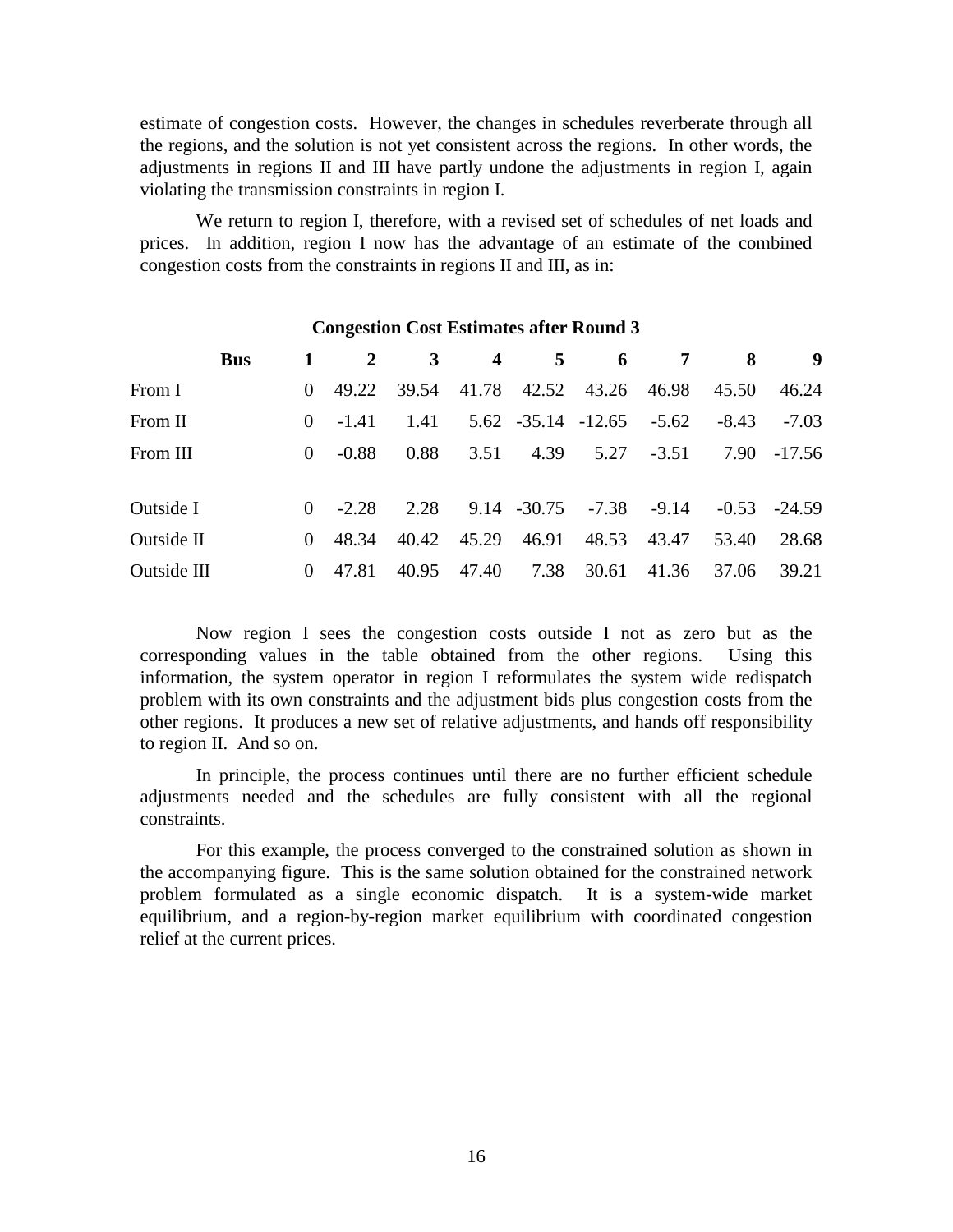

The constrained locational prices range from a low of \$32 per MW at bus 4 to a high of \$83 at bus 1. There are four binding transmission constraints. In region I the lines between buses 1 and 2, and between buses 1 and 3, are at their limits. In region II, the line between buses 4 and 5 is constrained. In region III, the line between buses 8 and 9 is constrained.

These regional constraints give rise to the final coordinated estimates of congestion costs as shown in the accompanying table. Consider the "Outside I" row from the table, with the congestion cost at location 2 as \$2.37 per MW. If the system operator from region I applies this congestion cost to its own redispatch calculation, and uses the corresponding estimate of the congestion costs at other locations, along with the final quantity schedules, it will conclude that it needs no further schedule adjustments. Furthermore, the system operator in region I would produce the congestion cost estimates for its constraints as shown in the row "From I."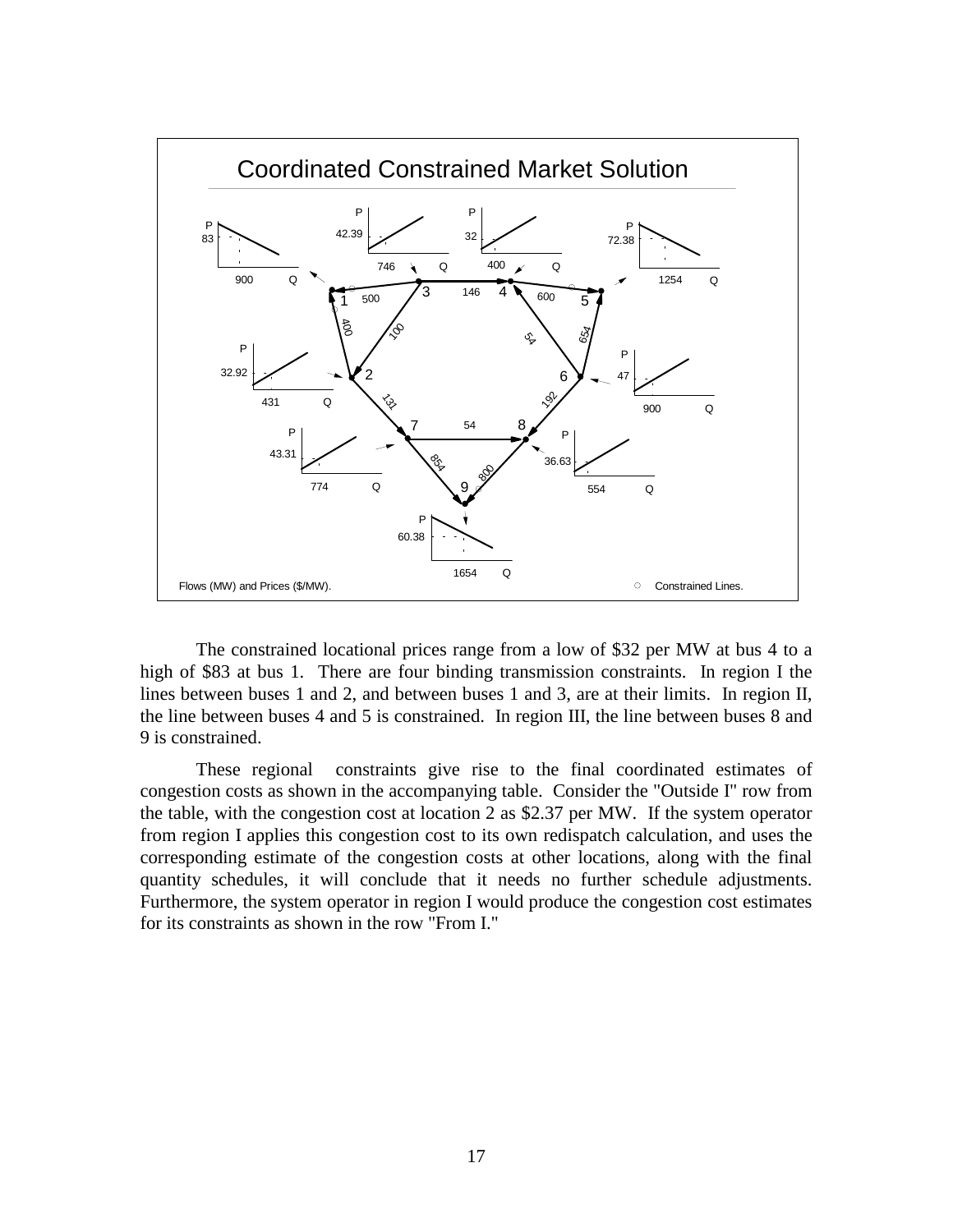#### **Coordinated Congestion Cost Estimates**

| <b>Bus</b>  |                  | $\overline{2}$ | 3     |       | $\overline{4}$<br>$5^{\circ}$ | 6                        | $7\phantom{.0}$ | 8     | 9              |
|-------------|------------------|----------------|-------|-------|-------------------------------|--------------------------|-----------------|-------|----------------|
| From I      |                  | 52.45          | 38.25 |       |                               | 41.52 42.62 43.71        | 49.17           | 46.98 | 48.08          |
| From II     | $\left( \right)$ | $-1.46$        | 1.46  |       |                               | 5.85 -36.54 -13.15 -5.85 |                 | -8.77 | $-7.31$        |
| From III    | $\Omega$         | $-0.91$        | 0.91  | 3.63  | 4.54                          | 5.45                     | $-3.63$         |       | $8.17 - 18.15$ |
|             |                  |                |       |       |                               |                          |                 |       |                |
| Outside I   |                  | $-2.37$        | 2.37  |       |                               | $9.48 - 32.00 - 7.71$    | -9.48           |       | $-0.60 -25.46$ |
| Outside II  | $\Omega$         | 51.54          | 39.15 | 45.15 | 47.15                         | 49.15                    | 45.54           | 55.15 | 29.92          |
| Outside III | $\Omega$         | 50.98          | 39.71 | 47.37 | 6.08                          | 30.55                    | 43.32           | 38.22 | 40.77          |

This internal consistency would apply simultaneously to all the regions at this coordinated solution for congestion relief. Furthermore, since losses are not considered in the simplified example, the grand total of the congestion cost estimates across all three regions is just the locational price difference relative to the reference bus at location 1. For instance, the grand total for location 2 is \$50.88 (52.45-1.46-0.91), which is precisely the difference in the prices at locations 1 and 2, or  $$50.88 = $83 - $32.92$ .

Of course, all this detail need be seen only by the system operators in the process of working among themselves to arrive at a coordinated congestion relief solution. The situation would be much simpler from the perspective of the market participants who would see only the resulting dispatch and locational prices based on their schedules and market bids.

Convergence to the constrained solution for this problem is reasonably quick. Starting with the unconstrained answer, the following figure shows the resulting locational prices after each full iteration through all three regions. The prices adjusted almost to the constrained solution in the first full iteration through all the regions, and were essentially final after three iterations.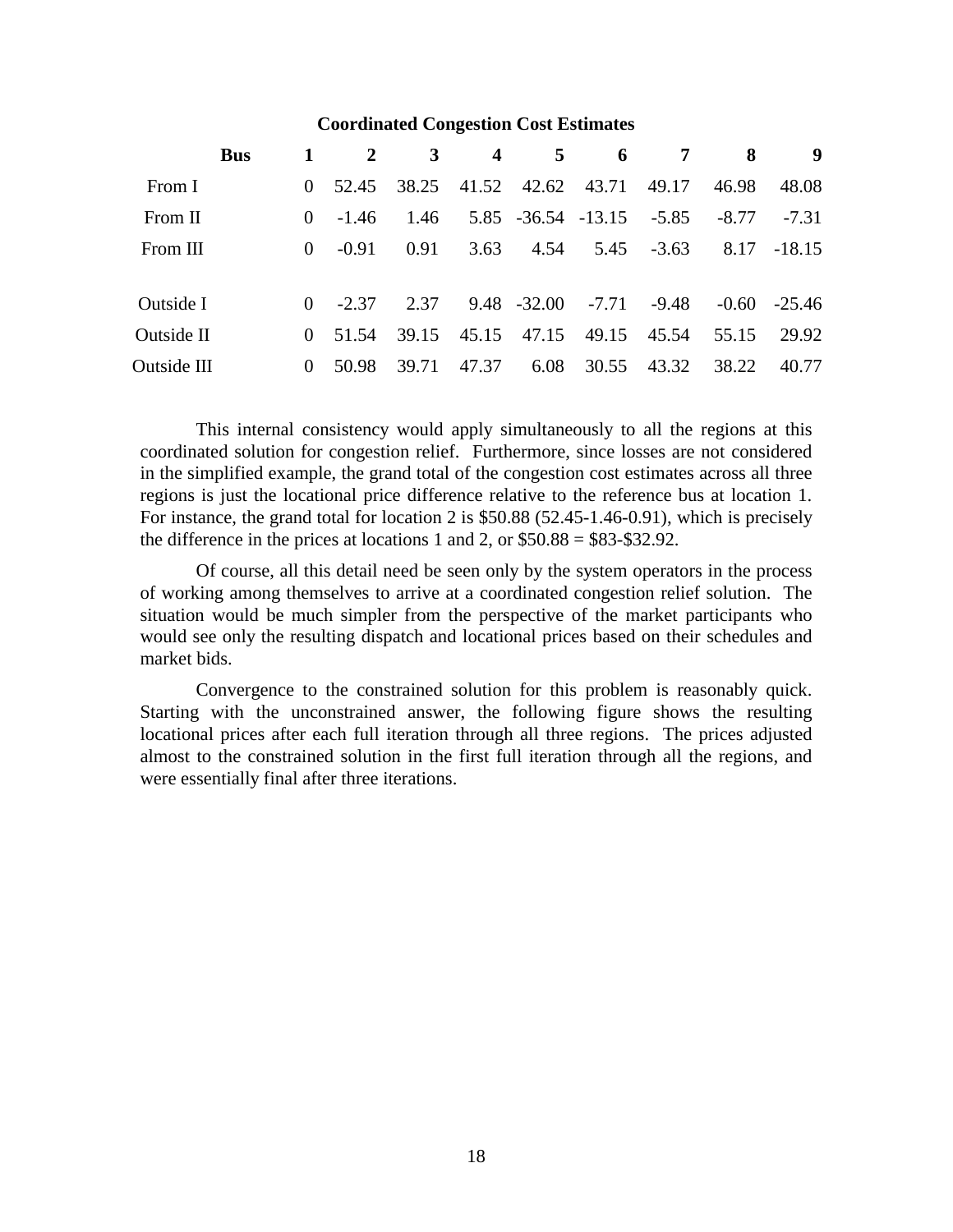

The convergence speed was essentially the same for an alternative test starting in region III and visiting the regional calculations in reverse order. One interesting feature of this alternative sequence was that the line between buses 5 and 6 was temporarily constrained during the first full iteration, but not afterwards.

The example problem network is looped and the regions are reasonably coupled.<sup>7</sup> In effect, power moving from one bus to another affects the flow on every line in the system.

It is not known if this same early convergence would extend to a realistic problem or full AC implementation. The issue of convergence and related experience is taken up further in the appendix. Obviously, the larger the regions and the weaker the coupling, the better should be the early convergence. As for the AC model, reactive power is by its nature most affected by local variables so the favorable convergence properties should be preserved. The related work of Kim and Baldick,<sup>8</sup> and similar applications on other economic equilibrium models, suggests that good early convergence may be a reasonable conjecture.

 $\overline{a}$ 

The distribution factors relative to bus 1 are shown in the appendix.

<sup>8</sup> Balho H. Kim and Ross Baldick, "Coarse-Grained Distributed Optimal Power Flow," IEEE Transactions on Power Systems, Vol. 12, No. 2, May 1997, p. 937.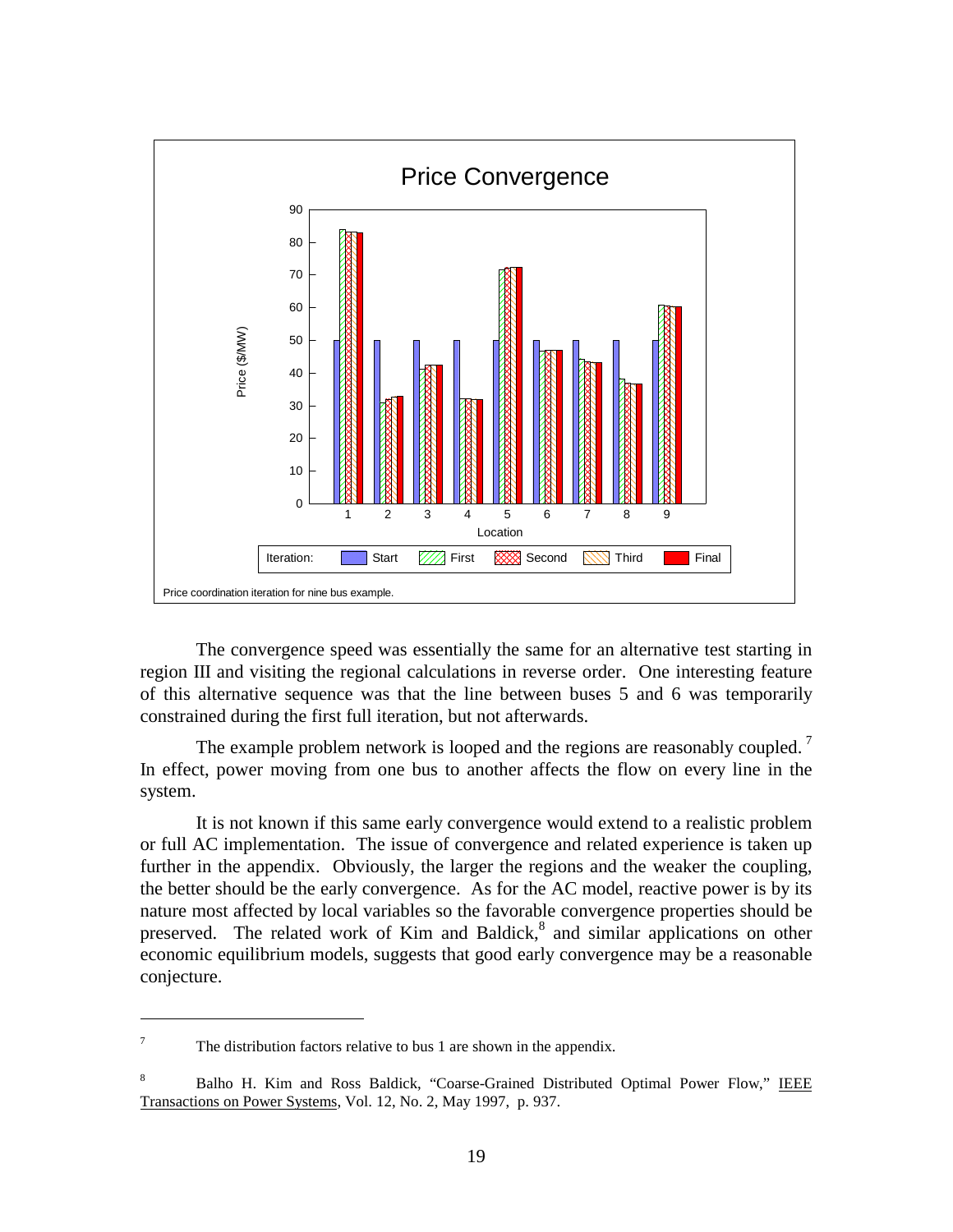#### **INFORMATION EXCHANGE AND PAYMENTS**

Coordination of multiple regions as envisioned here anticipates each region following certain rules and exchanging information. The coordination process does not quite require a coordinator. If each region follows the rules, the information need only be published on a bulletin board. However, reliance on market forces and coordination on prices requires that the prices provide meaningful incentives, so there would be payments made at the equilibrium prices.

The market rules within a region are not the focus here. For simplicity, assume that each market follows the same set of rules across the region. Hence, market participants have a deadline for submitting bilateral schedules and spot market bids. If the initial schedules are feasible, nothing more is required for congestion relief. Otherwise, the system operator uses this scheduling and bid information to find a bidbased, security-constrained, economic dispatch as illustrated above and described in more detail in the appendix. This requires both analysis of the dispatch within the region, and iterative exchange of information with the other regional system operators. The final equilibrium and associated prices are used in the settlement system. In effect, coordination among the system operators or regional security coordinators produces a "virtual system operator" for the entire system, as illustrated in the figure.

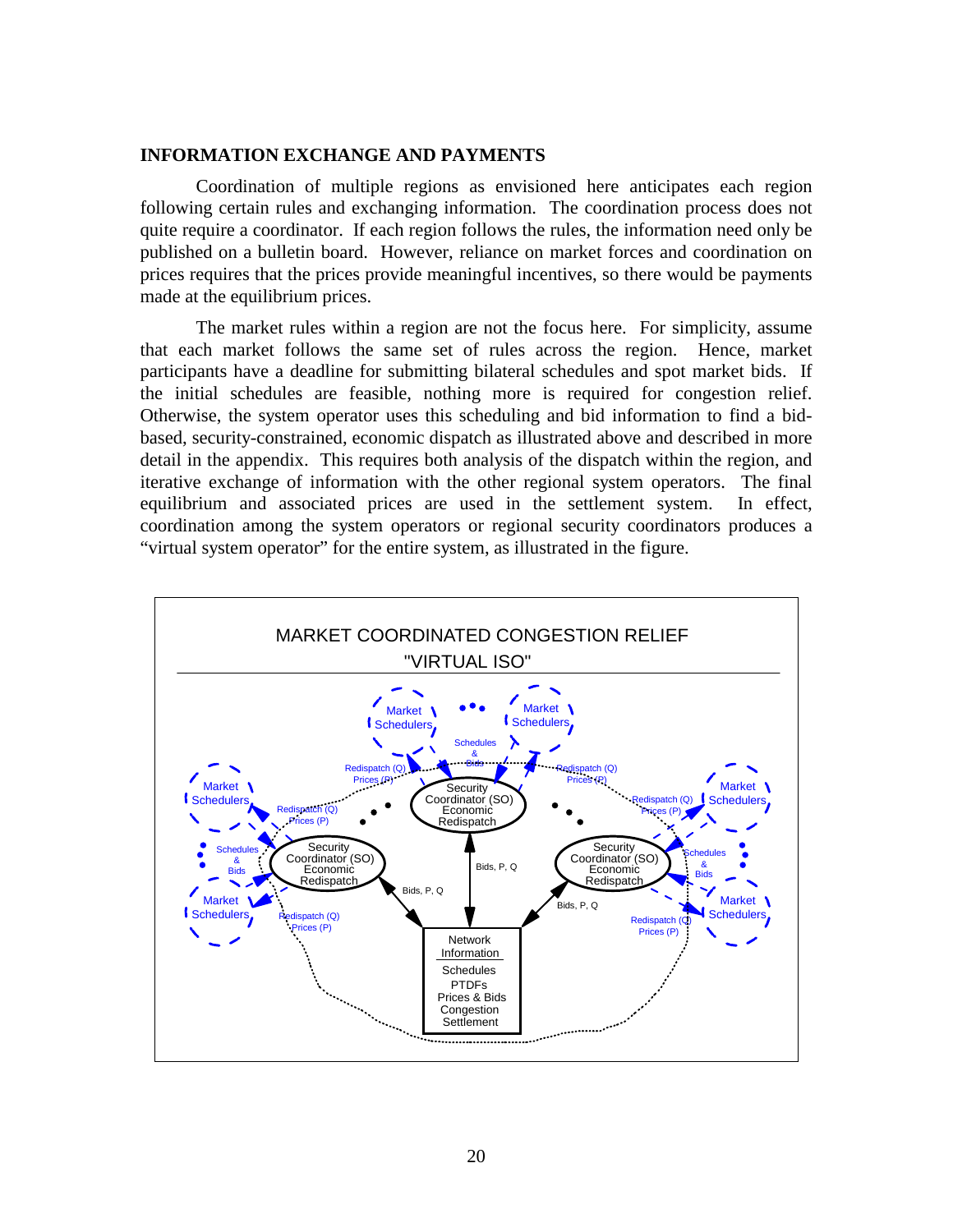The basic regional model is familiar as an economic dispatch formulation in terms of the net loads. The process starts with an initial set of schedules (*y*), with adjustment bids  $A(x)$ , and with estimates of congestion prices ( $\omega$ ) available for the entire grid. Given this information, each regional system operator solves its version of an economic dispatch and produces new estimates for its adjustment bids  $A_i(x_i)$ , for its congestion prices for the grid  $(\omega_j)$  and for its schedule adjustments for the grid  $(x^j)$ . These in turn produce new estimates for the aggregate schedules, locational prices and locational congestion estimates. The process would continue further interaction among the system operators until an acceptable solution is obtained.

Compared to the initial TLR procedures adopted by NERC, the new information is predominantly in the form of bids and prices. The TLR transaction reporting system already requires explicit reporting of inter-regional transactions, and implicit estimation of the balance of the intra-regional schedules, in order to calculate the impacts on transmission constraints. The prices would be a new reporting requirement, but would seem to be essential in some form to implement a market-oriented coordination system. The system would not require one system operator for the entire grid. Rather, each regional system operator could start with the information obtained from the others to produce its needed update on the price effects induced by the constraints the particular system operator is monitoring. Given the prices, each system operator needs to keep track only of its own constraints.

The payments could take many forms. A natural organization would be to have users at each location treated as though they interacted with their local system operator at their respective locational prices. Those buying and selling in the spot market would use the equilibrium prices (*p*). Those scheduling bilateral transactions would pay the difference in the locational prices at the source and destination.<sup>9</sup> Some convention would apply as to which system operator would collect the payment for bilateral schedules that begin in one region and end in another. For instance, we could have the rule that the payment is always to the system operator at the destination. As usual, the system could operate in a hub and spoke framework, decomposing transactions between locations as being to and from the hub.

The settlement system in aggregate would have the usual property that net payments by loads would be at least as large as the payments to generators. In other words, we always have  $py \ge 0$ . In the case of active transmission constraints, the net payments would be positive, or  $py > 0$ . The difference would reflect the aggregate value of the transmission congestion.

This happy result that avoids revenue deficits in the aggregate would not be guaranteed for each region. Region by region, we could not determine the sign of  $p_i y_i$ , only that the sum across all regions would be non-negative. For instance, if one region had all the generation and another had all the load, there could not be individual payments

 $\overline{a}$ 

<sup>9</sup> An early implementation of this idea appears in the PJM proposal to allow transactions from outside the region to avoid TLR curtailments from PJM by paying congestion cost at the difference in locational prices. PJM Energy Committee Minutes of September 9, 1998, pp. D-9-7&8.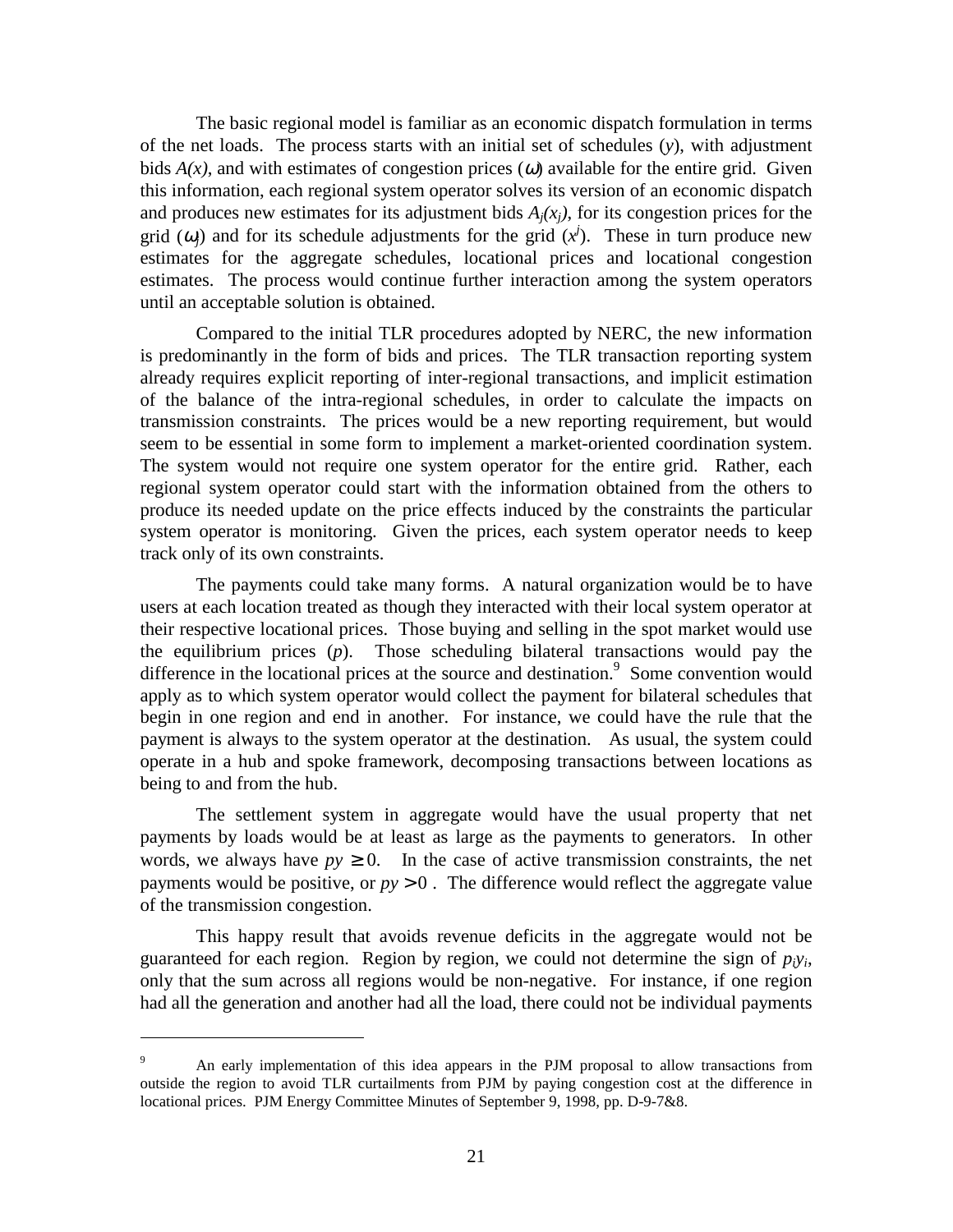balance in each region. Hence, there would have to be a settlements system for the network as a whole. In other words, there would be payments to and from the various regions. The distribution of the surplus could be handled in various ways, such as in the creation of transmission congestion contracts as discussed in the appendix. 10

#### **IMPLEMENTATION ISSUES**

The conceptual framework for market coordination of congestion relief provides a guide to the development of the information and institutional arrangements. The framework allows for aggregation of regions and provides a path toward coordinated congestion relief for a market-based TLR arrangement providing coordinated congestion relief with "fewer people and more knowledge."<sup>11</sup> Essentially, congestion relief coordination would require information very much like that in the early NERC systems for TLR. The principal addition would be the adjustment bids and congestion cost estimates to be provided by the regional system operators or security coordinators.

Further consideration of the basic approach for coordination among regions would need to address a number of implementation issues and questions. Here we outline a few of the matters for future investigation.

#### **Drawing the Boundaries**

 $\overline{a}$ 

Selection of the regions covered by the system operators will be governed by many factors, covering everything from the historical starting point to regional politics. However, to the extent the simplicity of coordination and efficiency of the market matter, the analysis here suggests an approach for further research in providing guidance for defining the boundaries of regional aggregations.

In the appendix, the formulation of the regional problem and the discussion of convergence results are both motivated by the analogy to and experience with iterative solution of "dominant diagonal" systems. The regional system operator gives explicit attention to the constraints within its region, but relies on more limited information in prices to capture the effect of constraints in other regions. If the constraints elsewhere have a small effect on the region's own prices, compared to the effect of the constraints within the region, then a simplified representation of the external effects should lead to a good solution within the region. The internalization of the most important constraints, therefore, creates the dominant diagonal condition that is so important in rapid convergence. By contrast, if the regional system operator did not have explicit knowledge of the effects of very important and sensitive constraints, it would seem that it

<sup>&</sup>lt;sup>10</sup> Scott M. Harvey, William W. Hogan, and Susan L. Pope, "Transmission Capacity Reservations" and Transmission Congestion Contracts," Center for Business and Government, Harvard University, June 6, 1996, (Revised March 8, 1997).

<sup>&</sup>lt;sup>11</sup> Paul McCoy suggested this summary statement of a goal for the TLR process.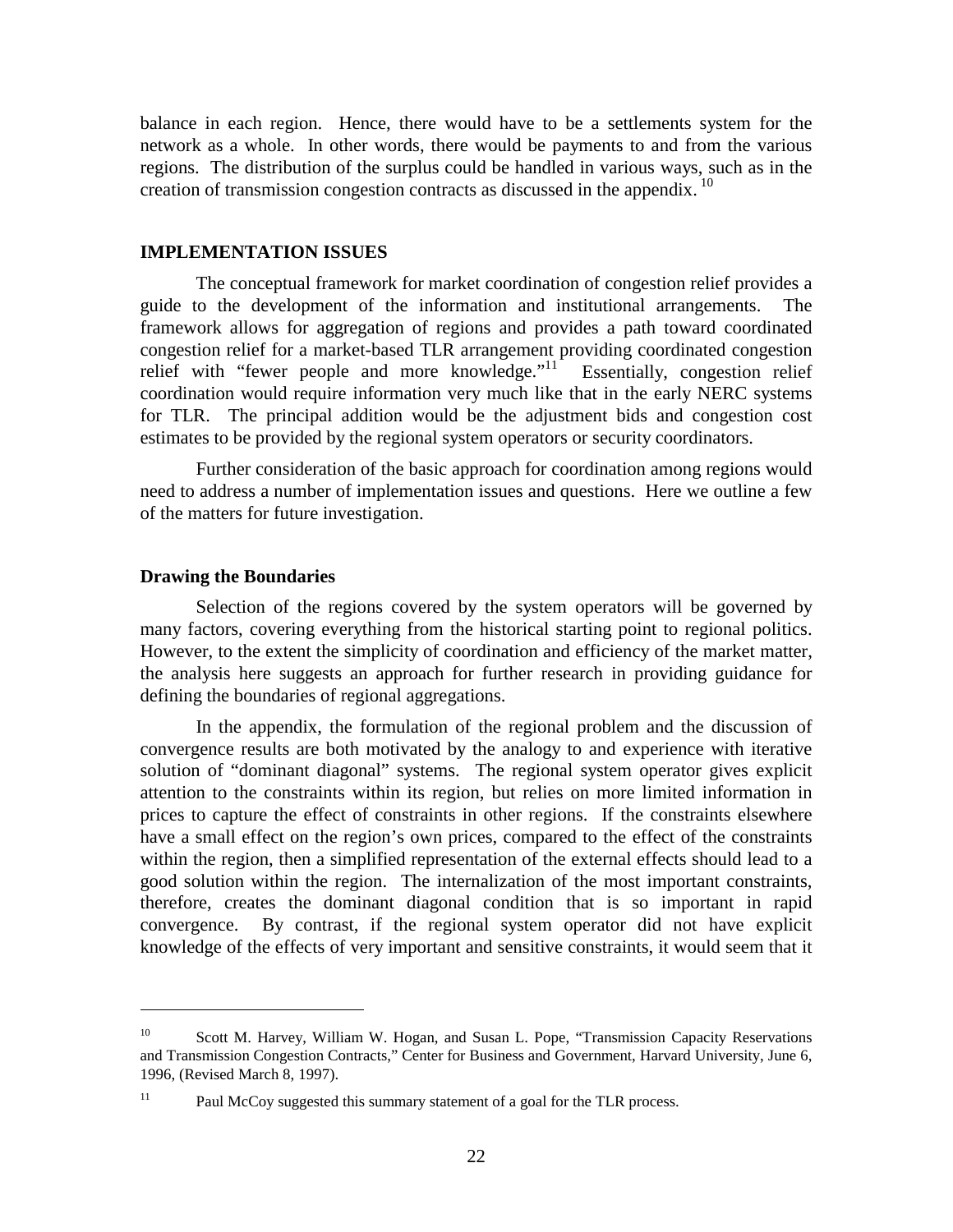would be more difficult to converge to a solution through iteration that relied only on the prices to capture the congestion effects.

The need to internalize the effects on constraints and the other requirements for coordinating ancillary services dictate that the individual regions should be at least large enough. The definition of large enough would depend upon the nature of the grid and the market. It is clear that an individual location would not be large enough, which is why a fully decentralized bilateral market is not feasible. There must be coordinators in the form of system operators. It is an open question as to whether existing control areas would be large enough, but not all control areas are the same and it is argued that there are too many control areas, suggesting aggregation would be preferred. The degree of aggregation would depend on many factors that go beyond the problems of coordination, and might be different in the various stages of development of the market. But the required regional aggregation for an efficient market system may not and need not extend to the entire grid and a grand coordinator.

The conjecture, therefore, is that a regional aggregation should be better when the interconnections are weaker in a particular sense. Not weaker in the sense that the connecting lines have only limited capacity, but weaker in the sense that the looped impacts across the boundaries are reduced relative to the looped impacts within the region. In the limit, obviously the best form of interconnection would be radial, where there would be no looped effects and no distant impacts on constraints and prices. The precise definition of weak loops is not clear, even in the simple example, but the goal is to have relatively little impact on the distant prices once a reasonable estimate of the prices is available.

#### **Regional Coordination Approximations**

Implementation of the protocol for coordinated congestion relief would confront a number of modeling approximations and transition issues. For example, as discussed at further length in the appendix, the approach requires each regional system operator to have available a description of the full network. The illustrative example assumed that every system operator uses the same description of the network. Each regional system operator need monitor only its own constraints, but it does need to determine the flows in the network.

This is no different than today, with each system operator maintaining an "equivalenced" description of the full network. The detail in these models is greatest within the region, and the detail of the flows outside the region is reduced through equivalent aggregation. This induces an approximation error in the estimate of the flows. However, it would not severely affect the coordination protocol. Just as today, the important feature of each regional model is that the equivalenced network provide an acceptable approximation of the impact of external loads on internal constraints. Errors in the determination of the flows on the external lines are important only to the extent that they affect the estimates of power flows on internal lines. This, of course, has always been true for monitoring system operations, and the approximations required for normal operations carry over directly for the process of coordinated congestion relief. The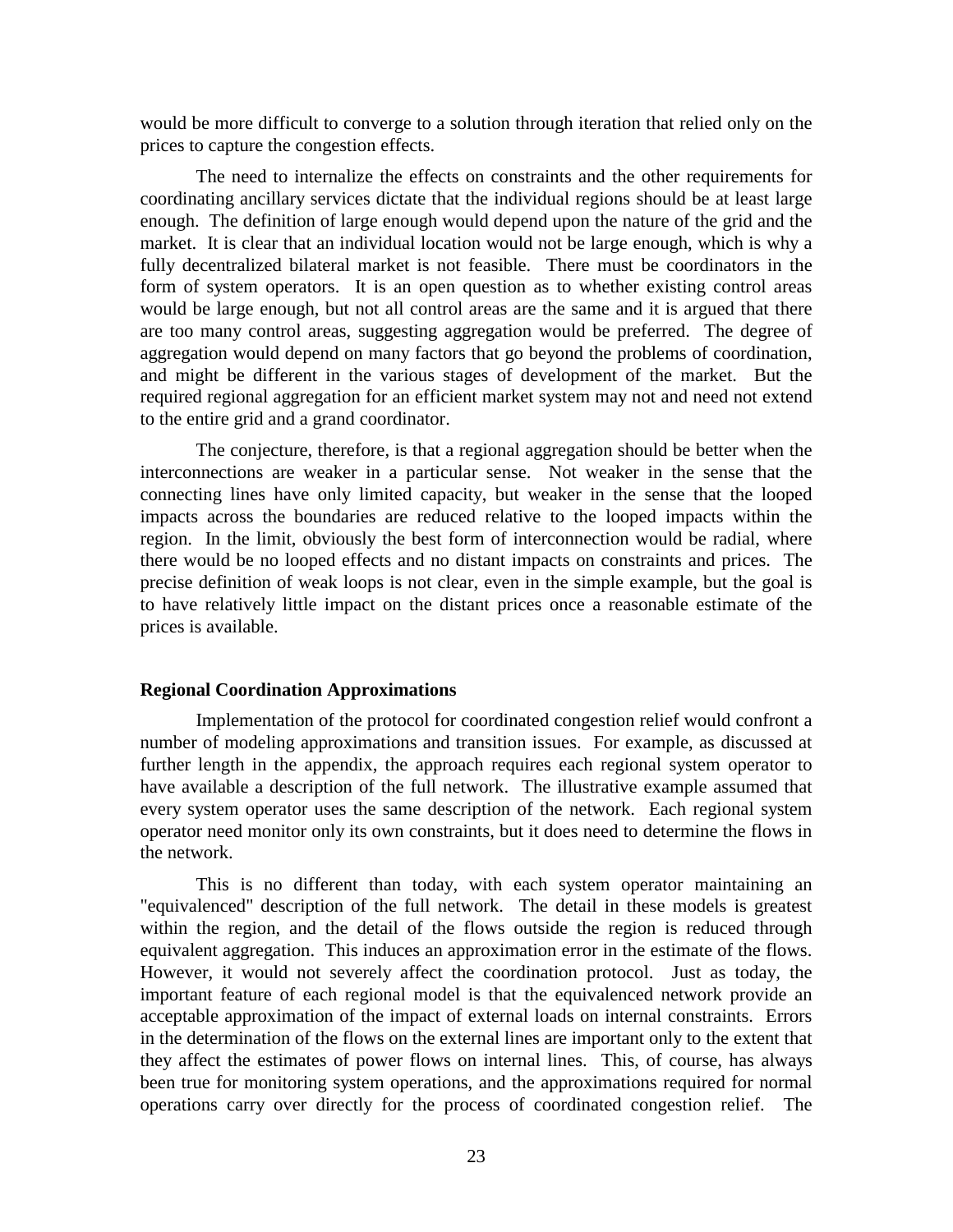coordination problem does not introduce any new demands on the modeling of the network.

A related issue would arise in case some of the regions were not cooperating in the coordination protocol. At a minimum during a period of transition, it should be assumed that some of the regions are participating in coordinated congestion management, and others are still following non-market, administrative curtailments. Notwithstanding the fact that it would be better to take advantage of the market, the coordination protocol should not depend on full cooperation before anything could be done. Again there are well known methods for dealing with external constraints that must be addressed even when the local system operator is not following the market based protocol. In effect, therefore, some regions could follow a NERC administrative TLR process and other regions could participate in coordinated congestion relief. The appendix outlines the details. The basic conclusion suggests that it would be possible to begin a coordination process that involved a small number of regions, working to the advantage of the market participants within those regions, and gradually expanding to include new regions in the coordination process. In principle, the expanded coordination could extend to the entire interconnected grid without requiring consolidation of the many details currently under the responsibility of individual control regions.

#### **Gaming and Honest Revelation**

The coordination framework outlined above assumes that it is possible to find trial solutions and get meaningful estimates of the required schedule adjustments. In effect, the method assumes that it is possible to get the system operators and, by implication, the market participants to give honest answers for use in the iteration process. We are assuming that the regional system operators do not game the process by providing misleading estimates or strategic changes in the proposed schedules.

For the case of the regional system operators that follow the model of bid-based, security-constrained, economic dispatch, this would be a reasonable assumption. We would, of course, still have whatever limitations there are in strategic bids of the market participants. But this would be another matter. Once the bids were provided, the system operators would be making the decisions needed to resolve the regional coordination and congestion relief issues based on the bids provided in advance by the market participants. The system operators would be charged to seek an efficient solution as far as the coordination process goes, just as they are charged to seek an efficient dispatch. The market participants would not be asked to respond to the interim prices during the coordination iteration, so they would not be in a position to game the coordination process through strategic revelation of information.

This resolution of gaming problems would not be available for other market models that would give the market participants an opportunity to respond to the interim coordination price and congestion information. In effect, we would be involved in an iterative auction where the participants would not necessarily face any consequences for strategic schedules later withdrawn. Hence, for market models without regional dispatch by a system operator, there would have to be some rules designed to make interim bids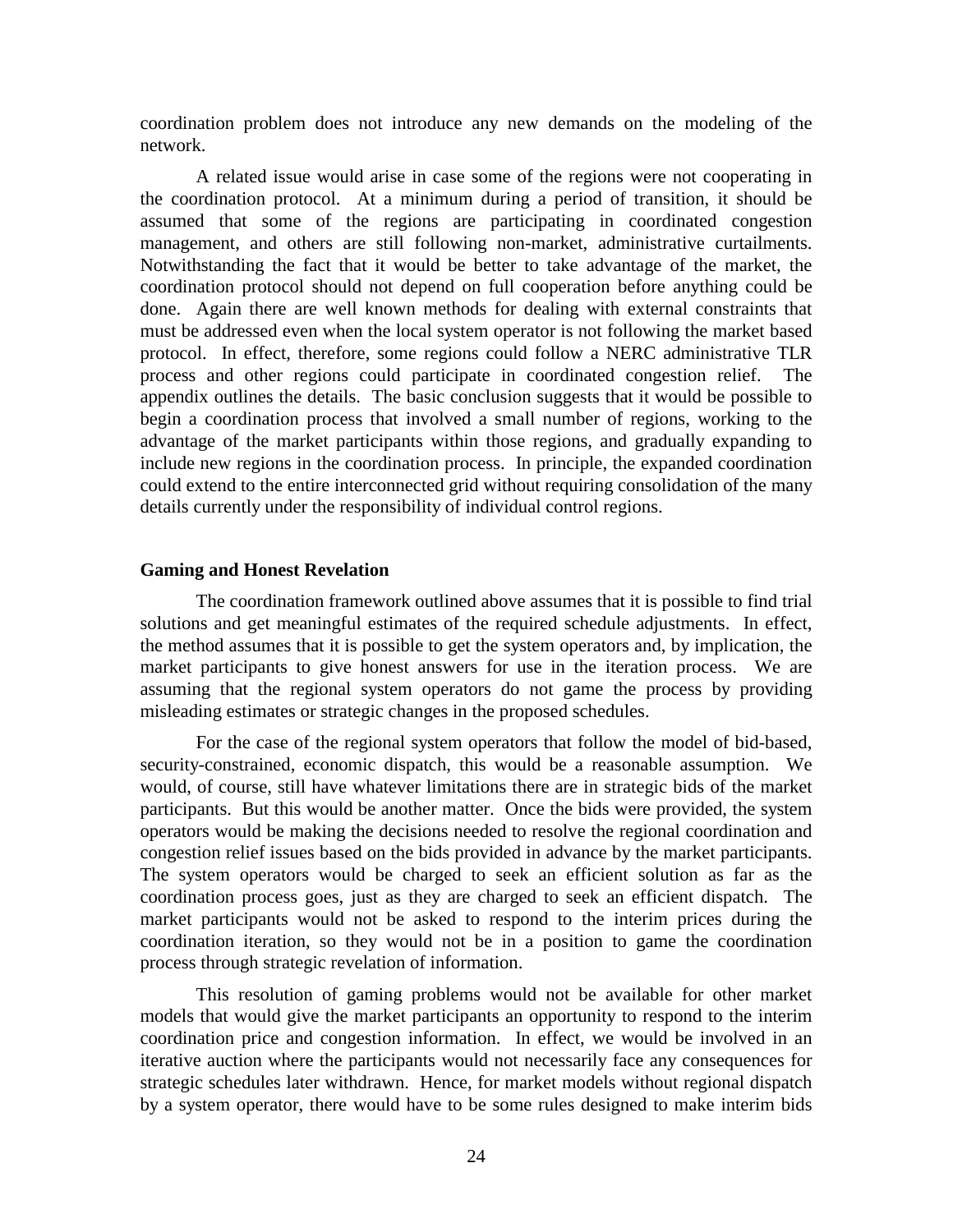meaningful and to move the market efficiently towards a solution. This could be a challenge. The complex network interactions make simple activity rules and bidding constraints inappropriate for the electric network coordination problem. For example, requiring monotonic bids from the market participants, a common feature of such rules in other settings, would not be consistent with the coordination process here. As we can see even from the simple example, the prices do not move monotonically towards the solution, and the network interactions can have substantial indirect impacts on the efficient prices.

In the coordination process described here, therefore, the complications of the iterative process are encapsulated in the coordination among regional system operators, which is essentially a solution procedure and not an iterative market. It remains to be seen if any method could be devised for regional coordination within the framework here that allowed for consideration of customer preferences through anything other than the standard model of the regional system operator running a bid-based economic dispatch.

#### **Long-Term Transmission Rights**

 $\overline{a}$ 

Long-term transmission rights could be defined in the usual way as financial rights to the difference in location prices or congestion costs.<sup>12</sup> For simplicity assume that we focus on congestion costs in a DC-load model formulation without losses. Then all the differences in locational prices would be attributable to congestion costs. Transmission congestion contracts (also known as Fixed Transmission Rights, or Financial Congestion Rights, or Financial Transmission Rights) would be available to collect the difference between the congestion costs at two locations.

In one interpretation, the transmission congestion contract could be allocated to market participants in a combined process that involved all the system operators. In this case there would be nothing new or special about the problem. In order to guarantee revenue adequacy, i.e., that the actual collection of congestion payments would be sufficient to fund the payments under the transmission congestion contracts, the test of simultaneous feasibility would apply. But now the simultaneous feasibility would include all the regional constraints. An auction of a simultaneously feasible allocation of transmission congestion contracts could be arranged through a slightly modified application of essentially the same coordination mechanism to regional transmission congestion auctions. This would exploit the fact that transmission congestion contract auctions have the same basic form as an economic dispatch problem. Collections and payments for the transmission congestion contracts would be made through an auction settlement system.

An alternative approach that is more in keeping with a "separate but coordinated" spirit would have each regional system operator allocate transmission congestion

<sup>&</sup>lt;sup>12</sup> Scott M. Harvey, William W. Hogan, and Susan L. Pope, "Transmission Capacity Reservations and Transmission Congestion Contracts," Center for Business and Government, Harvard University, June 6, 1996, (Revised March 8, 1997).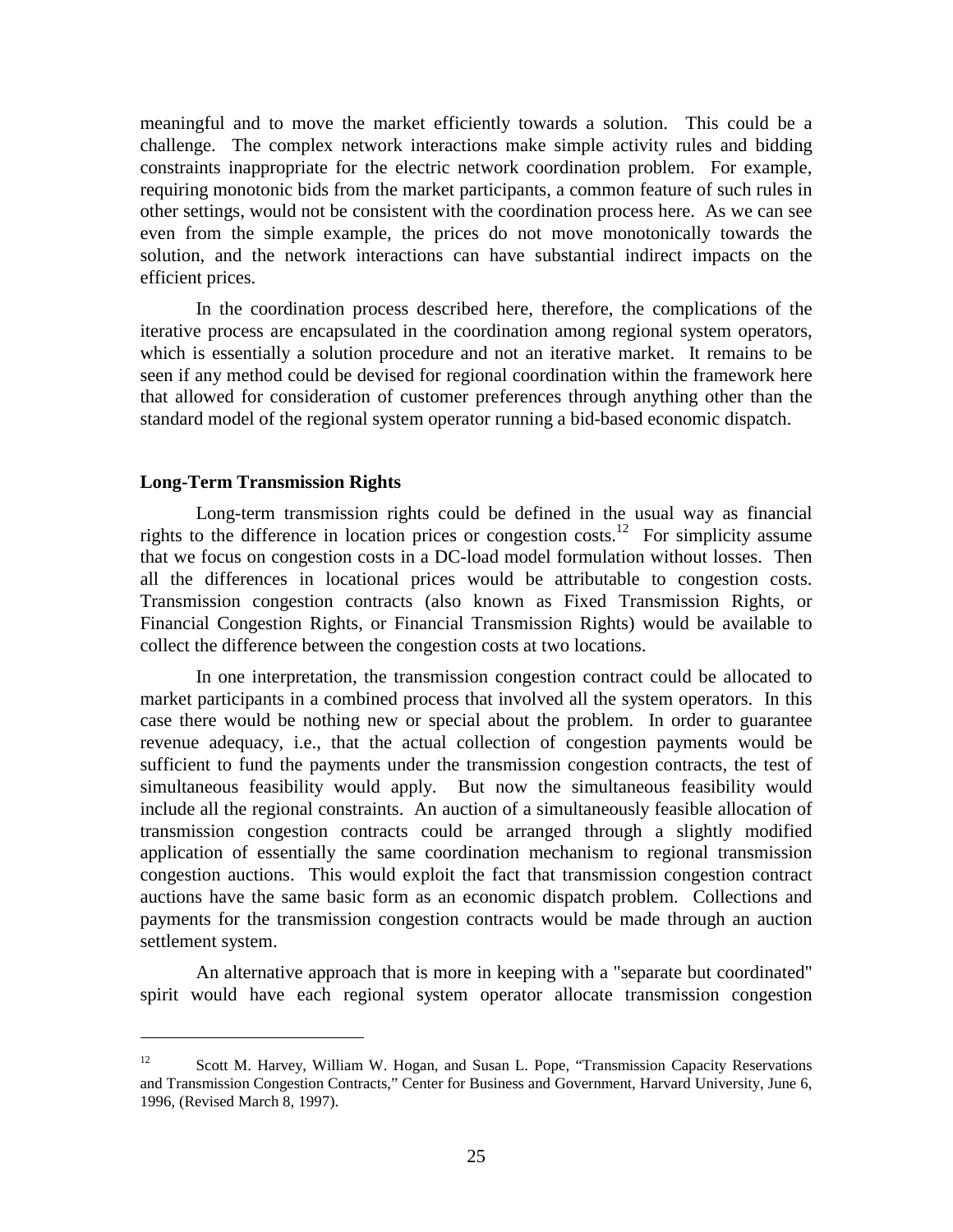contracts that would be feasible in its region without consideration of any external constraints. In this case, there would be no need to check for simultaneous feasibility across all regions. The rights would be defined between any two points in the grid. There would be no necessity for the separate right configurations to be consistent. In exchange, however, the payments under the transmission congestion contracts would be limited to the congestion costs arising from that same region's internal constraints alone.

As discussed in the appendix, this separate allocation of transmission congestion contracts would still be revenue adequate. However, if the rights were not consistent across regions, then some of the market participants would remain exposed to the congestion costs arising from the regions where they had not obtained an equivalent transmission congestion contract. In other words, if there are three regions and three system operators, for these decentralized rights to provide complete protection between any two points, it would be necessary for the market participant to get three transmission congestion contracts, one from each system operator. Of course, if everyone preferred such complete protection, then the transmission congestion contracts would necessarily be consistent across regions and we would default to the coordinated allocation as above.

In concept, it would be possible to arrange both types of transmission congestion contracts, or any combination of the basic building blocks. The only important issue for ensuring the revenue adequacy of the rights would be to maintain internal consistency with the principle that the rights should be simultaneously feasible for all the constraints to which they apply.

#### **Computational Requirements**

 $\overline{a}$ 

Part of the motivation for coordination approaches is that the methods would get close to a solution relatively quickly. Most real system operator processes will require some human intervention. The real security-constrained economic dispatch problem is too complicated to be fully automated. And without virtually complete automation, it would be of little use to have a coordination method that depended on hundreds or thousands of iterations to get reasonable answers.

As discussed further in Cadwalader et al., $^{13}$  from the perspective of convergence analysis, we want the adjustment method to behave like a contraction mapping. In other words, at each step we want substantial movement towards the solution. The details of the problem here are complicated, and the network interactions challenge our ability to be sure that the methods will converge at all, much less rapidly. However, our intuition is that the system should behave much like the analogous iteration methods on diagonal dominant systems of equations. If each region's principal impact is on its own prices and constraints, being not as highly coupled with the prices and constraints in other regions, we would expect the most important changes in the critical price variables to occur as a

<sup>13</sup> Michael Cadwalader, Scott Harvey, William Hogan, and Susan Pope, "Market Coordination of Transmission Loading Relief Across Multiple Regions," Center for Business and Government, Harvard University, December 1, 1998.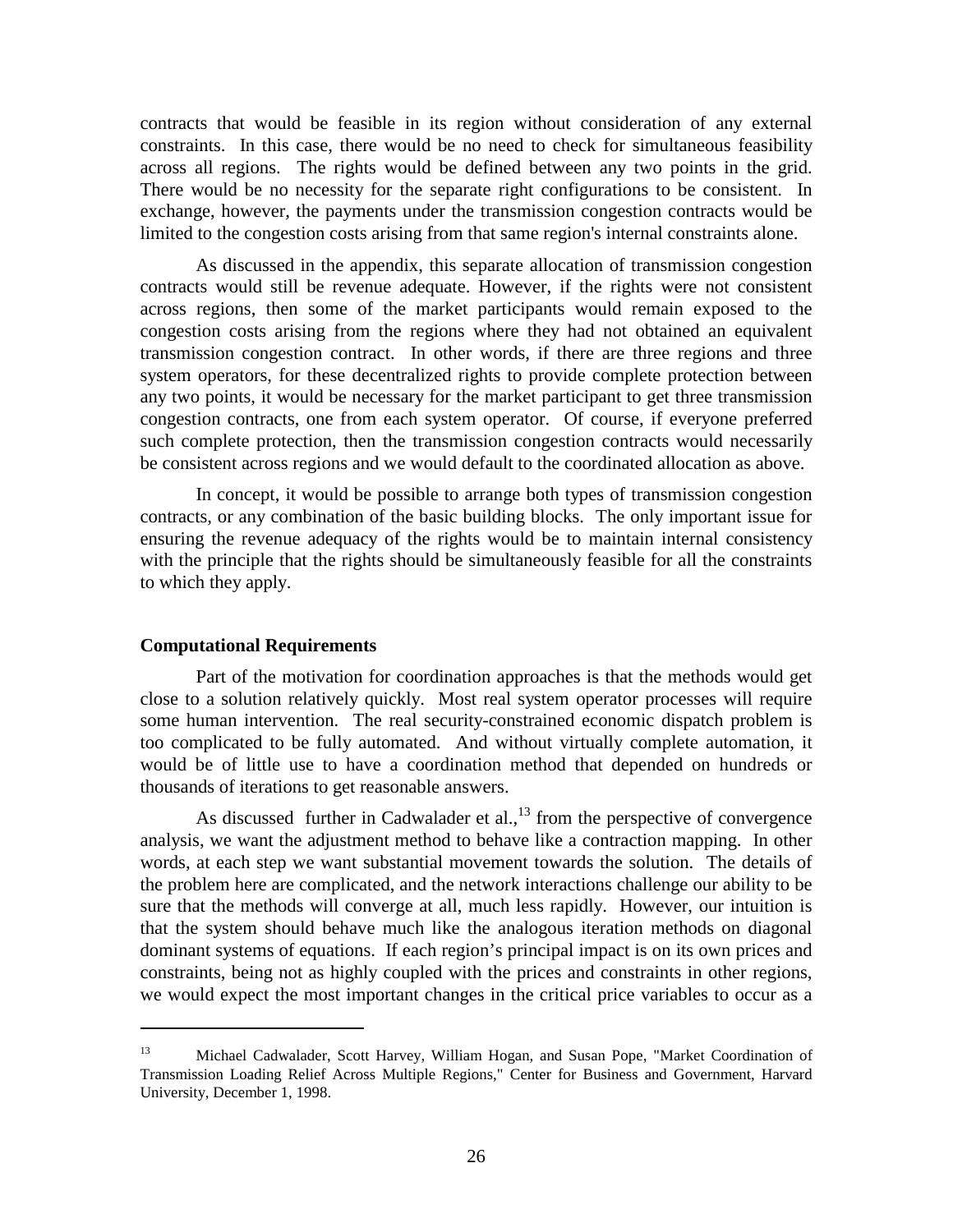result of the local regional solution. If the price variables for other regions don't change as much, then there should be rapid convergence.

An important source of support for this conjecture is found in the related work of Kim and Baldick.<sup>14</sup> They developed an innovative representation of the network and They developed an innovative representation of the network and applied decomposition methods. The details are important, but at a certain level of abstraction the basic iterative method has much in common with the proposal outlined above. Kim and Baldick implemented their approach and reported exactly this type of favorable convergence experience for their large test networks with specialized software for parallel computation. Their focus was on the implications for distributed computing, but their results have implications for market coordination. In their work, "the most significant feature … is that the solution converges within 3 or 4 iterations." Whether or not this happy result would extend to larger, more realistic problems is an open question, but their experience gives reason for optimism.<sup>15</sup>

The coordination method proposed in the present paper was designed to work with the existing method of characterizing the network. Hence, it would be amenable to computational testing on a larger scale with existing software. For instance, consider a large scale model like GE MAPS, that has an extensive description of the network, regional dispatch, and contingency constraints. It would be conceptually straightforward to simulate the coordination protocol across multiple regions with the full description of the grid. Suppose, for sake of discussion, we considered three regions. Then in effect we would need three versions of MAPS, one to represent the problem as seen from each region. There would have to be some development of a data transfer protocol, to simulate the exchange of information among system operators. This would require an investment, but is not a major undertaking and users of MAPS are familiar with the software requirements.

Given access to MAPS and creation of the data transfer software, the exercise of this large model to simulate coordinated congestion relief should not be more difficult than simulating several market solutions with MAPS. Not cheap, but cheap compared to the alternative.

Assuming the basic method proves workable and robust within the framework of a modeling environment where everything is under control, it would be reasonable to test the idea using market simulators. Various system operators have been developing and using simulators to test market designs and institutions. The extension to using these simulators for coordinated congestion relief would be relatively modest. Data on market participant bids and schedules could be taken directly from existing simulations or even

 $\overline{a}$ 

<sup>&</sup>lt;sup>14</sup> Balho H. Kim and Ross Baldick, "Coarse-Grained Distributed Optimal Power Flow," IEEE Transactions on Power Systems, Vol. 12, No. 2, May 1997, p. 937.

<sup>&</sup>lt;sup>15</sup> The method of Kim and Baldick has been tested on a 2587 line representation of ERCOT by Baldick et al., apparently without contingency constraints. There is no report of the number of iterations for this problem. However, they do describe substantial computational efficiencies measured in elapsed time which should imply rapid convergence in terms of the number of iterations: Ross Baldick, Balho H. Kim, Craig Chase and Yufeng Luo, "A Fast Distributed Implementation of Optimal Power Flow," (To appear in IEEE Transactions on Power Systems).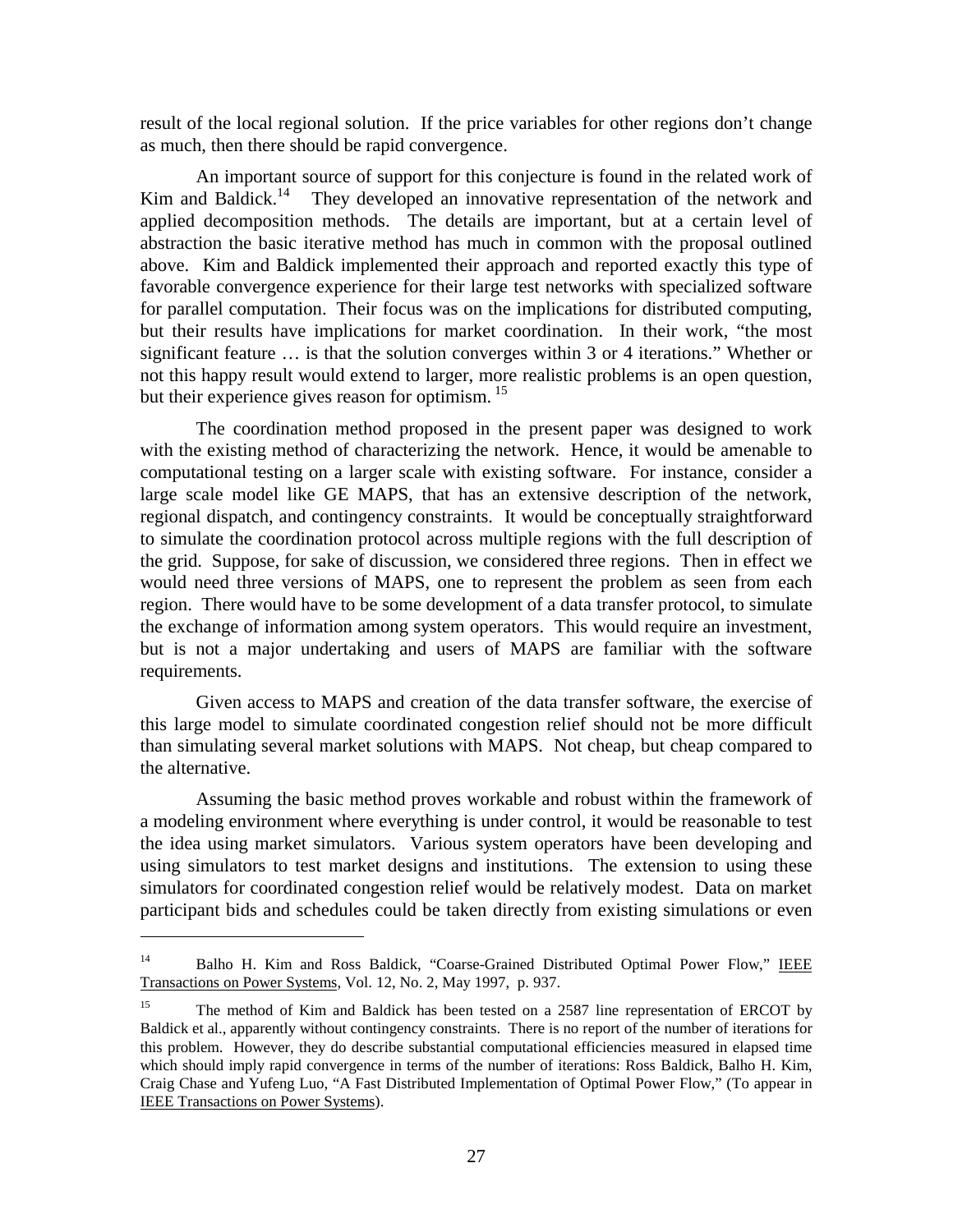live market information. Since the coordination process is by design limited to communication among the system operators, they could use the data and the simulators to test the coordination process. This would not involve anything like the complexity of building the simulators from the ground up to deal with the entire market. The only new feature required would be the reporting mechanism that provided the data transfer for prices, net loads and adjustment bids. The necessary settlement system could come later, and need not be part of the simulation of coordinated congestion relief.

#### **CONCLUSION**

Coordination of congestion relief across a very large grid may not require a grand coordinator, as long as each individual region with its own system operator is large enough to internalize the primary effects of its own transmission constraints. The coordinated congestion relief protocol outlined here provides a method with rules for exchange of information among system operators in an interconnected grid. If the regional system operators follow the rules, an aggregate solution would yield an equilibrium market-based result for coordinated congestion relief across the entire grid. The method requires nothing revolutionary. Each system operator would apply conventional methods for redispatch using congestion cost and redispatch information from the other regions. Any two regional system operators could begin the process, later adding other regions to expand the scope of coordinated congestion relief. The theory, simple examples, and experience from other applications, all suggest that the coordination method should be quite effective. A larger scale test would be useful to consider the application for the real network.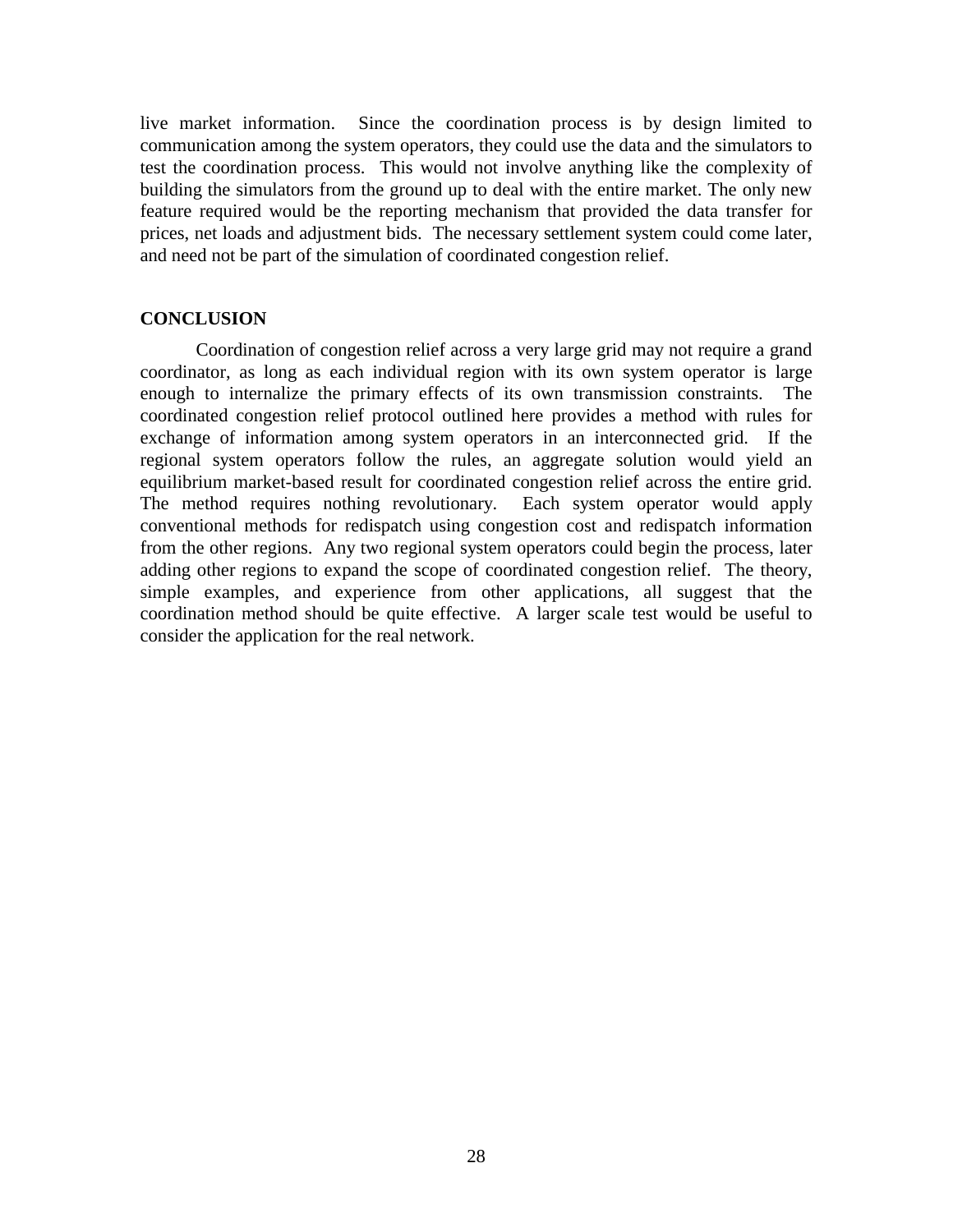#### **APPENDIX**

Here we outline the underlying details of the congestion relief model and the coordination protocol.

#### **MARKET MODEL WITH FULL COORDINATION**

With the goal of describing coordination among system operators, it is convenient to begin with a market equilibrium that is equivalent to an economic dispatch formulation with full optimization across the entire system, but which explicitly recognizes the existence of multiple regions. For this purpose, we define a model of the power system and a bid-based, security-constrained, economic dispatch.

Let:

 $\overline{a}$ 

| $y_i$                 | the vector of net loads at the buses in region i, equal to<br>demand minus generation at each bus, for regions $i = 1, 2, ,$<br>n, |
|-----------------------|------------------------------------------------------------------------------------------------------------------------------------|
| $B_i(y_i)$            | the bid-based net benefit function for net loads in region i,                                                                      |
| $L(y_1,,y_n)$         | the system constraint on net loads at all buses to ensure<br>balance with losses and generation,                                   |
| $K_i(y_1,\ldots,y_n)$ | the vector of constraints in the transmission grid in region i.                                                                    |

The net loads could be interpreted as for both real and reactive power in a full AC formulation of the optimal power flow or economic dispatch problem. However, nothing would be lost from the interpretation below if we think of the model in terms of real power only.

The regional net-benefit function  $B_i$  represents the benefits of load minus the costs of generation at each bus aggregated for the region. We can think of this as constructed in the usual way from the upward sloping supply bids and downward sloping demand bids of the market participants at each location.<sup>16</sup> Bilateral transactions would be included in the usual way as fixed schedules with or without increment and decrement bids that would be part of the benefit function. The rest of the discussion does not require any further explicit consideration of bilateral schedules, other than to recall that that the gross total payments under the system will depend in part on the volumes that flow through the spot market. The net payments for losses and congestion rents would not be affected by the inclusion of bilateral transactions.

<sup>&</sup>lt;sup>16</sup> Hence the net-benefit function is concave and separable across regions. For simplicity, we assume that the function is differentiable, but this could be relaxed to include step functions without affecting the discussion conclusions here.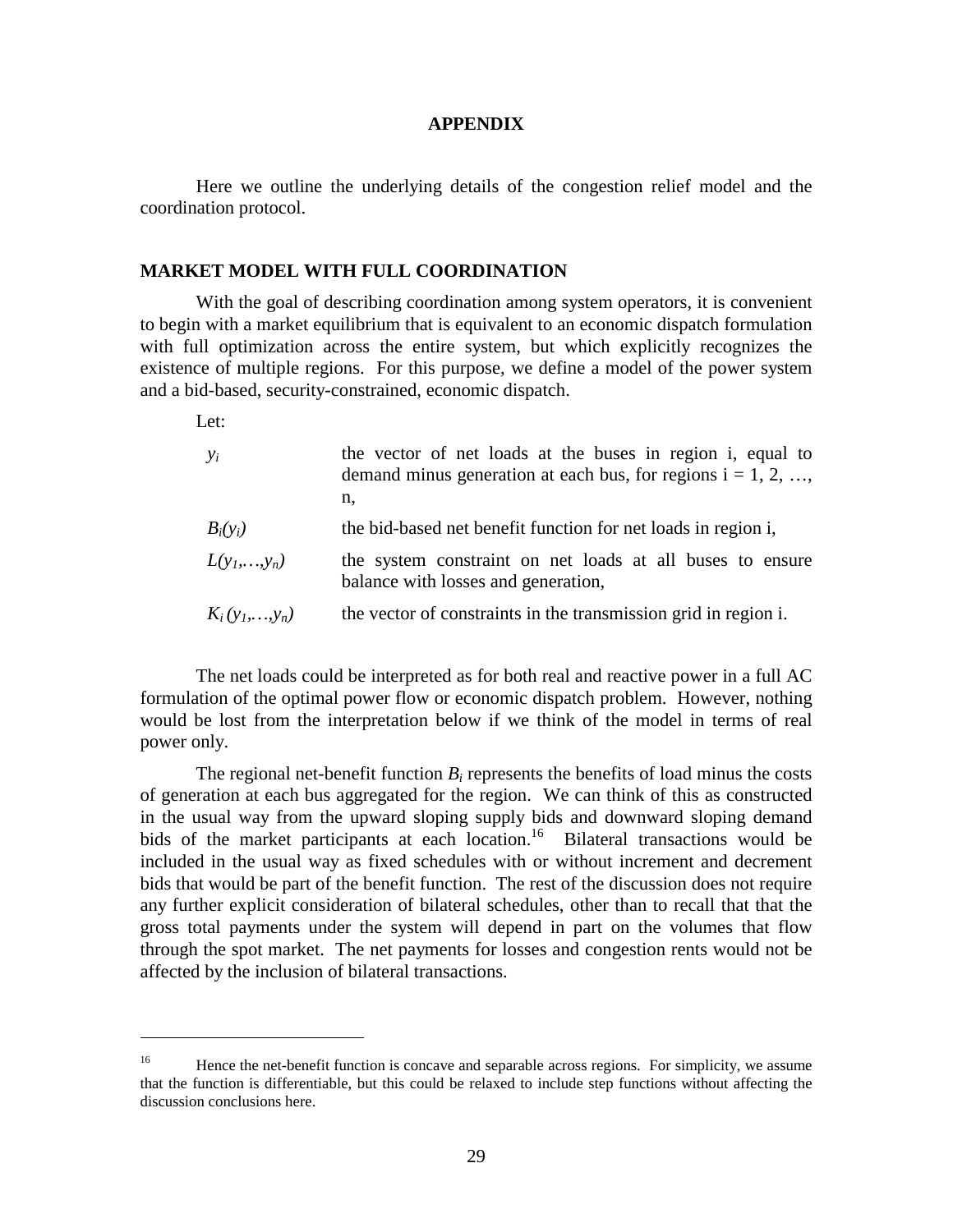The load balance constraints in *L* include the system wide requirement to balance loads, generation and losses. In the AC model there would be two elements in the vector, for real and reactive power. In a real-power only approximation, this would be the single load balancing constraint.

The constraints  $K_i$  include all the possible limitations on the flow of power in the grid, including thermal, voltage, stability, or any other limits.<sup>17</sup> The constraints are represented here as a function of the net loads at each bus. The formulation treats other variables, such as voltage magnitudes and angles, as intermediate values that are implicit in the problem but suppressed in the explicit model formulation. The transmission constraints include all limits that would arise in the event of a set of monitored contingencies. The number of constraints included in  $K_i$  could be quite large, but as is usual in these matters, the ultimate focus will be on the binding constraints in the ultimate dispatch.

This approach to modeling the constraints is referred to as a full grid model in that the explicit variables are only the net loads.<sup>18</sup> Hence, the model of constraints must have a characterization of the full grid, and it is assumed possible to determine the impact on any constraint from net load at any bus. Details in the form of the model may differ among regions. For instance, the choice of a reference bus for the network equations is arbitrary, as long as it is consistent within a region. Likewise, we assume that the regional system operator knows about the contingencies and corresponding constraints that apply for its region, but may have little or no information about the constraints in other regions. The purpose of the coordination process is to provide for an information exchange among the regions without requiring each region to solve the entire problem.

Under the usual assumptions, a market equilibrium gives rise to an economic dispatch. The basic formulation of the problem that we would like to solve can be summarized as the same as the bid-based, security constrained, economic dispatch over the entire grid. The representation is at a high level of abstraction to emphasize the important details of the coordination problem. However, the representation is consistent with standard economic dispatch procedures. For a given dispatch hour, we choose the net loads to maximize the total sum of the net benefits over the entire grid:

 $\overline{a}$ 

<sup>&</sup>lt;sup>17</sup> The constraints could be many and complex, driven by the effects of Kirchoff's laws on power flows. As usual, we assume that the resulting constraint functions are differentiable

<sup>&</sup>lt;sup>18</sup> For a discussion of alternative formulations, see Michael Cadwalader, Scott Harvey, William Hogan, and Susan Pope, "Market Coordination of Transmission Loading Relief Across Multiple Regions," Center for Business and Government, Harvard University, December 1, 1998. In particular, for a related approach applies a different from of decomposition that is less like standard economic dispatch procedures, see Balho H. Kim and Ross Baldick, "Coarse-Grained Distributed Optimal Power Flow," IEEE Transactions on Power Systems, Vol. 12, No. 2, May 1997, pp. 932-939.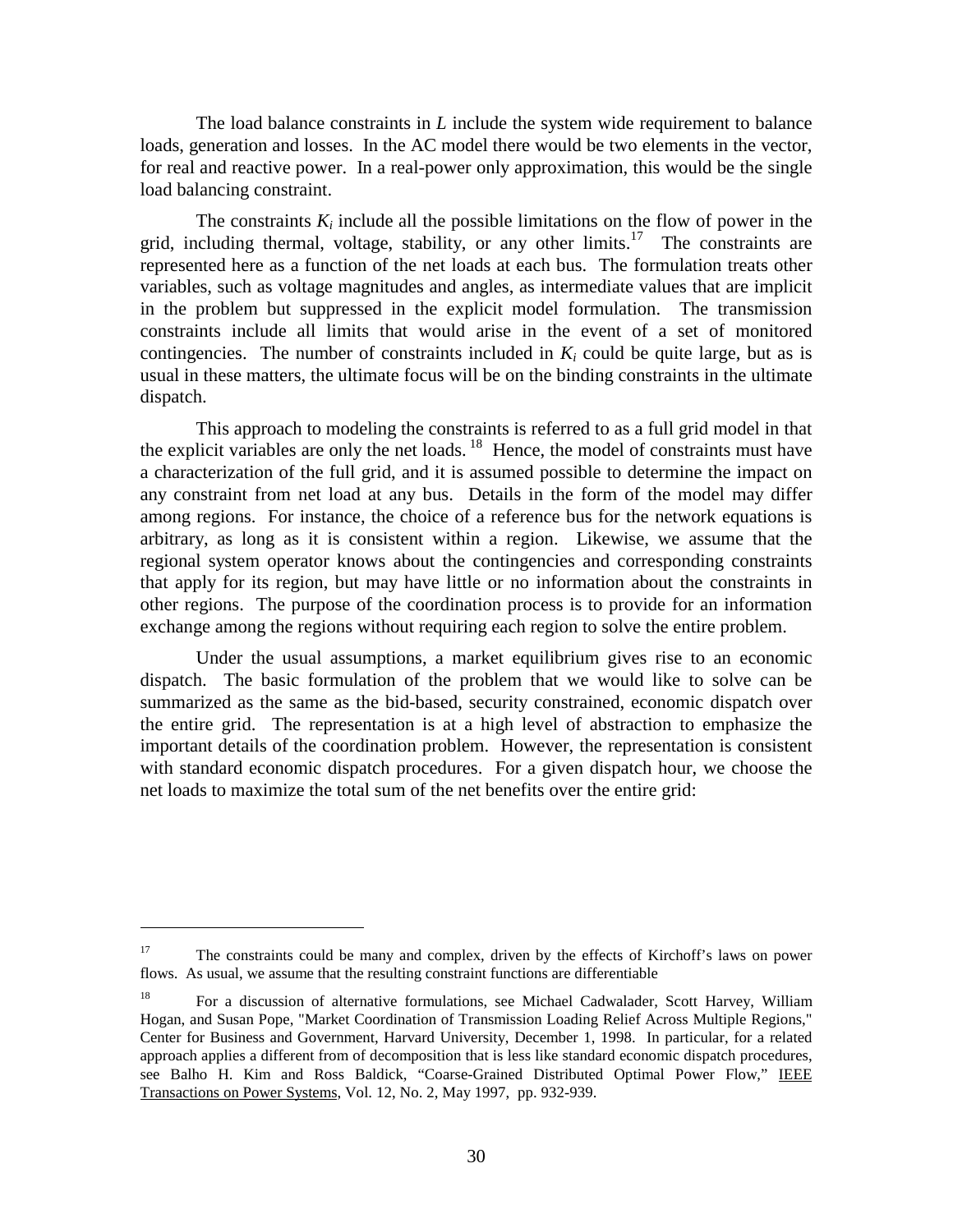$$
Max_{y_1, \dots, y_n} \sum_{i=1}^n B_i(y_i)
$$
  
\nsubject to  
\n
$$
L(y_1, \dots, y_n) = 0,
$$
  
\n
$$
K_i(y_1, \dots, y_n) \le 0, \quad i = 1, 2, \dots, n.
$$
\n(1)

A solution to this optimization problem would give rise to constraint multipliers and a vector of locational market prices for each region that would satisfy the relation:<sup>19</sup>

$$
p_i = \nabla B_i = \theta \nabla L_i + \sum_{j=1}^n \lambda_j \nabla K_{ji} .
$$
 (2)

Here the gradient  $\nabla L_i$  is the marginal impact on generation and losses of an increase in loads at the buses in region i, and  $\theta$  has an interpretation as the price of power at the reference bus selected for the load flow calculations. The matrix of gradients in  $\nabla K_{ii}$  captures the impacts on the j<sup>th</sup> region's constraints from an increase in the loads of the buses in the i<sup>th</sup> region, and the variables  $\lambda_i$  represent the constraint prices or marginal values of the transmission limit. Note that most constraints will not be binding. Hence,  $\lambda_j$  will be zero for most constraints, excepting the binding constraints.<sup>20</sup>

In the terms of the Transmission Loading Relief (TLR) procedures, the gradients  $\nabla K_{ii}$  are the distribution factors for the constraints assuming the change in net loads at the bus is balanced at the reference bus. In general, these distribution factors depend on the configuration of the net loads and the configuration of the network. In concept, the equivalent NERC Power Transfer Distribution Factors (PTDF) for any other transaction between locations would equal the difference in the corresponding elements of ∇*Kji*. Hence, these critical data can be available and have a familiar interpretation. In practice, the NERC procedures for TLR updating do not change the distribution factors for each dispatch, and to the extent that PTDF are changing a more dynamic system as envisioned here would be indicated.

#### **REGIONAL DECOMPOSITION**

 $\overline{a}$ 

There is a close connection between the binding transmission constraints and the constraint prices. Anticipating the decomposition of the problem by regions, we

<sup>&</sup>lt;sup>19</sup> For the real power case with the usual DC-load approximation, see F. C. Schweppe, M. C. Caramanis, R. D. Tabors, and R.E. Bohn, Spot Pricing of Electricity, Kluwer Academic Publishers, Norwell, MA, 1988. M. C. Caramanis, R. E. Bohn, and F. C. Schweppe, "Optimal Spot Pricing: Practice and Theory," IEEE PAS, Volume PAS-101, No. 9, September 1982, develops optimal spot pricing for both real and reactive power.

<sup>&</sup>lt;sup>20</sup> For a discussion of dispatch-based pricing, see William W. Hogan, E. Grant Read and Brendan J. Ring, "Using Mathematical Programming for Electricity Spot Pricing," Energy Models for Policy and Planning, International Transactions of Operational Research, Vol.3, No. 3/4, 1996.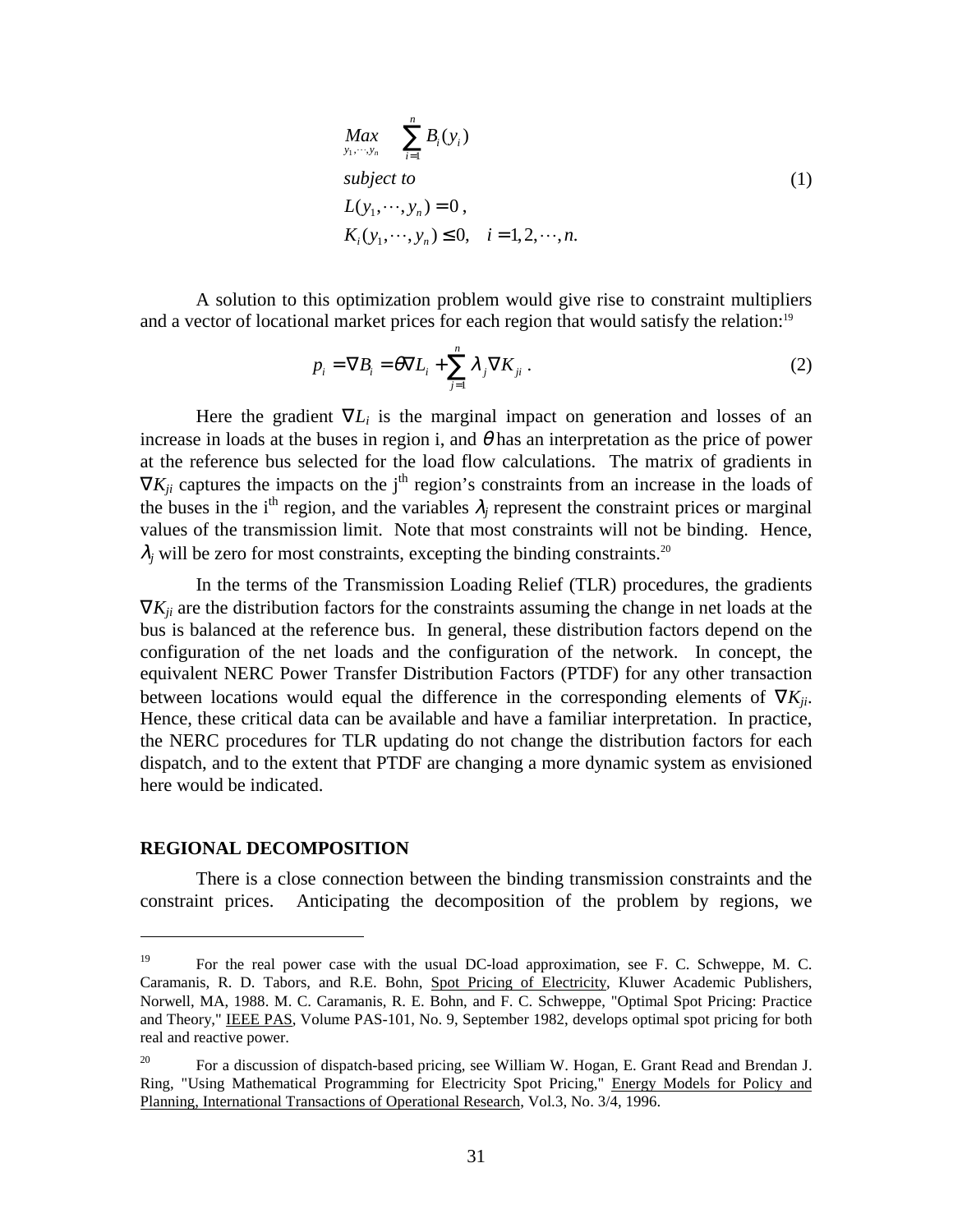recognize that for any region we could focus on the transmission constraints it monitors and "price out" the constraints in other regions. In terms of optimization theory, this is a selective dualization of the problem.<sup>21</sup> Hence, for region j it follows that if we know the constraint prices for the other regions  $(i\neq j)$ , a solution for the economic dispatch problem in  $(1)$  would also be a solution for the dualized problem:<sup>22</sup>

$$
Max_{y_1, \dots, y_n} B_j(y_j) + \sum_{i \neq j} B_i(y_i) - \sum_{i \neq j} \lambda_i K_i(y_1, \dots, y_n)
$$
  
\nsubject to  
\n
$$
L(y_1, \dots, y_n) = 0,
$$
  
\n
$$
K_j(y_1, \dots, y_n) \le 0.
$$
\n(3)

The choice of region is arbitrary. Furthermore, in the context of regional coordination it is natural to think of the existing schedules as given and emphasize the changes in the schedules to achieve redispatch. Then we can restate (3) by viewing the net loads (*y*) as given and formulate the problem as the determination of the deviations (*x*) from the given schedules, as in:

$$
Max_{x_1, \dots, x_n} B_j(y_j + x_j) + \sum_{i \neq j} B_i(y_i + x_i) - \sum_{i \neq j} \lambda_i K_i(y_1 + x_1, \dots, y_n + x_n)
$$
  
\nsubject to  
\n
$$
L(y_1 + x_1, \dots, y_n + x_n) = 0,
$$
  
\n
$$
K_j(y_1 + x_1, \dots, y_n + x_n) \le 0.
$$
\n(4)

If the given loads and constraint prices in (4) are an optimal solution to the economic dispatch problem in (1), then an optimal solution for the deviations would be zero.

Our focus on market solutions and prices motivates another reformulation through linearization of the problem. We apply this linearization in terms of the deviations (*x*). For instance, we have

$$
K_{k}(y_{1} + x_{1}, \cdots, y_{n} + x_{n}) \approx K_{k}(y_{1}, \cdots, y_{n}) + \sum_{i} \nabla K_{ki} x_{i}.
$$
 (5)

 $\overline{a}$ 

<sup>&</sup>lt;sup>21</sup> Arthur M. Geoffrion, "Duality in Nonlinear Programming: A Simplified Applications-Oriented Devleopment," SIAM Review, Vol. 13, 1971, pp. 1-37.

 $22$  Shmuel Oren noted that the argument is motivated by the completely convex case, such as with the DC-load model for real power. In the AC-model, even without global convexity, the same argument applies to the solution of the first order Kuhn-Tucker necessary conditions of an optimum. The constrained AC problem could be well behaved in the sense that a solution for the first order conditions provides a solution for the market equilibrium problem. If not, the difficulties would extend beyond the mechanics of decomposition to call into question the existence of a competitive market equilibrium and might point to a greater role for more direct management of the grid and less reliance on markets.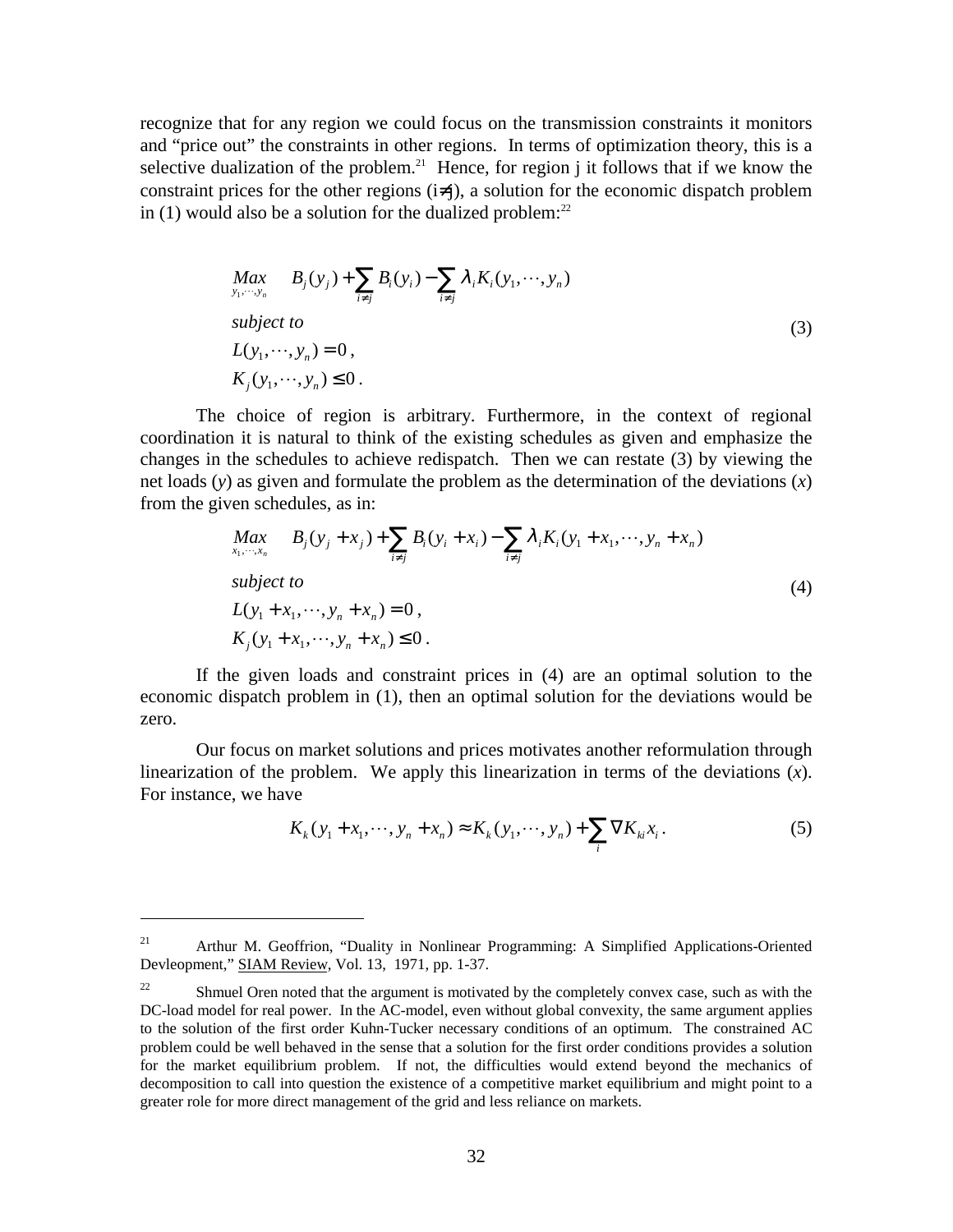With this linearization, we can restate the objective function in terms of the deviations in the constraints in other regions, as in:

$$
Max_{x_1, \dots, x_n} B_j(y_j + x_j) + \sum_{i \neq j} B_i(y_i + x_i) - \sum_i \sum_{k \neq j} \lambda_k \nabla K_{ki} x_i
$$
  
\nsubject to  
\n
$$
L(y_1 + x_1, \dots, y_n + x_n) = 0,
$$
  
\n
$$
K_j(y_1 + x_1, \dots, y_n + x_n) \le 0.
$$
\n(6)

We have dropped the constant terms from the objective function. Here we assume that the system operators in each region are providing the bid information from their region for use in determining the adjustments to achieve a feasible solution. However, the information about constraints is contained only in the linearization of the corresponding term in the objective function. If the constraint prices and net loads *y* in (6) provide a competitive market equilibrium and, therefore, a solution to the economic dispatch problem, then again zero would be an optimal solution for the deviations in this linearized problem.

An alternative way to write the linearized problem would be in terms of the market locational congestion components of the prices,  $\omega_{ki} = \lambda_k \nabla K_{ki}$ , for an increment in the net load. In other words,  $\omega_{ki}$  is the marginal congestion opportunity cost for loads in region i induced by the constraints in region k. Given these individual congestion cost estimates induced by the constraints in each region, we can aggregate to an estimate of the congestion cost for constraints outside region j as in:

$$
\varpi_{ji} = \sum_{k \neq j} \omega_{ki} \ . \tag{7}
$$

Then (6) becomes:

$$
Max_{x_1, \dots, x_n} B_j(y_j + x_j) + \sum_{i \neq j} B_i(y_i + x_i) - \sum_i \varpi_{ji} x_i
$$
  
\nsubject to  
\n
$$
L(y_1 + x_1, \dots, y_n + x_n) = 0,
$$
  
\n
$$
K_j(y_1 + x_1, \dots, y_n + x_n) \le 0.
$$
\n(8)

The accompanying figure illustrates the regional decomposition.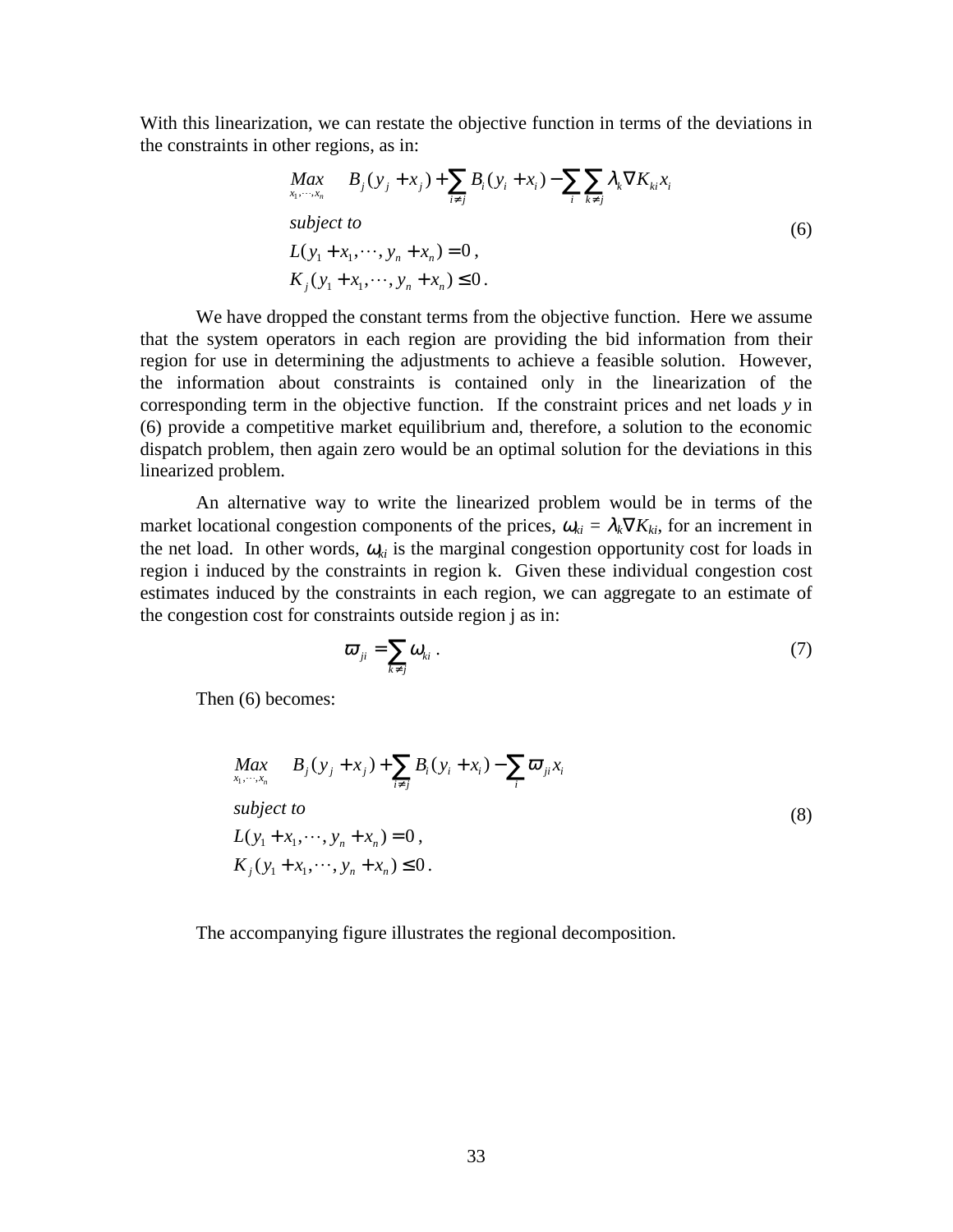

This formulation of the problem lends itself to a natural interpretation.

The formulation in (8) takes the perspective of an arbitrarily selected region. The function  $B_i$  defines the local net benefits based on the bids. The term  $\sigma_{ii}x_i$  is the congestion payment to other regions for the change in net loads in region i. Hence, given the net load nominations made by all the other regions, and given the market clearing congestion prices ( $\varpi$ ) elsewhere, the local problem for the regional system operator is to choose the redispatch deviations from the nominations across the grid, subject to load balancing and local constraints, so as to maximize the net benefits minus the cost of congestion. This still has the form of an economic dispatch problem. It is, for example, the type of problem solved by the PJM ISO, ignoring the congestion costs in the external regions. However, including these congestion costs would be easy as another form of bid function, if they were available, and would not require any fundamental reformulation of the problem.

We could formulate this problem for each region. Each region would give explicit attention to its local constraints, but not to the constraints of other external regions. The congestion prices would capture the effects of external constraints. If the external prices and nominations are at the market equilibrium, then each region would have zero deviation as an optimal solution for its version of (8).

Given arbitrary nominations  $y$  and estimates of the market prices  $\omega$ , the corresponding statement of the adjustment problem could now distinguish the solution as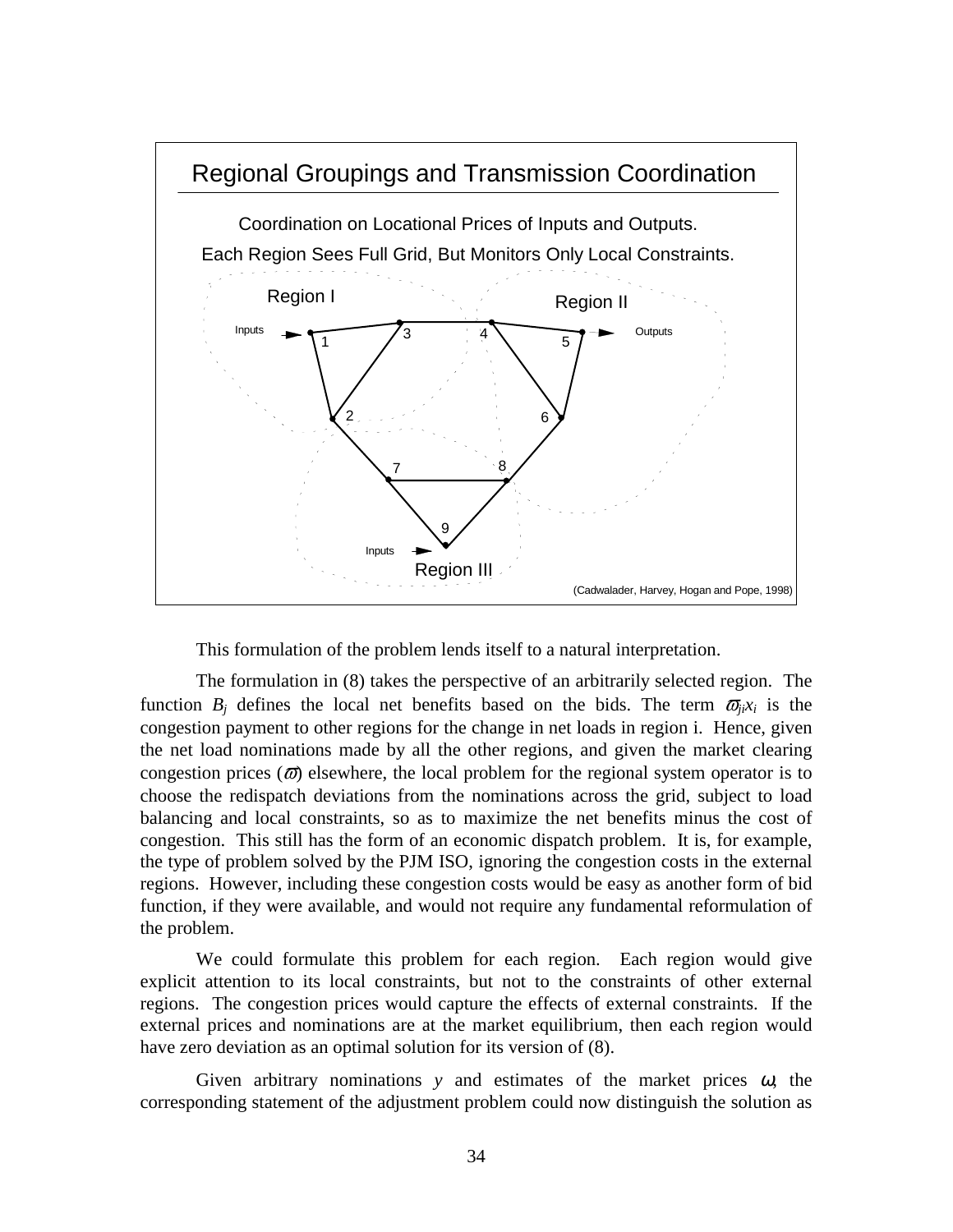seen from the perspective of each region. Hence, if we identify  $x^j$  as the full system adjustment vector as seen from region j,  $x^j = (x_1^j, \dots, x_n^j)$ , then we could restate (8) as in:

$$
\begin{aligned}\n\text{Max}_{x_1^j, \dots, x_i^j} & B_j(y_j + x_j^j) + \sum_{i \neq j} B_i(y_i + x_i^j) - \sum_i \varpi_{ji} x_i^j \\
\text{subject to} \\
L(y_1 + x_1^j, \dots, y_n + x_n^j) &= 0, \\
K_j(y_1 + x_1^j, \dots, y_n + x_n^j) &\leq 0.\n\end{aligned} \tag{9}
$$

Heuristically, we could imagine a coordination process that used (9) to generate a sequence of adjustments in the system nominations. One approach would be to update each region in turn. Another sequence would be to allow all the regions to update simultaneously.<sup>23</sup> Hence, we would start with an estimate of y and  $\omega$ . Each region would solve its version of (9) to generate its adjustment vector  $x^j$ . For the simultaneous update, the new estimates might be:

$$
y^{new} = y^{previous} + \sum_{j=1}^{n} x^{j} / n,
$$
  
\n
$$
\omega^{new} = (\omega_1^{new}, \dots, \omega_n^{new}), with
$$
  
\n
$$
\omega_j^{new} = (\omega_{j1}^{new}, \dots, \omega_{jn}^{new}) = (\lambda_j^{new} \nabla K_{j1} (y_1^{previous} + x_1^j, \dots, y_n^{previous} + x_n^j), \dots, \lambda_j^{new} \nabla K_{jn} (y_1^{previous} + x_1^j, \dots, y_n^{previous} + x_n^j)).
$$
\n(10)

The motivation here is that a region's decisions should have the principal impact on its estimate of the implied cost of congestion for the constraints monitored by the region. The revised estimates of the local congestion prices and system schedules would provide more and better information for all the other regions.

If this process converges, then we would have a competitive market equilibrium. This approach is similar to the market process outlined by Schweppe et al., in which a single auctioneer would update prices and the market participants would respond to these prices.<sup>24</sup> The coordination process here is different than that proposed by Schweppe et al., however, in that there is not just a single auctioneer (i.e., not just one system operator) announcing prices. Furthermore, the responding regions internalize some of the constraints to produce new estimates of the congestion prices, not just new estimates of

 $\overline{a}$ 

<sup>&</sup>lt;sup>23</sup> This is analogous to an application of Gauss-Seidel or Jacobi iteration on a set of non-linear equations. See J. M. Ortega and W. C. Rheinboldt, Iterative Solution of Nonlinear Equations in Several Variables, Academic Press, 1970.

<sup>&</sup>lt;sup>24</sup> F. C. Schweppe, M. C. Caramanis, R. D. Tabors, and R.E. Bohn, Spot Pricing of Electricity, Kluwer Academic Publishers, Norwell, MA, 1988.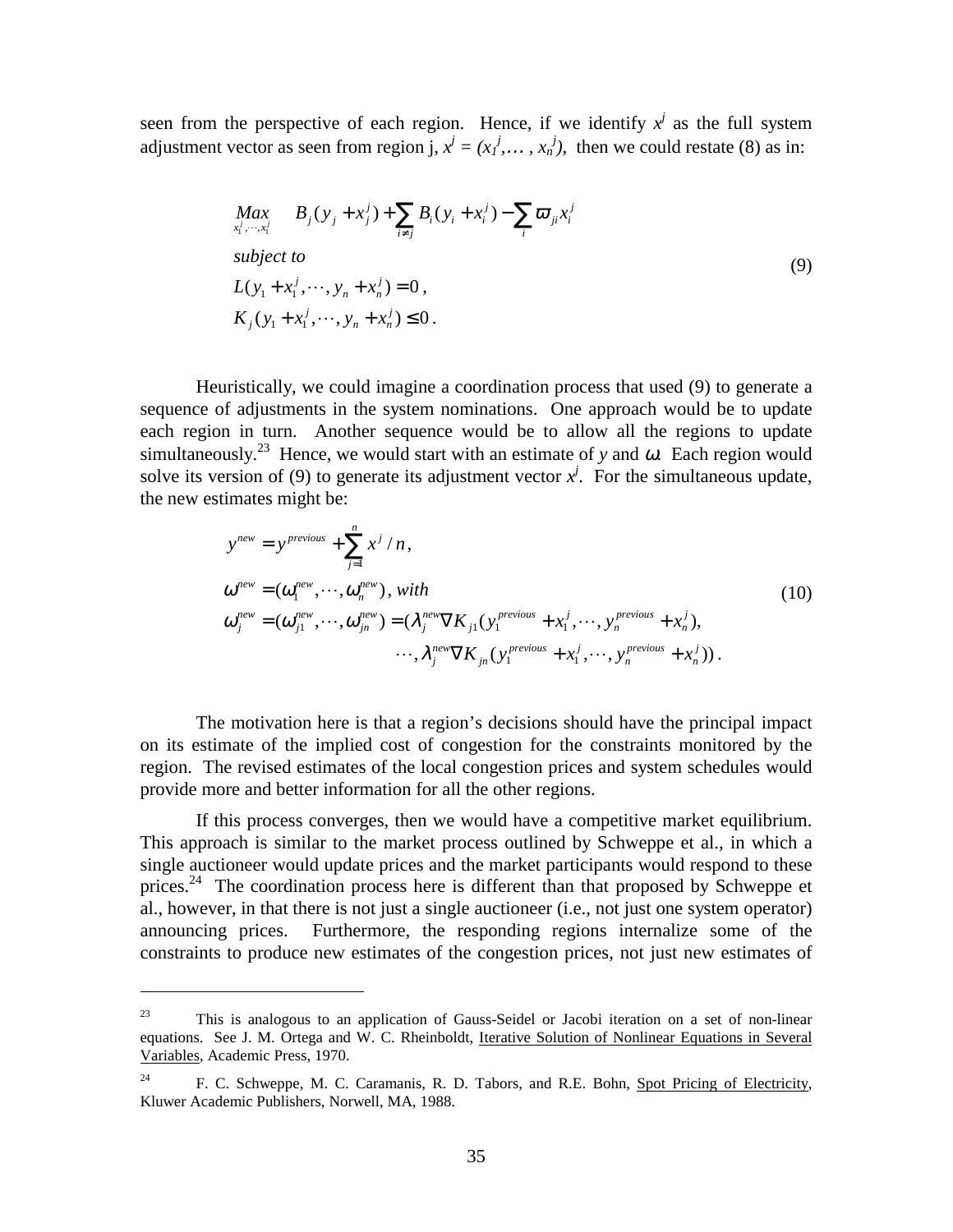the net loads. A slightly more subtle point is that iteration through the regions guarantees that an overall solution would satisfy not only the first-order necessary conditions for optimality, but also the complementarity requirement that constraint prices are zero for non-binding constraints and positive only when the constraints are binding.

A slightly modified version of this problem would call for the adjustment bid function information provided by the system operators to apply only to the deviations from the current schedules. Suppose that given the tentative schedules,  $y$ , we define  $A_i(x_i)$  $\approx B_i(y_i + x_i) - B_i(y_i)$ , with  $\nabla A_i = \nabla B_i = p_i$ . Then a more suggestive notation for the problem would have each adjustment cycle based on the problem:

$$
\begin{aligned}\n\mathbf{Max}_{x_1^j, \dots, x_i^j} & B_j(y_j + x_j^j) + \sum_{i \neq j} A_i(x_i^j) - \sum_i \varpi_{ji} x_i^j \\
\text{subject to} \\
L(y_1 + x_1^j, \dots, y_n + x_n^j) &= 0, \\
K_j(y_1 + x_1^j, \dots, y_n + x_n^j) &\leq 0.\n\end{aligned} \tag{11}
$$

Again, if the constraint prices and net loads *y* in (11) provide a competitive market equilibrium and, therefore, a solution to the economic dispatch problem, then again zero would be an optimal solution for the deviations in this linearized problem for determining the coordination solution for adjustments across the grid.

We can think of (11) as defining the final version of the modified regional economic dispatch problem. The system operator knows its own aggregate bid function and the current schedules of net loads throughout the grid. In addition, it has estimates of the congestion cost prices for all the other regions,  $\varpi$ , and the adjustment bids at the locations identified by the other regions, *A(x)*. Both of these latter elements, the external congestion price estimates and the adjustment bids, are just special cases of elements of the objective function for a security-constrained, bid-based, economic dispatch.

The role of the external congestion cost estimates,  $\bar{\omega}$ , is to shift the apparent price in the supply or demand underlying the benefit functions or adjustment bids, as discussed below. In effect, therefore, (11) is a problem of exactly the same form as the familiar economic dispatch problem. Expanding the spot market protocol to solve this problem would require nothing more than including some adjusted bids in the model. And the adjustments are rather simple.

#### **DEFINING ADJUSTMENT BIDS**

The regional system operators have flexibility in the choice of the form of the adjustment bids. The aggregate benefit function in terms of net loads is convenient for certain analytical purposes. However, this simplification hides important details that can be relevant in coordinating the market and in describing the process to the participants. Here the model is unpacked slightly to set the stage for discussion of alternative adjustment bid approaches within regions.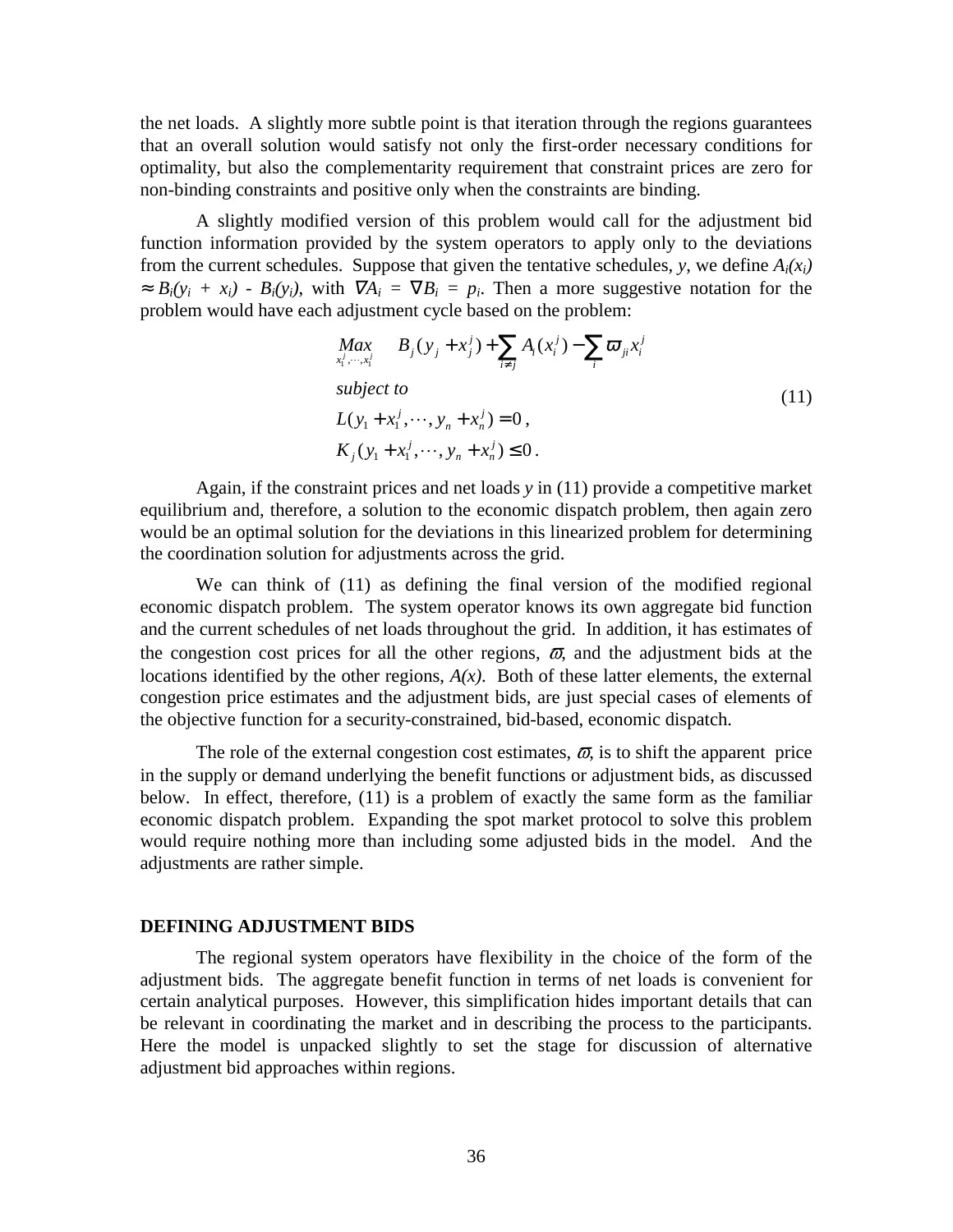The aggregate benefit function derives from the underlying demand and supply bids in the usual way. In the most general case, we have demand and supply bids from the market participants, in the form of:

*p(d)* the vector inverse demand function, separable across buses; *mc(g)* the marginal costs for generation, also separable across locations:

then we can define the benefit and cost functions as:

$$
B^*(d) = \int_{0}^{d} p(x)dx,
$$
  
\n
$$
C(g) = \int_{0}^{g} mc(x)dx.
$$
\n(12)

Here it is convenient to assume that these benefit and cost functions are differentiable. In actual implementation the bid functions tend to be defined over a series of steps. It would be possible to accommodate a generalization to include piecewise differentiable cost functions with different bid steps, at only the cost of a little notational complexity. None of the important features of the coordination process would be affected by this extension.

With these definitions we can construct the aggregate benefit function in terms of the net loads (*y*) as in:

$$
B(y) = \underset{d,g}{\text{Max }} B^*(d) - C(g)
$$
  
subject to  

$$
d - g = y.
$$
 (13)

In short, the aggregate benefit function for net loads is just the value of a simplified economic dispatch between generation and load, with the value of the load and generation determined by the bids of the market participants. If we let *p* define the constraint multipliers for the balancing constraints in (13), then with differentiability the usual interpretation applies to the corresponding first-order conditions that:

$$
p = \nabla B = \nabla B^* = p(d),
$$
  
\n
$$
p = \nabla C = mc(g).
$$
\n(14)

Hence, we have the market clearing price equal to marginal cost of generation at the equilibrium level that balances supply and demand at the net load for each bus.

Given this information in the region, the local system operator can define adjustment bids that provide candidate schedule changes for redispatch that would produce congestion relief. There is a great deal of flexibility in these adjustment bids. The principal requirement would be that the adjustments are defined relative to the current schedules and regional estimate of prices. In other words, given the tentative schedules, *y*, we define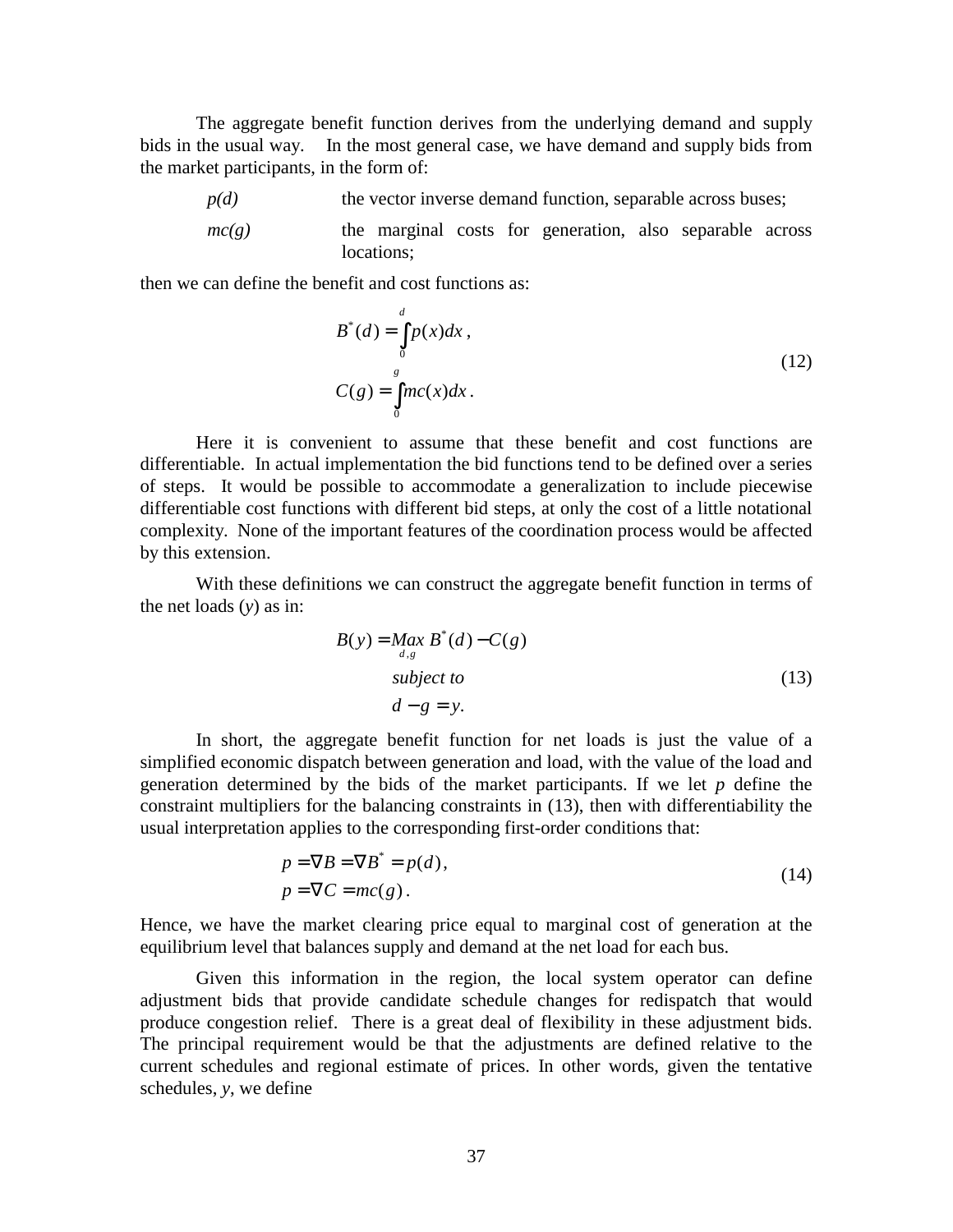$$
A(x) \approx B(y + x) - B(y)
$$
, with  $\nabla A = \nabla B = p$ .

For example, the regional system operator could identify those locations with incremental and decremental bids relative to the current schedule. The increments and decrements would define relative supply and demand curves as we redispatch, and *A* could be constructed for these adjustments as a benefit function of the same form as in (13).

In the illustrative calculation, there is a simple parameter  $\varepsilon$  that defines the slope of the increments and decrements relative to the price, *p*. Hence, the adjustment function would be

$$
A(x)=(p-\varepsilon x)x.
$$

With the introduction of the congestion costs, we can think of the combined effect if the adjustment bids and the external bid as of the form

$$
A(x)=(p-\overline{\omega}-\varepsilon x)x.
$$

In other words, the congestion cost estimates simply shift the apparent net load increment and decrement curve by the amount of the estimated external congestion cost. A similar interpretation applies to the benefit function, *B*, based on market participant bids within the region.

#### **MODELS FOR APPROXIMATE IMPLEMENTATIONS**

Implementation of such a regional coordination process would necessitate using the existing network models and dispatch tools available to the system operators. In addition, there would be a period of transition that would likely result in only partial participation in the coordinated congestion relief protocol. Although such implementation issues will influence the overall effectiveness of the coordinated result, it would be possible to accommodate these matters in a process that would likely improve coordination immediately and allow for expansion of participation without any need for fundamental redesign of the mechanism.

#### **Network Modeling**

 $\overline{a}$ 

The characterization of the constraints in  $K_i$  necessarily involves some model of the entire grid, both internal to the region and external. It is well known that this is a difficult problem that often involves a degree of approximation.<sup>25</sup> Although this is not an insignificant matter, the problems are neither created by nor restricted to the application of a market-oriented coordination framework. It will be necessary to deal with the network approximations in any event.

The early TLR methods for calculating PTDF information confront the same issues of network modeling. The NERC use of a limited set of "flowgates" and static

<sup>&</sup>lt;sup>25</sup> Shanyou Hao and Alex Papalexopoulos, "External Network Modeling for Optimal Power Flow Applications," IEEE Transactions on Power Systems, Vol. 20, No. 2, May 1995, pp. 825-837.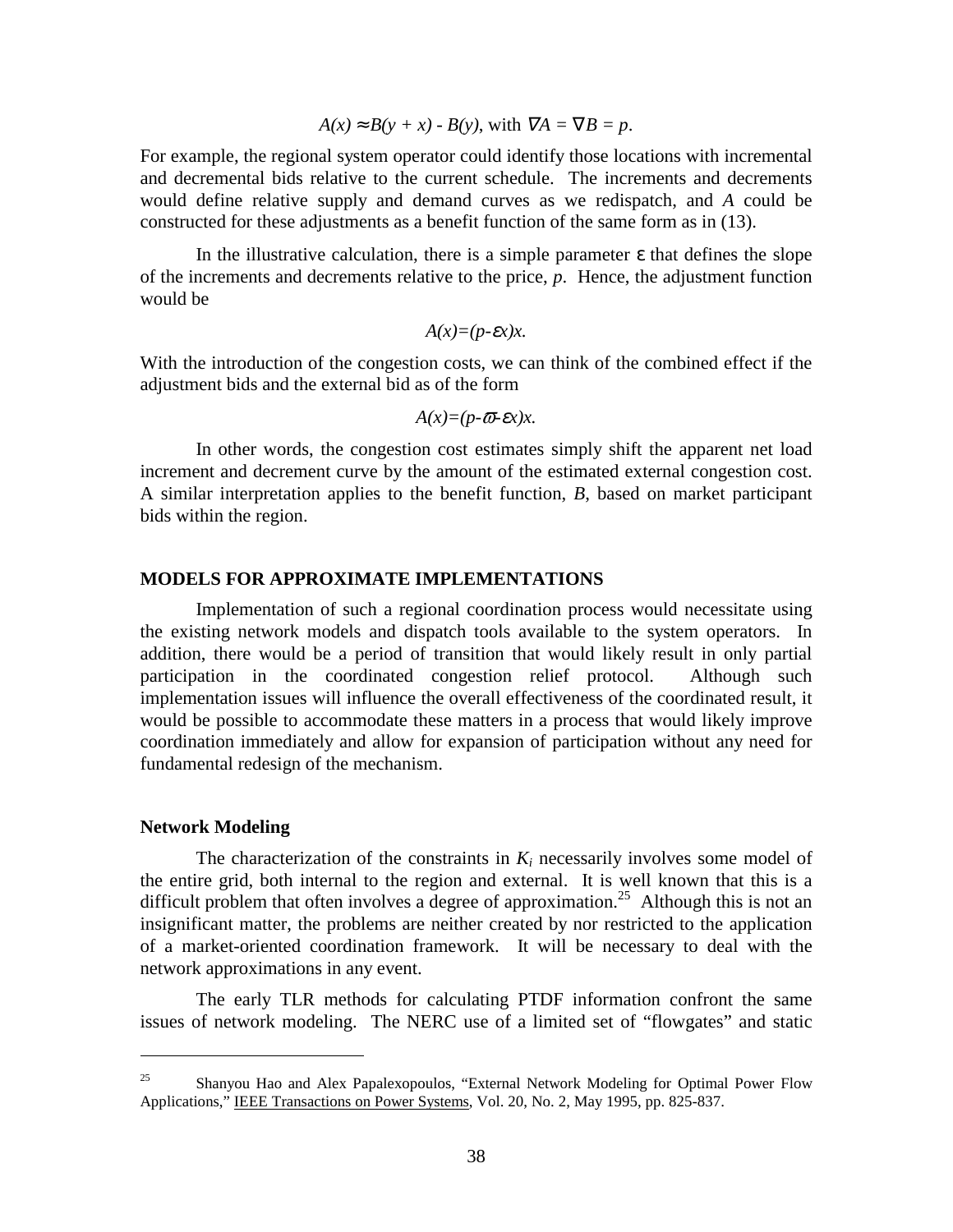PTDFs is a compromise that provides a starting point for improved methods of describing the network constraints.

The use of linear approximations for all the constraints and a formulation in terms of real power only would be a natural simplification. It would not be necessary to go all the way to the simplistic DC-load network formulation, which is handy for illustration but too gross an approximation for the real system. However, there is a great deal of experience in dealing with the linearizations of the grid constraints around a given load flow. This experience includes the associated construction of interface limits and other constraints to address the reactive power details that get dropped from the model. Tools like the GE MAPS model have been widely used for many years with network formulations including several thousand buses and many hundreds of contingency constraints. Conceptually, it would be a straightforward matter to adapt tools like this to the market coordination problem.

The most common form of approximation would be in aggregation of buses and lines outside the region, referred to as constructing an "equivalent" but simpler representation of the network. There is a great deal of experience with this practice, and it is well known that the approximation is imperfect. In effect, this requires the regional system operator to set conservative limits in its constraints to protect against the errors of approximation. While this is an important topic with many opportunities for improving the approximations, there is a simple and clear implication for coordination of congestion relief.

We can represent this aggregation and approximation in terms of its affect on the constraint representation. In effect, there is some aggregation function "*a*" that converts the net loads at all buses into a description of the net loads in a smaller "equivalenced" network. In other words, we let

$$
(y'_1, \dots, y'_n) = a(y_1, \dots, y_n), and
$$
  
\n $K_i(y_1, \dots, y_n) \approx K'_i(y'_1, \dots, y'_n) \le 0, \quad i = 1, 2, \dots, n.$  (15)

In this formulation, the variables *y´* provide the aggregate estimates for net loads on a reduced set of buses and *K´* contains the network constraints as described for the reduced grid. The limits in the actual regional dispatch, therefore, are set conservatively to insure that the approximate representation produces a dispatch that is within the security constraints. Each region is using its own network model and particular aggregation based on  $K(\gamma)$ . However, the coordination process needs the congestion information in terms of *y*. This amounts to requiring the region to disaggregate the schedule adjustments and congestion cost estimates to conform to the common level of aggregation used in the grid. Hence, the regional coordination problem in (11) would use  $K'(y')$  and report the congestion prices as for the full grid in  $\omega_{ki} = \lambda_k \nabla K_{ki} = \lambda_k \nabla K'_{ki} \nabla a$ . Likewise, the aggregate locational adjustments would be restated for the actual locations.

To illustrate, suppose that the simple aggregation for the buses did no more than add up the net loads for a closely related set of buses. Then the congestion cost for the aggregate bus in the equivalenced model would be the congestion cost reported for each of the buses in the set. To the extent that the aggregation affected the parameters of the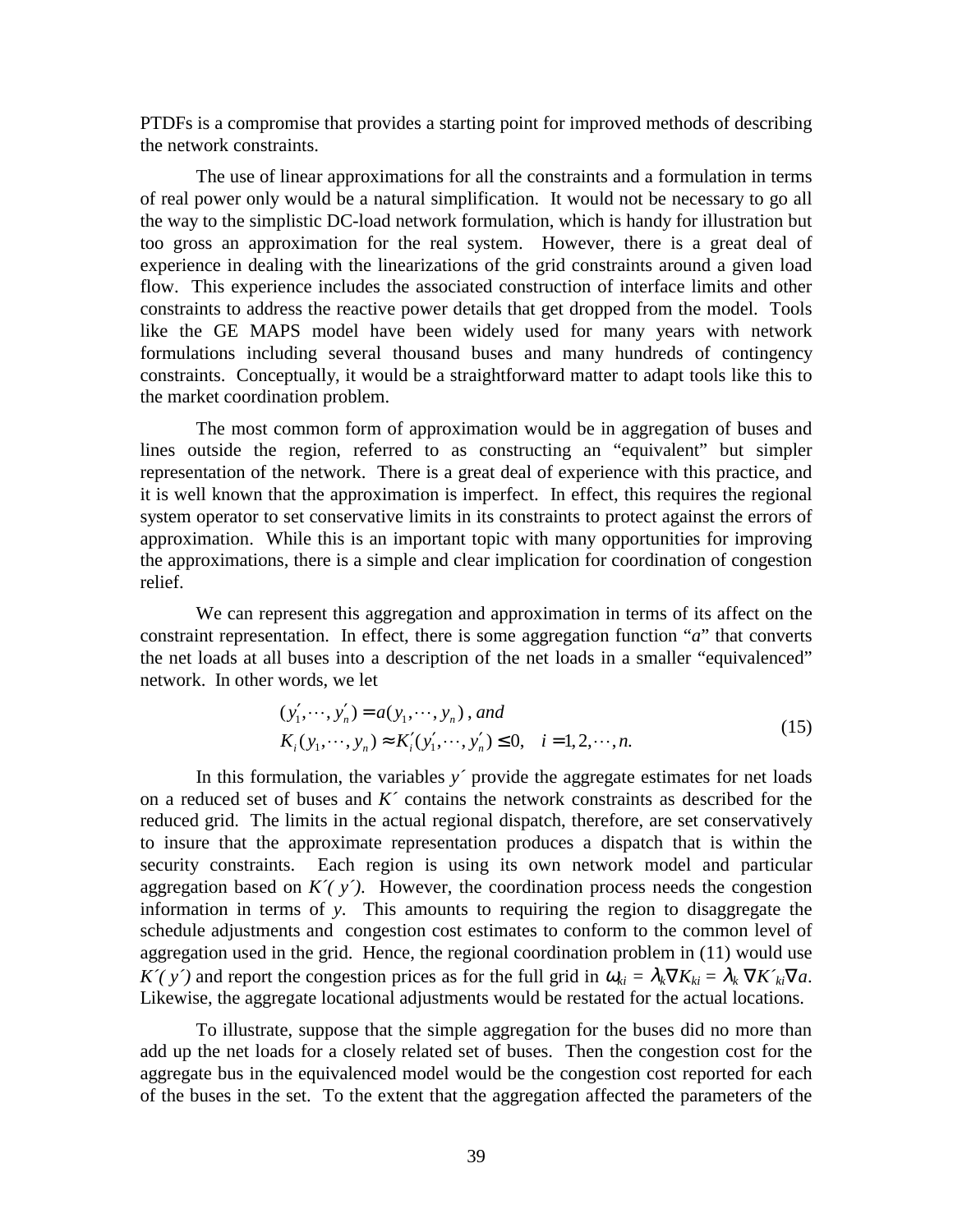equivalenced network, so that the function  $a(y)$  involved more than just adding up, these marginal effects of the approximation would be included in the translation of the congestion cost estimates. The compromise in terms of the level of aggregation would be based on the extent to which the approximate constraints captured the effect of the security limitations.

Finally, in a very real sense the approximations are the reality. If the regions are interconnected, there is no escape from the necessity to estimate the effects of external actions on each region and constraint. The more approximate the estimate, the more conservative must be the constraint limit needed in order to preserve system reliability. The security coordinators must do something, including making some approximation. Whatever approximations are used, and whatever improvements are made, would be available just as well for the market-based coordination process as they would for a system of administrative curtailments. Gradual improvements could be included as available, without disrupting the market coordination framework.

#### **Incompatible Systems and Transitions**

The theory of decomposition and regional coordination assumes that each regional system operator is solving its version of (11). In this case, the coordinated regional market solutions would provide a solution for the market equilibrium in the full grid. It would be desirable to have each system operator working within the same framework. However, it would be likely that at least during a period of transition, one or more regions would not be following the same economic dispatch approach. The question of the robustness of the market coordination scheme then arises when one or more system operators follows a different set of rules.

There are many possibilities and a number of questions. Could a system operator choose not to participate at all and not monitor or mange its constraints? Given the interdependence of the grid, this would seem to imply that other system operators would have to take over responsibility for the constraints. This could be accomplished de facto by using an approximate and conservative representation of the constraints. This would limit capacity and trade compared to what would be possible if the presumably better informed system operator in the dissenting region cooperated in the market coordination.

Could an system operator continue to rely on administrative curtailment rules and ignore the prices used for market coordination? This would seem easy enough to for the regional system operator that prefers administrative rules. The only information needed from other regions would be the net loads in *y* as reported for the initial TLR system. The more serious difficulty would be in the absence of the regional information produced for the benefit of the market coordination process. In particular, the dissenting region's prices and congestion costs would not be available. These would have to be estimated, somehow.

It would be possible for the market coordination process to operate in some regions, at least as long as the other regions provided information about their binding constraints. To illustrate, suppose that there is one external dissenting region with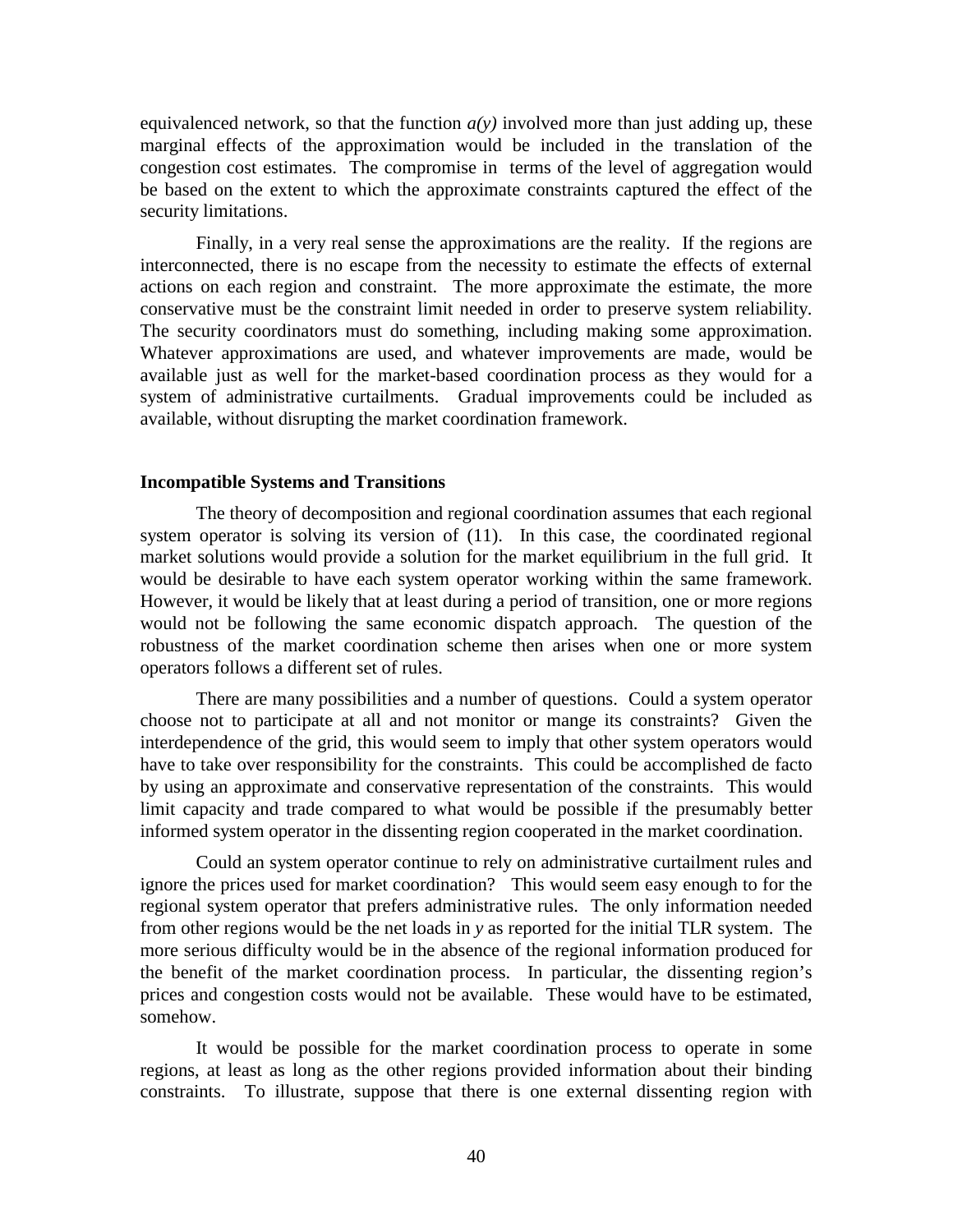administrative curtailment rules. Call the region "EXT." Assume that all other regions are participating in the market coordination and settlements process. Suppose that after its application of administrative priorities for binding constraints, region EXT has a set of net loads across the grid that it agrees would be feasible, *y EXT*. In addition, suppose region EXT reports the distribution factors for its binding constraints,  $\nabla K_{EXT}$ . This would not be much more information than the initial NERC TLR required. For convenience, we pick one of the coordinating regions, and give it responsibility for serving as region EXT's proxy. We assume that at least some of the market participants can offer to buy or sell generation in region EXT that would be used in the market coordination process. To distinguish these bids, we identify the corresponding net benefit function as  $B_{\text{EXT}}$ . Since the regional system operator is not participating in the market coordination process, the bids from region EXT might be quite restricted, including the possibility of no market adjustments in region EXT.

With this information, we reformulate the selected coordinating region's problem in (11) as:

$$
Max_{x_1^j, \dots, x_l^j} B_j(y_j + x_j^j) + B_{EXT}(y_{EXT} + x_{EXT}^j) + \sum_{i \neq j, EXT} A_i(x_i^j) - \sum_i \varpi_{ji} x_i^j
$$
\nsubject to\n
$$
L(y_1 + x_1^j, \dots, y_n + x_n^j) = 0,
$$
\n
$$
K_j(y_1 + x_1^j, \dots, y_n + x_n^j) \le 0,
$$
\n
$$
(\nabla K_{EXT})(y_1 + x_1^j - y_1^{EXT}, \dots, y_n + x_n^j - y_n^{EXT}) \le 0.
$$
\n(16)

The final linearized constraint for region EXT, monitored by region j, is a standard technique for approximating a constraint relative to a known load flow. This constraint will help ensure that the adjustments of the market coordination process would not later violate a limit that had been met through administrative curtailments directed by a region not participating in the process.<sup>26</sup> The selected coordinating region with responsibility for including the linearized constraint would report adjustment bids and congestion costs that capture its own conditions and those for region EXT, incorporating the effect of the approximate estimate of region EXT's binding constraint. Note that only the selected region *j* would include region EXT's approximate constraint. From the perspective of the remaining regions, EXT would be seen as part of region *j*, and the effect of the constraints "outside" would be captured through the coordinating process, just as before. And to the extent that there is more than one external region, the same rules could apply given the identification of which coordinating region that would be responsible for each external region.

Could a region refuse to participate in the settlements system? The money aversion built into the initial TLR process makes this an important question. At present,

 $\overline{a}$ 

<sup>&</sup>lt;sup>26</sup> If the linear approximation is inaccurate, or new constraints arise in region A, it would update its administrative curtailments and estimates of the distribution factors for binding constraints.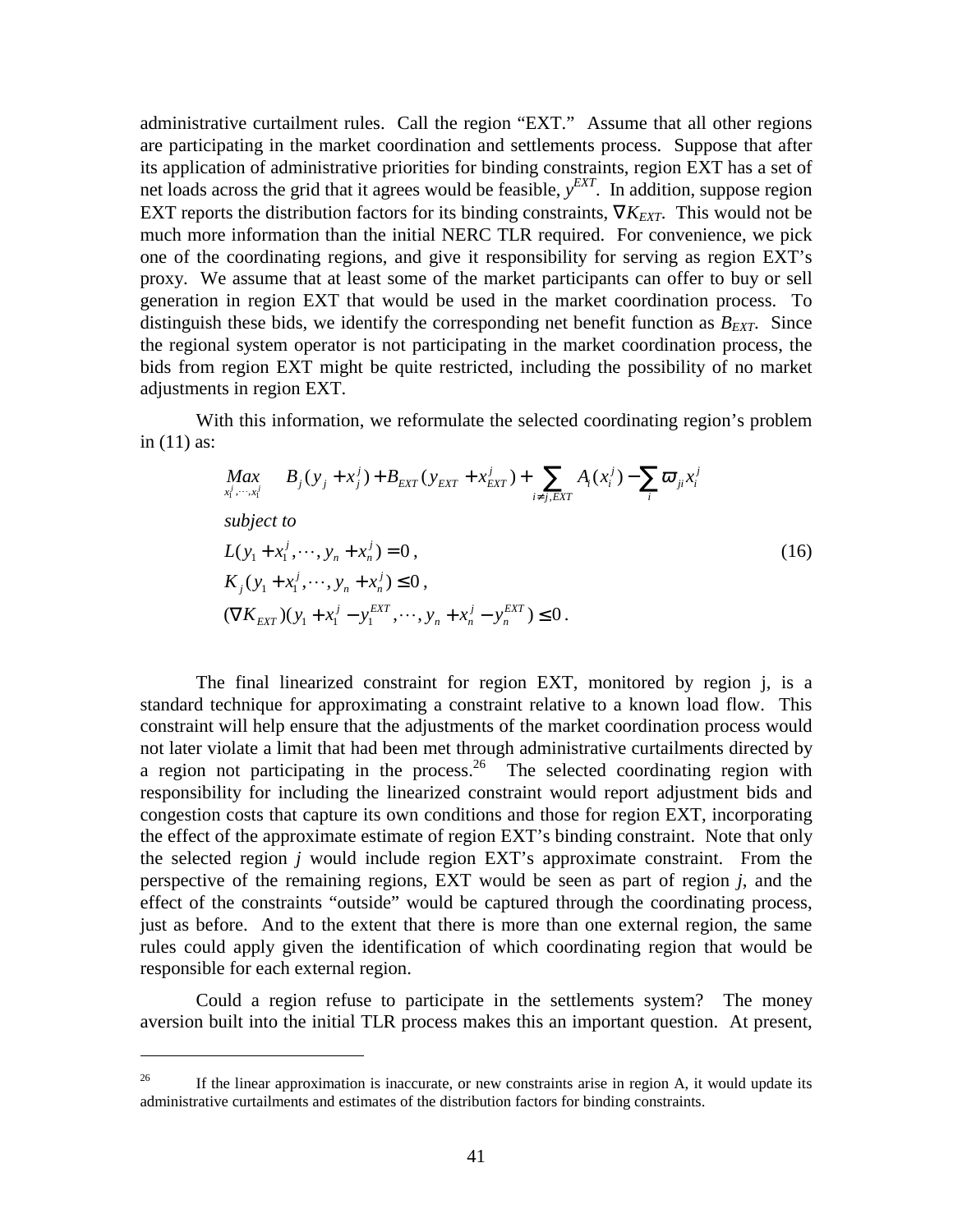there are no prices and no congestion cost settlement system across regions. In the worst case, like now, the problem could create an aggregate revenue deficiency, probably for congestion payments. It would be an easy matter to make sure that generation was purchased and paid for through the simple expedient of casting at least the net flows in and out of a region as bilateral transactions. The harder task would be to make sure that these transactions paid the associated congestion cost implicit in the difference between the locational prices. If people do not have to pay, the prices would provide no market incentive in support of the coordinated congestion relief process.

To go further with these questions, it would appear necessary to get more specific about what the regional system operators can and cannot do, in order to design approximations that would capture some of the benefits of a market-oriented coordination system. However, it should be possible to make a gradual transition to an improved coordination and congestion relief process, starting with a few cooperating regions. The first steps should make things better, and the approach would proceed, region by region, without requiring a big-bang solution. However, the difficulties could be significant. It would be better if all were working from the same page.

#### **Settlements and Revenue Adequacy**

 $\overline{a}$ 

The use of pricing for congestion relief suggests the use of financial transmission rights to hedge the price differential between location. This raises the question of the revenue adequacy of the congestion payments mechanism. Naturally, the result depends on the nature of the settlements system.

The easiest case conceptually is when there is a coordinated allocation of financial transmission rights that is simultaneously feasible with respect to all the constraints. This converts the apparent regional model into a single virtual region, and the usual results would apply. The aggregate payments under the settlement system would be revenue adequate, and nothing fundamentally new would be introduced.<sup>27</sup>

Here we focus on the case of congestion only and define a candidate settlement system that would provide revenue adequacy in the case that each system operator was offering its own set of transmission congestion contracts. The transmission congestion contracts would be feasible with respect to its own constraints, but the regional system operator says nothing about the feasibility elsewhere. In addition, the regional transmission congestion contract provides a right to collect only the congestion costs that arise from the constraints in the region.

A natural settlement system would be for the system operators to pay into the settlement system the net collections and then for each region k to receive payments equal to the congestion costs associated with the constraints from its region.

 $27$  Scott M. Harvey, William W. Hogan, and Susan L. Pope, "Transmission Capacity Reservations and Transmission Congestion Contracts," Center for Business and Government, Harvard University, June 6, 1996, (Revised March 8, 1997).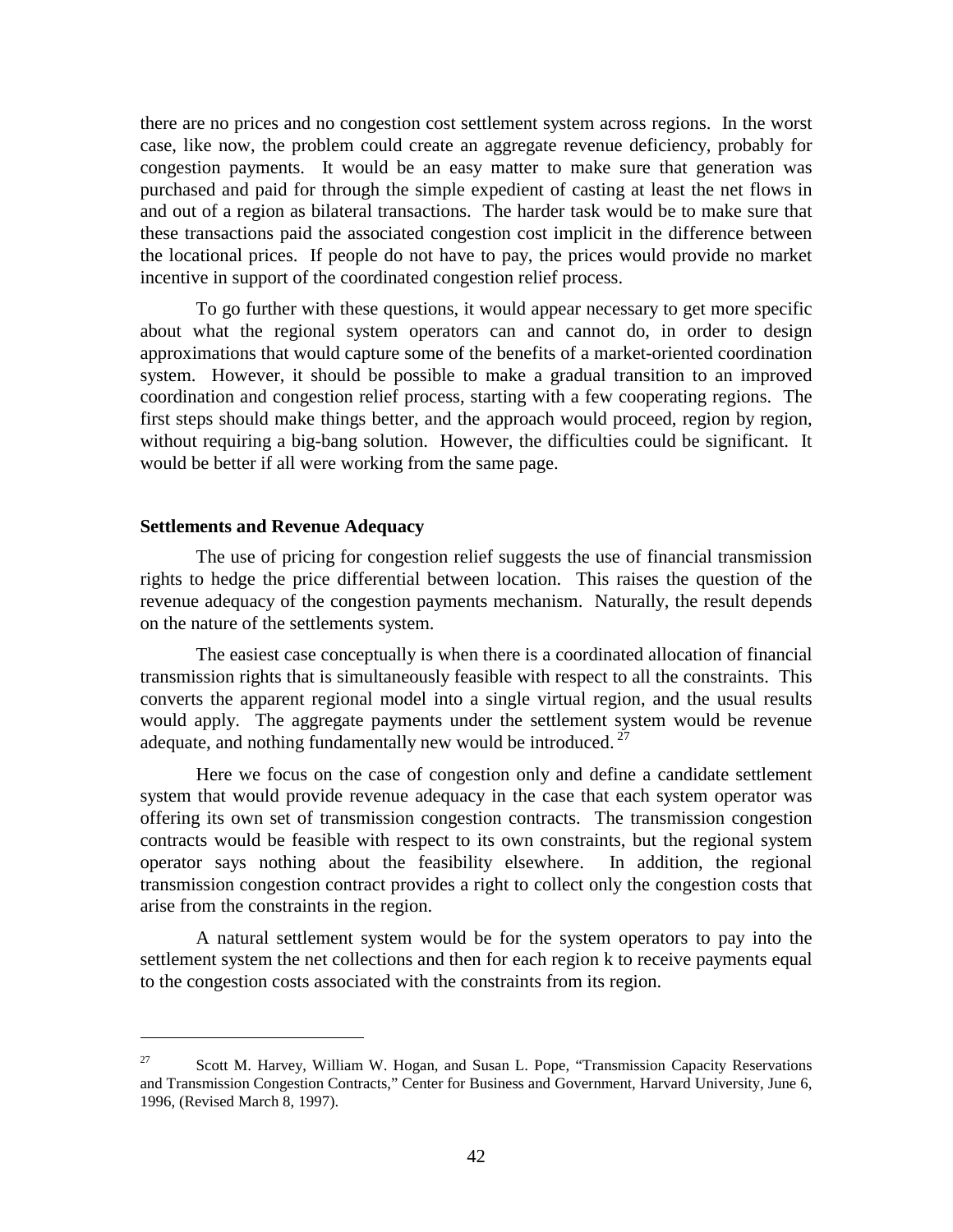$$
\omega_k y = \sum_i \omega_{ki} y_i \,. \tag{17}
$$

These congestion costs are determined from (11), which is an economic dispatch problem. By assumption, the transmission congestion contracts would meet the constraints of this problem. Hence, the usual argument would apply to show that the congestion revenues would be sufficient to make the payments under the transmission congestion contracts.

In other words, if  $TCC_k$  is the aggregate set of feasible transmission congestion contracts applicable for region k, then the system operator has revenues  $\omega_k$  and obligations  $\omega_k T C C_k$ . The basic revenue adequacy results is that  $\omega_k y \geq \omega_k T C C_k$ .

The same settlements system could apply to either form of transmission congestion contract, with each regional system operator effectively making payments under the transmission congestion contracts for its region, keeping any surplus congestion rents arising from its constraints as now to reduce access charges or share among those paying for the transmission grid. Of course, the settlements system could be handled in such a way that all this detail is invisible to the market participants, who receive payments only for the net effect on congestion.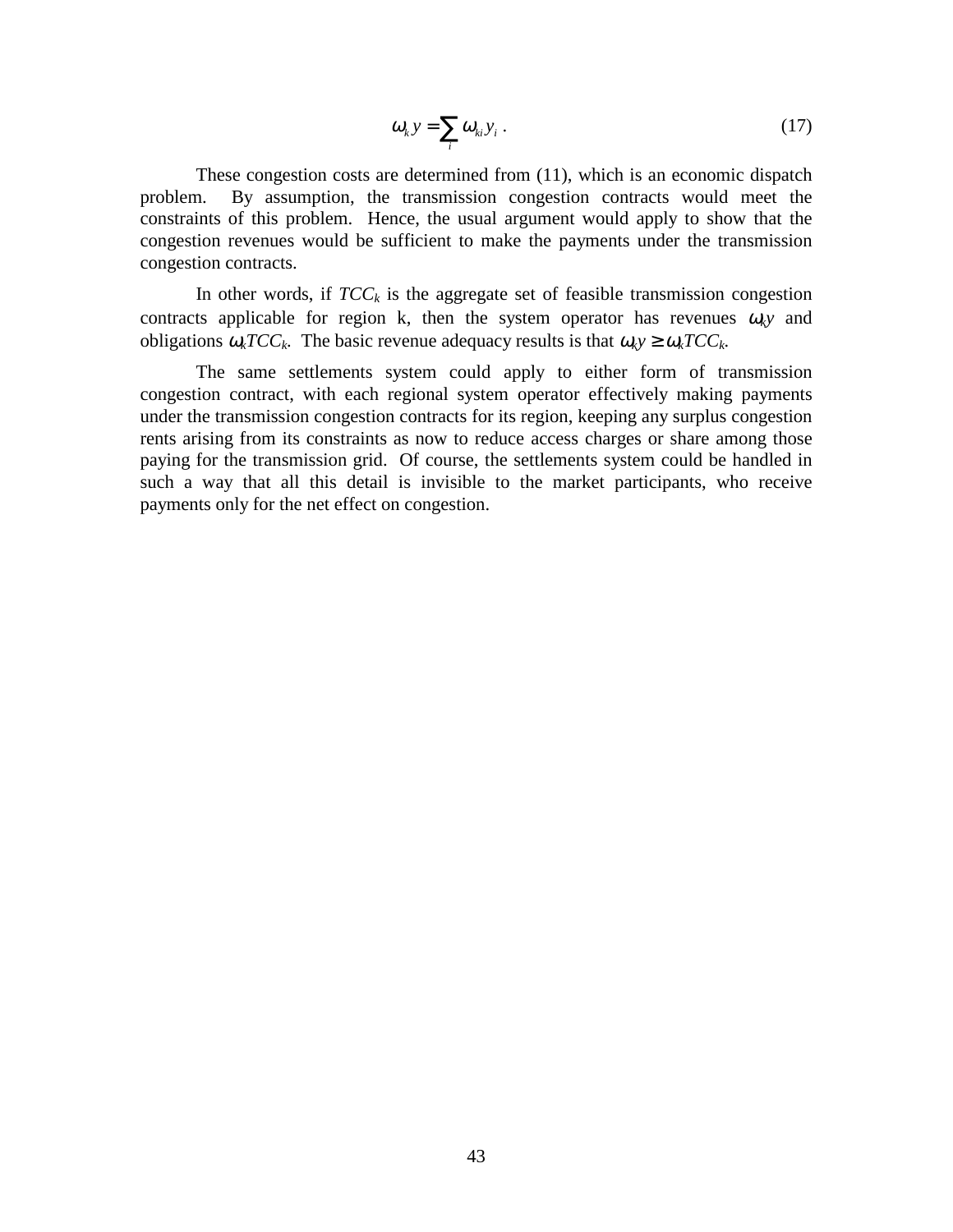## **Example Iterations**

The following table summarizes key variables for the example application of the three region coordination on locational prices. The constraint multipliers are for either the upper or lower bound, whichever is binding.

|                          |                |          |          |          |          |              |              |        | Start Iteration 1 ------------ Iteration 1 Iteration 2 ------------ Iteration 2 Iteration 3 ------------ Iteration 3 |        |        | Final  |
|--------------------------|----------------|----------|----------|----------|----------|--------------|--------------|--------|----------------------------------------------------------------------------------------------------------------------|--------|--------|--------|
| Region                   |                |          | $\bf{I}$ | П        | Ш        | $\mathbf{I}$ | $\mathbf{H}$ | Ш      | Ι.                                                                                                                   | П      | Ш      |        |
| <b>Bus</b>               |                |          |          |          |          |              |              |        |                                                                                                                      |        |        |        |
| $\mathbf{1}$             | p              | 50.00    | 83.00    | 82.37    | 82.30    | 83.00        | 82.94        | 82.95  | 83.00                                                                                                                | 83.00  | 83.00  | 83.00  |
|                          | $\mathbf{q}$   | 2000     | 900      | 921      | 923      | 900          | 902          | 902    | 900                                                                                                                  | 900    | 900    | 900    |
| $\mathbf{2}$             | p              | 50.00    | 33.78    | 33.38    | 33.62    | 32.66        | 32.60        | 32.63  | 32.90                                                                                                                | 32.90  | 32.90  | 32.90  |
|                          | $\mathbf q$    | $-1000$  | $-459$   | $-446$   | $-454$   | $-422$       | $-420$       | $-421$ | $-430$                                                                                                               | $-430$ | $-430$ | $-430$ |
| 3                        | p              | 50.00    | 43.46    | 42.63    | 42.24    | 42.82        | 42.75        | 42.75  | 42.38                                                                                                                | 42.38  | 42.38  | 42.38  |
|                          | $\mathbf{q}$   | $-1000$  | $-782$   | $-754$   | $-741$   | $-761$       | $-758$       | $-758$ | $-746$                                                                                                               | $-746$ | $-746$ | $-746$ |
| $\overline{\mathcal{L}}$ | p              | 50.00    | 48.68    | 31.50    | 31.43    | 31.60        | 31.90        | 31.95  | 31.95                                                                                                                | 32.00  | 32.00  | 32.00  |
|                          | q              | $-1000$  | $-956$   | $-383$   | $-381$   | $-387$       | $-397$       | $-398$ | $-398$                                                                                                               | $-400$ | $-400$ | $-400$ |
| 5                        | p              | 50.00    | 48.57    | 71.54    | 71.32    | 71.32        | 72.39        | 72.43  | 72.44                                                                                                                | 72.38  | 72.38  | 72.38  |
|                          | $\mathbf{q}$   | 2000     | 2048     | 1282     | 1289     | 1289         | 1254         | 1252   | 1252                                                                                                                 | 1254   | 1254   | 1254   |
| 6                        | p              | 50.00    | 48.46    | 48.28    | 47.93    | 47.77        | 46.93        | 46.97  | 46.98                                                                                                                | 46.99  | 47.00  | 47.00  |
|                          | $\mathbf q$    | $-1000$  | $-949$   | $-943$   | $-931$   | $-926$       | $-898$       | $-899$ | $-899$                                                                                                               | $-900$ | $-900$ | $-900$ |
| 7                        | p              | 50.00    | 47.90    | 46.35    | 44.03    | 43.86        | 43.69        | 43.27  | 43.28                                                                                                                | 43.29  | 43.29  | 43.30  |
|                          | $\mathbf{q}$   | $-1000$  | $-930$   | $-878$   | $-801$   | $-795$       | $-790$       | $-776$ | $-776$                                                                                                               | $-776$ | $-776$ | $-777$ |
| 8                        | p              | 50.00    | 48.13    | 47.19    | 36.91    | 36.86        | 36.81        | 36.64  | 36.63                                                                                                                | 36.63  | 36.64  | 36.65  |
|                          | q              | $-1000$  | $-938$   | $-906$   | $-564$   | $-562$       | $-560$       | $-555$ | $-554$                                                                                                               | $-554$ | $-555$ | $-555$ |
| 9                        | p              | 50.00    | 48.01    | 46.77    | 60.23    | 60.12        | 60.01        | 60.43  | 60.43                                                                                                                | 60.43  | 60.40  | 60.40  |
|                          | $\mathbf{q}$   | 2000     | 2066     | 2108     | 1659     | 1663         | 1666         | 1652   | 1652                                                                                                                 | 1652   | 1653   | 1653   |
| Line                     | $\lambda_1$    | 0.00     | 61.12    | 61.12    | 61.12    | 70.76        | 70.76        | 70.76  | 70.00                                                                                                                | 70.00  | 70.00  | 69.98  |
|                          | $\lambda_2$    | 0.00     | 0.00     | 0.00     | 0.00     | 0.00         | 0.00         | 0.00   | 0.00                                                                                                                 | 0.00   | 0.00   | 0.00   |
|                          | $\lambda_3$    | 0.00     | 27.64    | 27.64    | 27.64    | 19.77        | 19.77        | 19.77  | 20.75                                                                                                                | 20.75  | 20.75  | 20.79  |
|                          | $\lambda_4$    | 0.00     | 0.00     | 0.00     | 0.00     | 0.00         | 0.00         | 0.00   | 0.00                                                                                                                 | 0.00   | 0.00   | 0.00   |
|                          | $\lambda_5$    | 0.00     | 0.00     | 63.26    | 63.26    | 63.26        | 65.95        | 65.95  | 65.95                                                                                                                | 65.76  | 65.76  | 65.73  |
|                          | $\lambda_6$    | 0.00     | 0.00     | $0.00\,$ | $0.00\,$ | 0.00         | 0.00         | 0.00   | 0.00                                                                                                                 | 0.00   | 0.00   | 0.00   |
|                          | $\lambda_7$    | 0.00     | 0.00     | 0.00     | 0.00     | 0.00         | 0.00         | 0.00   | 0.00                                                                                                                 | 0.00   | 0.00   | 0.00   |
|                          | $\lambda_8$    | 0.00     | 0.00     | 0.00     | 0.00     | 0.00         | 0.00         | 0.00   | 0.00                                                                                                                 | 0.00   | 0.00   | 0.00   |
|                          | $\lambda_9$    | 0.00     | 0.00     | 0.00     | 39.52    | 39.52        | 39.52        | 40.95  | 40.95                                                                                                                | 40.95  | 40.81  | 40.78  |
|                          | $\lambda_{10}$ | 0.00     | 0.00     | 0.00     | 0.00     | 0.00         | 0.00         | 0.00   | 0.00                                                                                                                 | 0.00   | 0.00   | 0.00   |
|                          | $\lambda_{11}$ | $0.00\,$ | $0.00\,$ | 0.00     | 0.00     | 0.00         | 0.00         | 0.00   | 0.00                                                                                                                 | 0.00   | 0.00   | 0.00   |
|                          | $\lambda_{12}$ | 0.00     | 0.00     | 0.00     | 0.00     | 0.00         | 0.00         | 0.00   | 0.00                                                                                                                 | 0.00   | 0.00   | 0.00   |

## **Multi-Regional Coordination of Constrained Equilibrium**